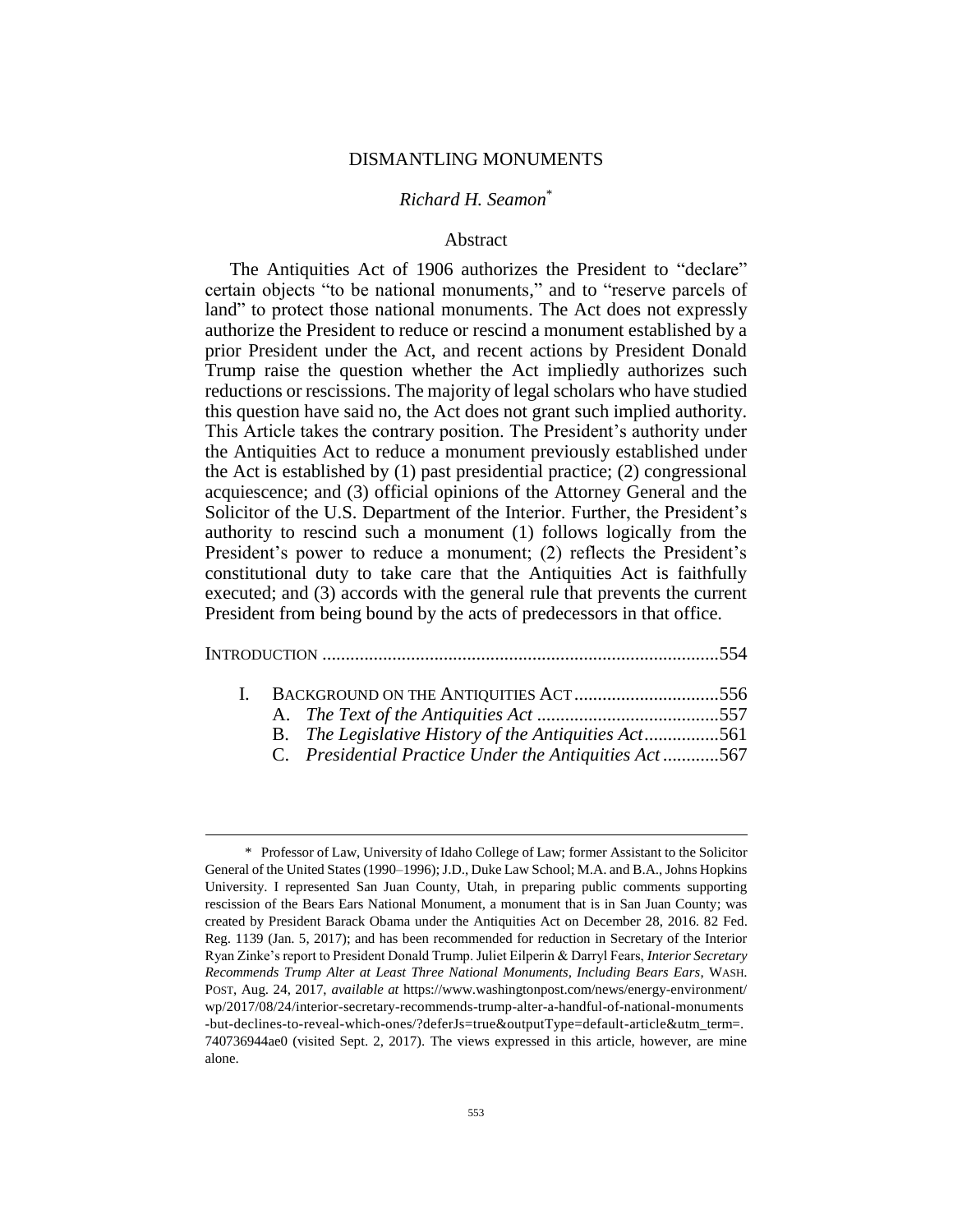| Π.   | THE PRESIDENT'S POWER TO MODIFY A MONUMENT              |  |
|------|---------------------------------------------------------|--|
|      | CREATED UNDER THE ANTIQUITIES ACT575                    |  |
|      | A. Presidential Practice Under the Antiquities Act575   |  |
|      | B.                                                      |  |
|      | C.                                                      |  |
|      | D.                                                      |  |
| III. | THE PRESIDENT'S POWER TO ABOLISH A MONUMENT             |  |
|      |                                                         |  |
|      | A. The Power to Reduce Implies the Power                |  |
|      |                                                         |  |
|      | The President's Duty to Take Care that the<br><b>B.</b> |  |
|      | Antiquities Act Be Faithfully Executed586               |  |
|      | C. The General Rule Preventing a President from         |  |
|      | Tying the Hands of His or Her Successors588             |  |
| IV.  | ARGUMENTS AGAINST THE PRESIDENT'S REDUCTION             |  |
|      |                                                         |  |
|      |                                                         |  |
|      | <b>B.</b> Attorney General Homer Cummings's             |  |
|      |                                                         |  |
|      |                                                         |  |
|      |                                                         |  |
|      |                                                         |  |
|      |                                                         |  |

#### <span id="page-1-0"></span>**INTRODUCTION**

By the time President Barack Obama left office, he had set aside more than half a billion acres of federal land as national monuments under the Antiquities Act of 1906.<sup>1</sup> Soon after assuming office, President Donald Trump announced that he was "committed to rolling back the egregious abuse of the Antiquities Act."<sup>2</sup> To that end, Trump ordered a review of twenty-seven monuments that had been created or expanded since

<sup>1.</sup> 54 U.S.C. §§ 320301–320303 (2012); Coral Davenport, *Obama Designates Monuments in Nevada and Utah*, N.Y. TIMES, Dec. 29, 2016, at A14 (reporting that as of that date Obama had designated 553 million acres in monuments); Juliet Eilperin & Brady Dennis, *With New Monuments in Nevada, Utah, Obama Adds to His Environmental Legacy*, WASH. POST, Dec. 28, 2016, at A2.

<sup>2.</sup> Dan Merica & Kevin Liptak, *Trump Order Could Roll Back Public Lands Protections from 3 Presidents*, CNN POLITICS, http://www.cnn.com/2017/04/25/politics/donald-trumpfederal-lands-antiquities/index.html (containing video clip of President Trump's remarks at the Interior Department) (last updated Apr. 26, 2017).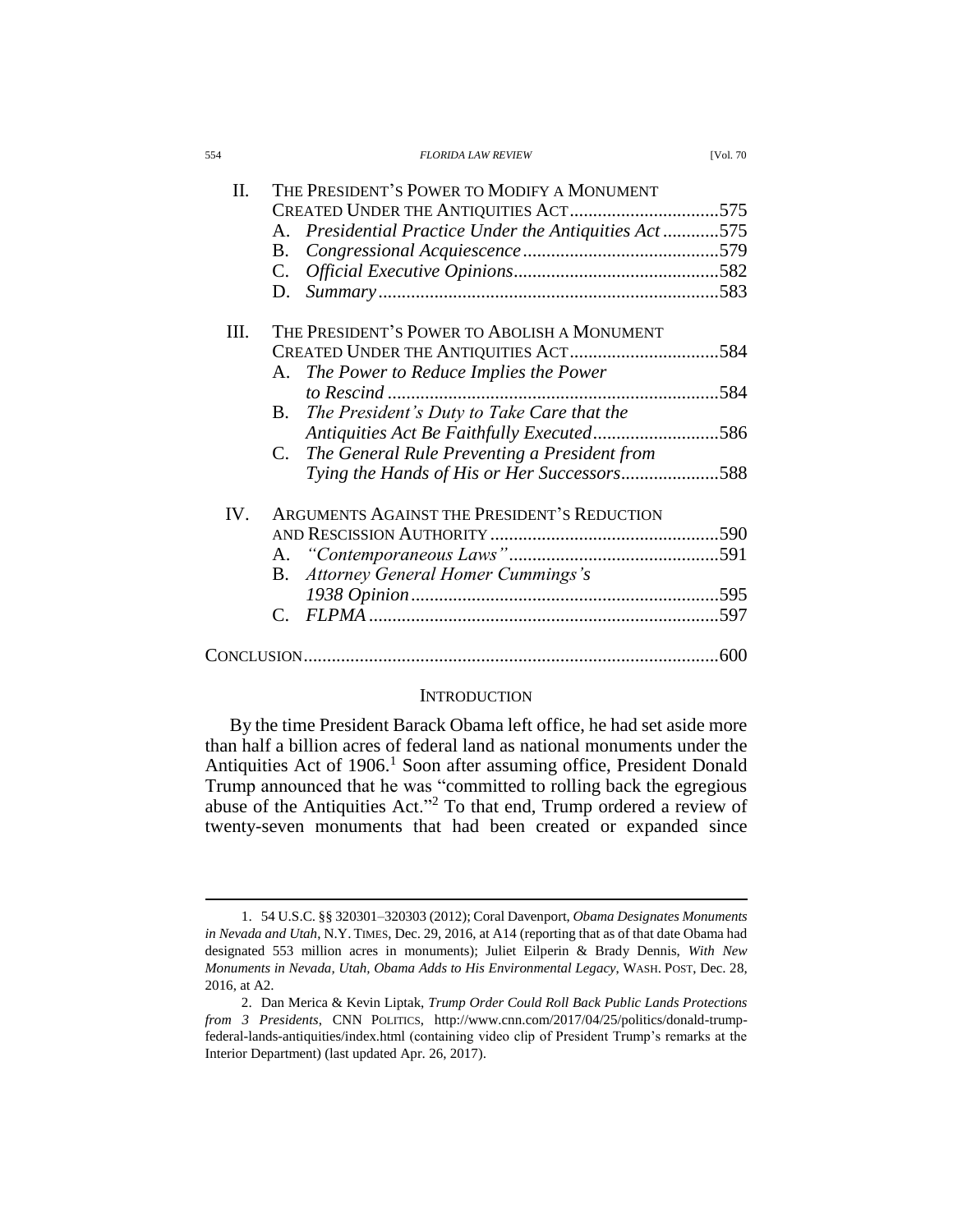President Bill Clinton took office in 1996.<sup>3</sup> The review led Trump to slash the size of two huge monuments in Utah: the Grand Staircase Escalante and the Bears National Monuments. <sup>4</sup> That move immediately prompted lawsuits by environmental organizations and Native American tribes, among other plaintiffs.<sup>5</sup> The plaintiffs in those suits will emphasize that the Antiquities Act does not expressly authorize the President to reduce or abolish national monuments.<sup>6</sup> The question those lawsuits pose is thus whether the Act *impliedly* authorizes the President to do so.

No court has ever addressed that question, but the academic community almost unanimously says no, the Antiquities Act does not impliedly authorize the President to reduce or abolish a monument created under that Act.<sup>7</sup> This Article takes the contrary position. Part I

4. Proclamation No. 9682, 82 Fed. Reg. 58,089 (Dec. 8, 2017) (modifying Grand Escalante); Proclamation No. 9681, 82 Fed. Reg. 58,081 (Dec. 8, 2017) (modifying Bears Ears); *see* Josh Dawsey & Juliet Eilperin, *Trump Shrinks Two Huge National Monuments in Utah, Drawing Praise and Protests*, WASH. POST (Dec. 4, 2017), https://www.washingtonpost.com/ politics/trump-scales-back-two-huge-national-monuments-in-utah-drawing-praise-and-protests/ 2017/12/04/758c85c6-d908-11e7-b1a8-62589434a581\_story.html?utm\_term=.576b908d40b1 (reporting that Trump reduced Bears Ears by about 85%, cutting about 1.1 million acres, and reduced Grand Staircase by almost 46%, cutting more than 800,000 acres).

5. Complaint for Injunctive and Declaratory Relief, Hopi Tribe v. Trump, No. 1:17-cv-02590 (D.D.C. Dec. 4, 2017); Complaint for Injunctive and Declaratory Relief, The Wilderness Soc'y v. Trump, No. 1:17-cv-02587 (D.D.C. Dec. 4, 2017); Complaint for Injunctive and Declaratory Relief, Grand Staircase Escalante Partners v. Trump, No. 1:17-cv-02591-EGS (D.D.C. Dec. 4, 2017); Complaint for Injunctive and Declaratory Relief, Utah Diné Bikéyah v. Trump, No. 1:17-cv-02605-TSC (D.D.C. Dec. 6, 2017); Complaint for Injunctive and Declaratory Relief, Nat. Res. Def. Council, Inc. v. Trump, No. 1:17-cv-02606 (D.D.C. Dec. 7, 2017).

6. 54 U.S.C. § 320301(a) (authorizing President to "declare by public proclamation" certain objects on federal land "to be national monuments"); *id.* § 320301(b) (authorizing President to "reserve parcels of land as a part of the national monuments"); *see also infra* notes [10](#page-4-0)[–32](#page-8-0) and accompanying text (discussing text of Antiquities Act).

7. Mark Squillace et al., *Presidents Lack the Authority to Abolish or Diminish National Monuments*, 103 VA. L. REV. ONLINE 55, 56 (2017) (concluding that "the President lacks the legal authority to abolish or diminish national monuments"); Mark Squillace, *The Monumental Legacy of the Antiquities Act of 1906*, 37 GA. L. REV. 473, 553 (2003) [hereinafter Squillace, *Monumental Legacy*] ("The idea that Congress granted the President 'one-way' authority to create, but not revoke or modify, national monuments is compelling . . . ."); Letter from 121 Law Professors to Sec'y of Interior Ryan Zinke and Sec'y of Commerce Wilbur Ross (July 6, 2017), http://legalplanet.org/wp-content/uploads/2017/07/national-monuments-comment-letter-from-lawprofessors\_as-filed.pdf (commenting, in response to executive order requiring review of certain past monuments, that Antiquities Act "gives the President authority only to identify and reserve a monument, not to diminish or abolish one"); *see also* Memorandum from Robert Rosenbaum et

<span id="page-2-0"></span><sup>3.</sup> Exec. Order No. 13,792, 82 Fed. Reg. 20,429 (Apr. 26, 2017); Press Release, U.S. Dep't of the Interior, Interior Department Releases List of Monuments Under Review, Announces First-Ever Formal Public Comment Period for Antiquities Act Monuments (May 5, 2017), https://www.doi.gov/pressreleases/interior-department-releases-list-monuments-under-reviewannounces-first-ever-formal; *see* Proclamation No. 9558, 82 Fed. Reg. 1139 (Dec. 28, 2016) (creating Bears Ears National Monument).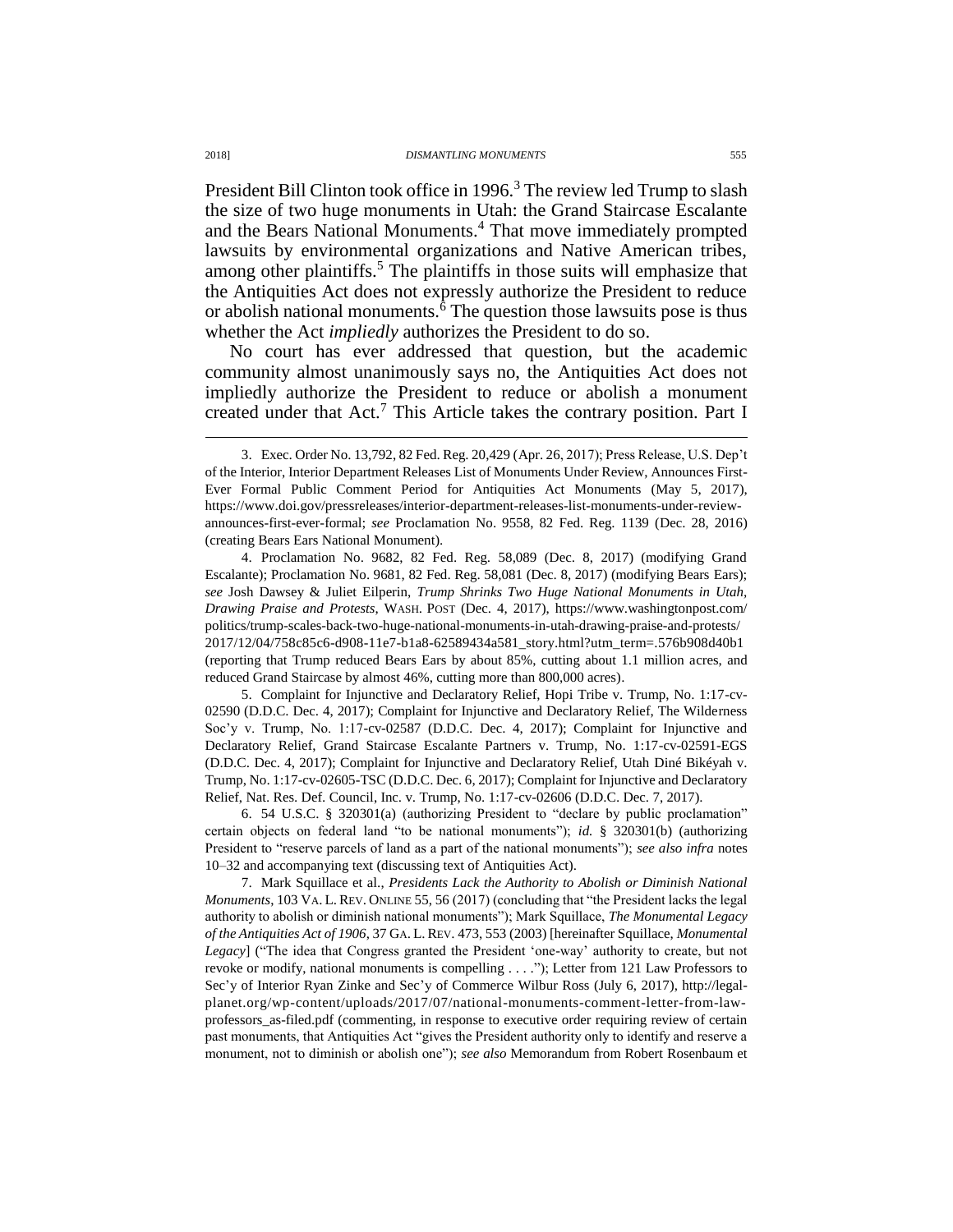#### 556 *FLORIDA LAW REVIEW* [Vol. 70

introduces the Antiquities Act and shows that it does not authorize million-acre designations such as Bears Ears. This showing, if accepted, sharpens the current dispute by posing the issue of whether a President can reduce or abolish a monument created by a prior President in violation of the Antiquities Act. Part II shows that the President can *modify* a monument created under the Act, a power demonstrated most forcefully by the repeated instances in which presidents have done so. Part III shows that the President also can *abolish* a monument altogether. Finally, Part IV responds to arguments against this Article's position.

### I. BACKGROUND ON THE ANTIQUITIES ACT

As its name suggests, the Antiquities Act is designed to protect specific objects—"historic landmarks, historic and prehistoric structures, and other objects of historic or scientific interest"—that is, antiquities.<sup>8</sup>

al., Arnold & Porter Kaye Scholer LLP, The President Has No Power Unilaterally to Abolish or Materially Change a National Monument Designation Under the Antiquities Act of 1906 (May 3, 2017), https://www.npca.org/resources/3197-legal-analysis-of-presidential-ability-to-revokenational-monuments#sm.0001jmr0m11wcf13w0b1mn08jo4t2. Some scholars have argued that the President cannot abolish monuments created under the Antiquities Act, while expressing uncertainty about, or even support for, the President's power to reduce the size of such monuments. *See* Albert C. Lin, *Clinton's National Monuments: A Democrat's Undemocratic Acts?*, 29 ECOLOGY L.Q. 707, 711–12 (2002) ("Once the President establishes a monument, he is without power to revoke or rescind the reservation, although it remains uncertain whether the President may reduce a monument in size."); Michael Margherita, *The Antiquities Act & National Monuments: Analysis of Geological, Ecological, & Archaeological Resources of the Colorado Plateau*, 30 TUL. ENVTL. L.J. 273, 286, 291 (2017) (stating that "the evidence . . . suggests that an implied power to abolish monuments does not exist" but that "[i]t is unclear whether the Antiquities Act grants the president the implied power to diminish an existing national monument"); James R. Rasband, *The Future of the Antiquities Act*, 21 J. LAND RESOURCES & ENVTL. L. 619, 626, 628 (2001) (stating that "it seems likely that a court would deny a president the power to revoke a prior national monument designation" but that the courts might uphold presidential reductions of monuments); *see also* Robert B. Keiter, *The Monument, the Plan, and Beyond*, 21 J. LAND RESOURCES & ENVTL. L. 521, 533 (2001) ("[T]here is no explicit or implicit authority in the Antiquities Act to rescind a national monument designation, and no precedent for such a presidential action."); *cf.* Scott Y. Nishimoto, *President Clinton's Designation of the Grand Canyon-Parashant National Monument: Using Statutory Interpretation Models to Determine the Proper Application of the Antiquities Act*, 17 J. ENVTL. L. & LITIG. 51, 55 (2002) ("[T]he Antiquities Act . . . authorizes the President to reduce the size of existing national monuments to conform with the 'smallest area compatible with the proper care and management of the objects to be protected' clause."). *But see* John Yoo & Todd Gaziano, *Presidential Authority to Revoke or Reduce National Monument Designations*, AM. ENTERPRISE INST., Mar. 2017, at 6; *see also*  Joseph M. Feller, *Recent Developments in Public Land Law: National Monuments, National Forest Roadless Areas, and BLM Rangeland Management*, *in* ALI-ABA COURSE OF STUDY: ENVIRONMENTAL LAW 179, 183 (2001) ("The Antiquities Act contains no authorization for revocation of national monuments, but it is arguable that the power to revoke is implicit in the power to create.").

<sup>8.</sup> 54 U.S.C. § 320301(a).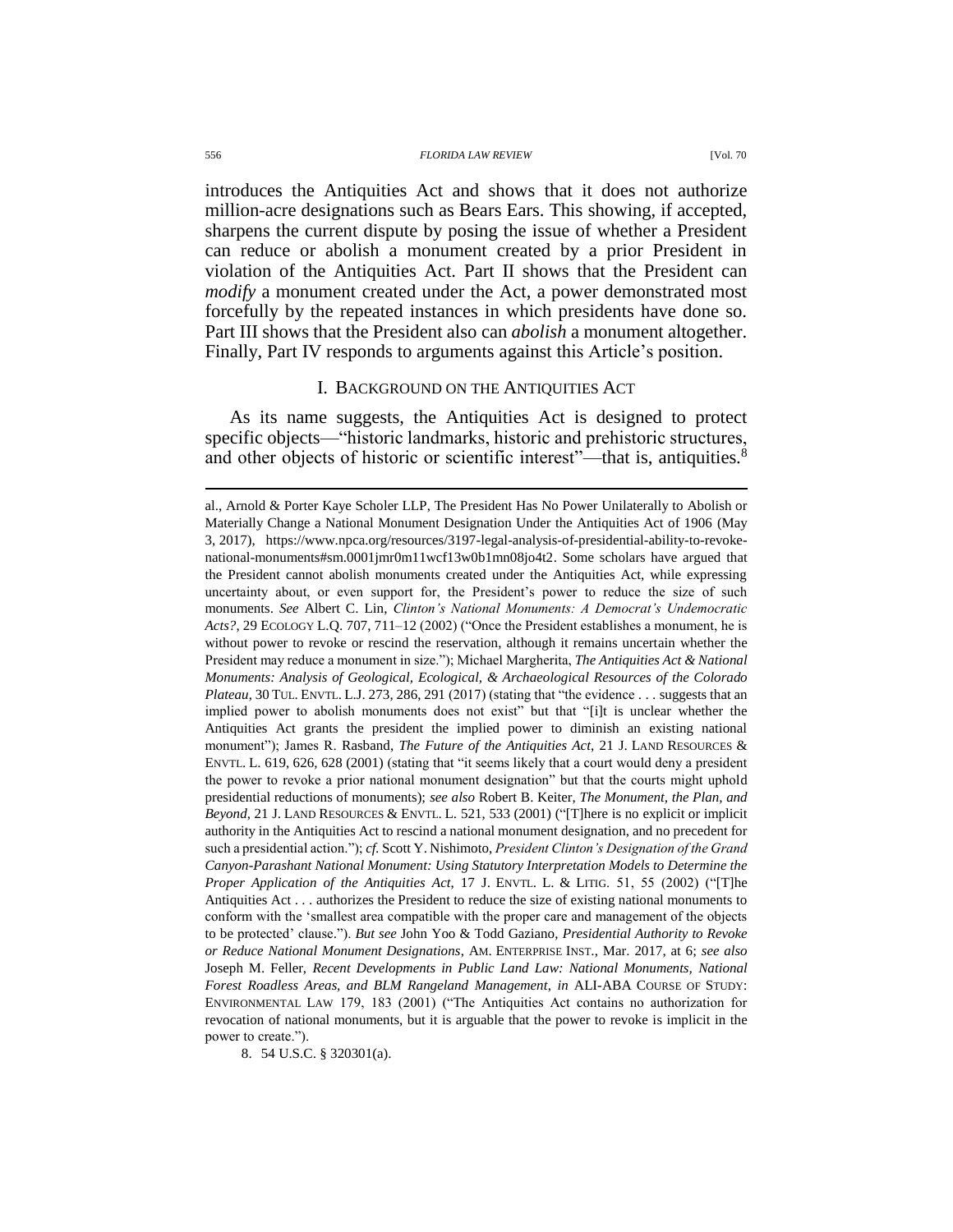To protect antiquities, the Act authorizes the President to reserve small "parcels" of public land surrounding them.<sup>9</sup> Soon after the Act became law in 1906, however, presidents began using it sometimes to protect entire landscapes, and not just discrete antiquities. That use violates the Act's original intent. The frequent violations of the Act make it particularly important to determine whether the President can reduce or abolish monuments to remedy those violations.

## A. *The Text of the Antiquities Act*

The Antiquities Act has two main provisions. The first provision allows the President to "declare" certain objects "to be national monuments":

(a) *Presidential Declaration*. The President may, in the President's discretion, declare by public proclamation historic landmarks, historic and prehistoric structures, and other objects of historic or scientific interest that are situated on land owned or controlled by the Federal Government to be national monuments.<sup>10</sup>

The second provision allows the President to "reserve parcels of land as a part of the national monuments," stating in full:

<span id="page-4-0"></span>(b) *Reservation of land*. The President may reserve parcels of land as a part of the national monuments. The limits of the parcels shall be confined to the smallest area compatible with the proper care and management of the objects to be protected. $11$ 

The President can declare monuments and reserve parcels of land to protect them without consulting state and local officials in the monument area or considering impacts on people in the area.<sup>12</sup> Nor does the

<span id="page-4-1"></span><sup>9.</sup> *Id.* § 320301(b).

<sup>10.</sup> *Id.* § 320301(a).

<sup>11.</sup> *Id.* § 320301(b).

<sup>12.</sup> James R. Rasband, *Antiquities Act Monuments: The Elgin Marbles of Our Public Lands?*, *in* THE ANTIQUITIES ACT 137, 137 (David Harmon et al. eds., 2006) ("Over and over in its 100-year history, the Antiquities Act has been wielded by presidents without any regard for the local rural communities and the state and county governments most impacted by the monument's designation."); *see also*, *e.g.*, S. REP. NO. 106-250, at 2 (2000) ("Since the passage of the Antiquities Act in 1906 many laws have been enacted which provide for increased public participation in the management of federal lands. While the Antiquities Act confers presidential authority to designate new monuments, it contains no requirements for public participation prior to any such designation.").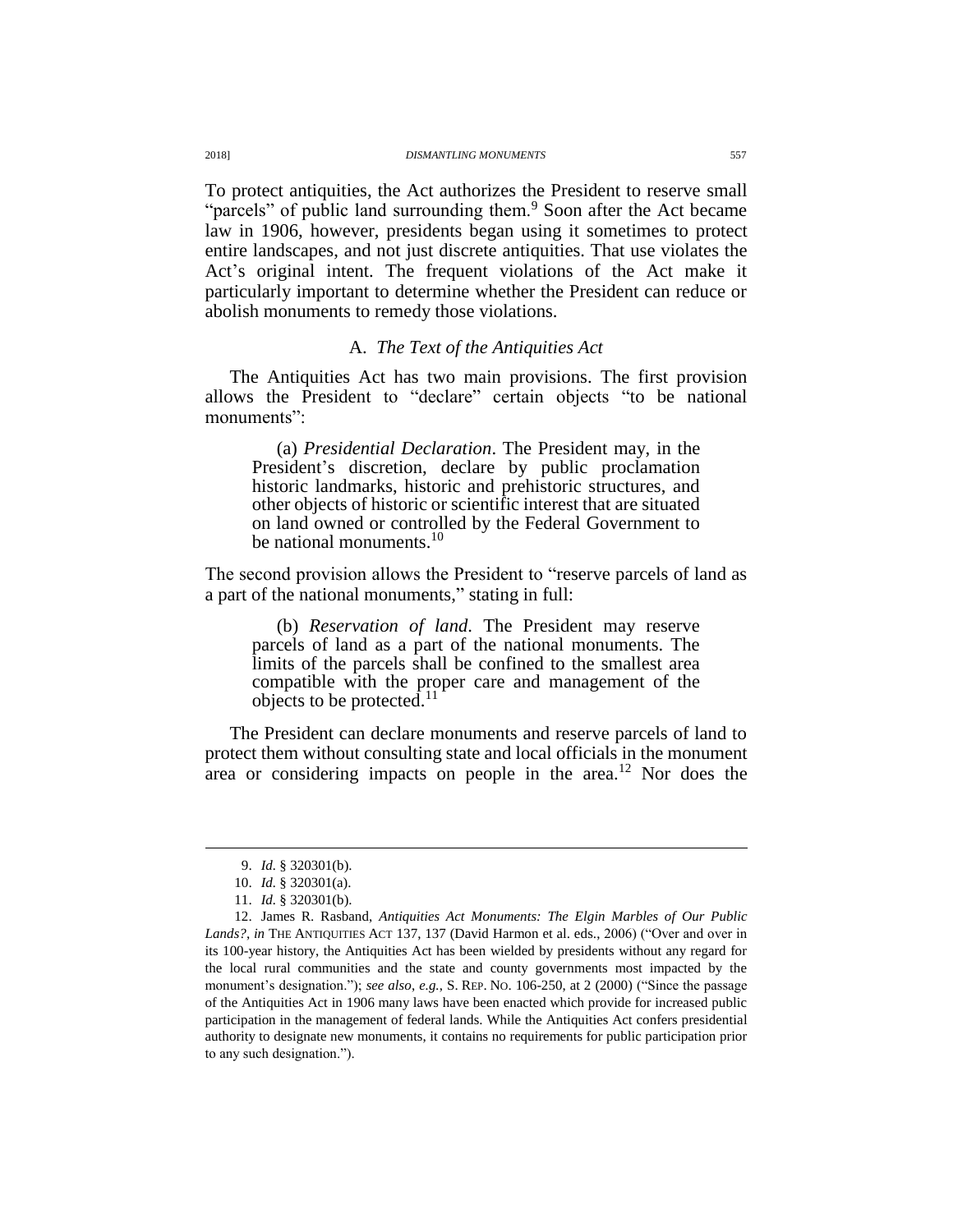<span id="page-5-1"></span>President need Congress's advice or consent to create a monument.<sup>13</sup> Unlike other decisions affecting public land, the President's establishment of a national monument is not subject to the National Environmental Policy Act.<sup>14</sup> More generally, the Act is distinctive in giving the President unilateral power to withdraw land from the public domain.<sup>15</sup>

<span id="page-5-0"></span>While the Antiquities Act allows the President to create a monument with the stroke of a pen, the Act also has a sharp focus. The Act limits national monuments to three types of objects: (1) historic landmarks; (2) historic and prehistoric structures; and (3) "other objects of historic or scientific interest."<sup>16</sup> And it requires that land reserved for a monument "be confined to the smallest area compatible with the proper care and management of the objects to be protected."<sup>17</sup> Thus, the Act expressly contemplates that the President will use it when determining that a particular landmark, structure, or other antiquity has historic or scientific

14. Alaska v. Carter, 462 F. Supp. 1155, 1160 (D. Alaska 1978).

15. HAL ROTHMAN, PRESERVING DIFFERENT PASTS: THE AMERICAN NATIONAL MONUMENTS xi–xii (1989) (stating that the Act is so significant because, as it came to be interpreted, it "created a mechanism through which federal officials, interested professionals, and other special-interest groups could achieve preservation goals without waiting on popular or congressional consensus"); John D. Leshy, *Putting the Antiquities Act in Perspective*, *in* VISIONS OF THE GRAND STAIRCASE-ESCALANTE: EXAMINING UTAH'S NEWEST NATIONAL MONUMENT 84 (Robert B. Keiter et al. eds., 1998) (describing Antiquities Act as "somewhat unusual statute" because "[b]y its terms, Congress has vested in the president a broad power to act, unilaterally, unencumbered by process or any legal duty to consult"). The term "public domain" historically referred to governmentowned lands that were open to entry and settlement by private persons for use as homesteads or for other uses such as grazing and mining. *Public Domain*, BLACK'S LAW DICTIONARY 1424 (10th ed. 2014). When land is "withdrawn" from the public domain, that means it is no longer open to entry and settlement by private persons. *See, e.g.*, 43 U.S.C. § 1702(j) (2012) (defining "withdrawal" for purposes of the Federal Land Policy and Management Act). When land in the public domain is "reserved," that means it is earmarked for a particular purpose, to the exclusion of others. *See* David H. Getches, *Managing the Public Lands: The Authority of the Executive to Withdraw Lands*, 22 NAT. RESOURCES J. 279, 285 (1982). *See generally* 1 CHARLES F. WHEATLEY, JR., STUDY OF WITHDRAWALS AND RESERVATIONS OF PUBLIC DOMAIN LANDS (1969).

16. 54 U.S.C. § 320301(a).

17. *Id.* § 320301(b).

<sup>13.</sup> RONALD A. FORESTA, AMERICA'S NATIONAL PARKS AND THEIR KEEPERS 74–75 (1984) (stating that, in period when Presidents used Antiquities Act authority expansively, "agency leadership had at their disposal a means of expansion which circumvented Congress entirely"); Eric C. Rusnak, *The Straw that Broke the Camel's Back? Grand Staircase-Escalante National Monument Antiquates the Antiquities Act*, 64 OHIO ST. L.J. 669, 672 (2003) ("[U]nder the terms of the Act, the president is not required to consult with local and state authorities. Neither is the president obligated to seek congressional advice and consent prior to declaring lands national monuments."); John F. Shepherd, *Up the Grand Staircase: Executive Withdrawals and the Future of the Antiquities Act*, 43 ROCKY MTN. MIN. L. INST. 4–1, 4–9 (1997) (stating that Antiquities Act does not "require the President to follow any particular procedures, such as a public hearing or consultation with Congress, before designating a national monument").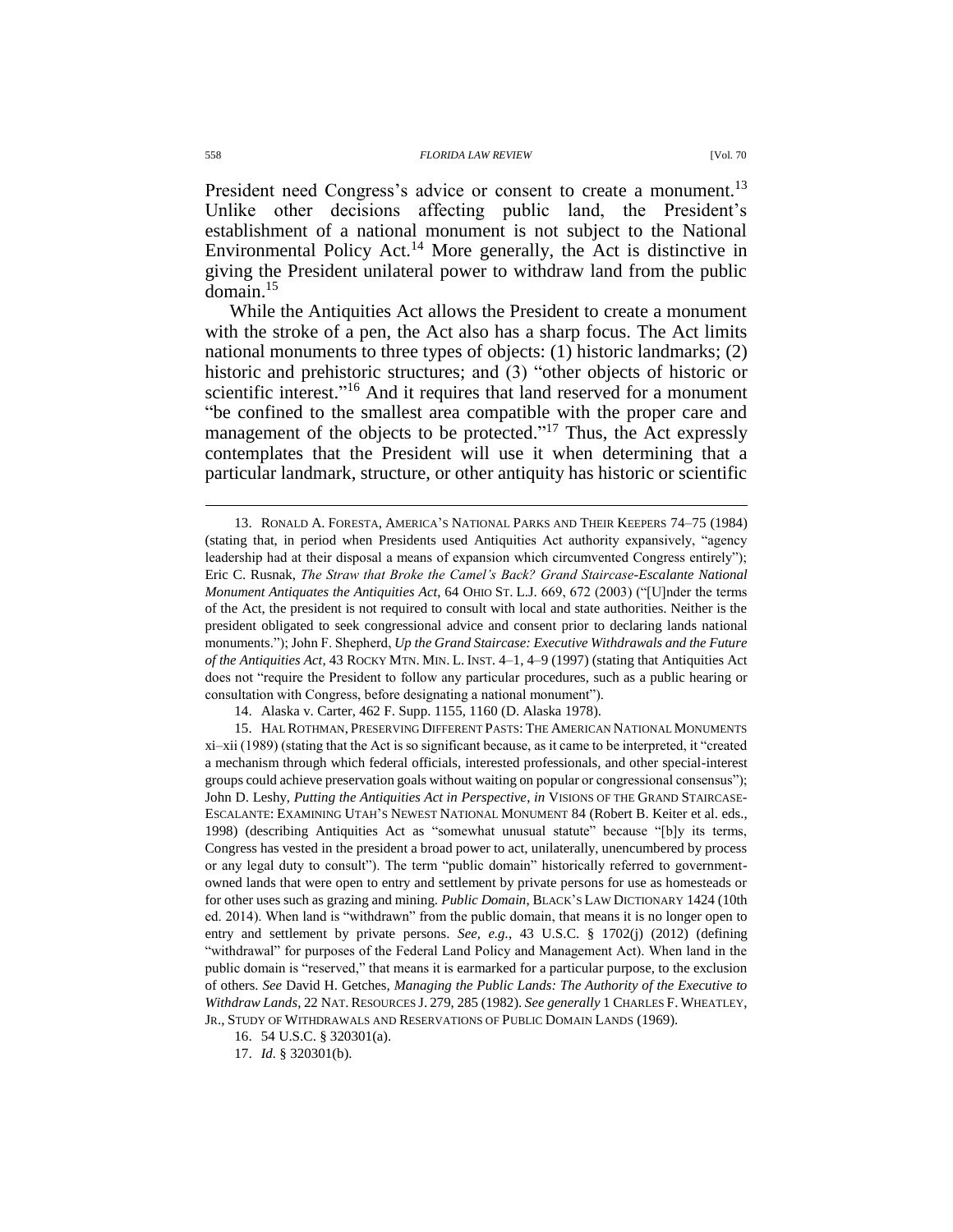value; in that event, the President may reserve the land necessary to protect it.

By specifying types of objects that can be protected as "national monuments," the Act implies that its purpose is to protect discrete, identifiable antiquities. This purpose is reinforced by Section 1 of the original Act, which imposed criminal penalties for the unauthorized removal, damage or destruction of discrete archeological objects or sites:

[A]ny person who shall appropriate, excavate, injure, or destroy any historic or prehistoric ruin or monument, or any object of antiquity, situated on lands owned or controlled by the Government of the United States, without the permission of the Secretary of the Department of the Government having jurisdiction over the lands on which said antiquities are situated, shall, upon conviction, be fined in a sum of not more than five hundred dollars or be imprisoned for a period of not more than ninety days, or shall suffer both fine and imprisonment, in the discretion of the court.<sup>18</sup>

In addition to Section 1's punishment for stealing or harming antiquities, Section 3 authorizes the government to grant permits "for the examination of ruins, the excavation of archeological sites, and the gathering of objects of antiquity on land" within a monument.<sup>19</sup> These provisions confirm that the Act's purpose is to protect discrete antiquities and the specific land ("parcels") around them.<sup>20</sup>

The text of the Act does not comprehensively address the legal effect of declaring a monument and reserving land for it. In recent practice, the use of land reserved as a national monument is severely restricted. The proclamation establishing Bears Ears, similar to other recent monument proclamations, contains the following restrictive language:

<span id="page-6-0"></span>All Federal lands and interests in lands within the boundaries of the monument are hereby appropriated and withdrawn from all forms of entry, location, selection, sale, or other disposition under the public land laws or laws applicable to the U.S. Forest Service, from location, entry, and patent

<sup>18.</sup> Antiquities Act of 1906, Pub. L. No. 59-209, 34 Stat. 225 (current version at 18 U.S.C. § 1866(b) (2012)).

<sup>19.</sup> *Id.* § 3 (current version at 54 U.S.C. § 320302 (2012)).

<sup>20.</sup> *See* Richard M. Johannsen, Comment, *Public Land Withdrawal Policy and the Antiquities Act*, 56 WASH. L. REV. 439, 449 n.75 (1981) ("Consideration of the three sections of the Antiquities Act *in pari materia* compels the conclusion that the purpose of the Act was to protect objects of antiquity."); *see also* Ill. Cent. R.R. v. Illinois, 146 U.S. 387, 452–53 (1892) (holding that State couldn't constitutionally grant entire lakebed under Lake Michigan to railroad company in fee simple but could instead only convey "parcels" of the lakebed for public improvements like piers and wharves).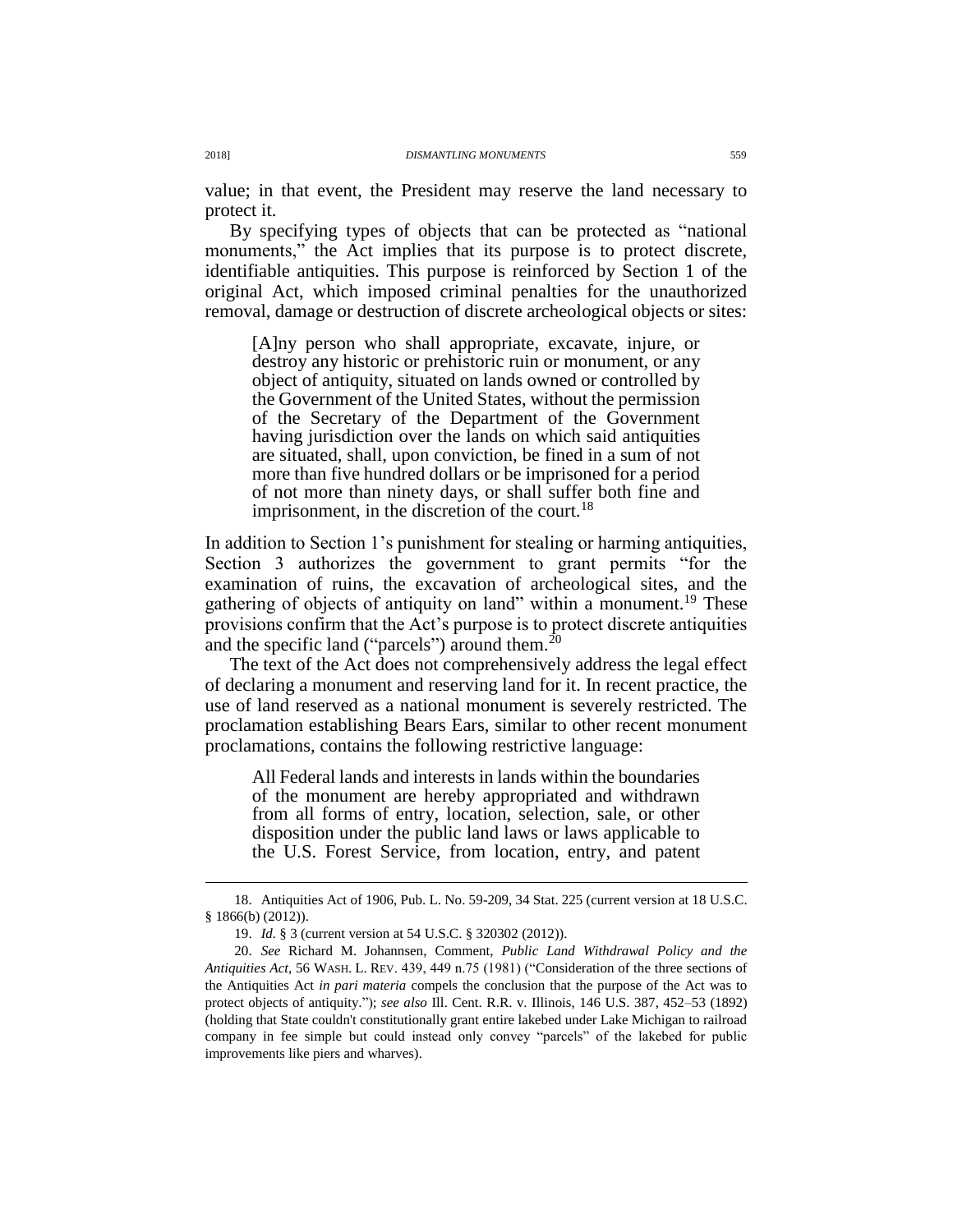under the mining laws, and from disposition under all laws relating to mineral and geothermal leasing, other than by exchange that furthers the protective purposes of the monument. $21$ 

Through such language, the proclamation "changes the property from being federal land available for multiple uses" to land the uses of which can be restricted to serve the "overriding management goal" of protecting the designated antiquities. $22$ 

<span id="page-7-0"></span>The Bears Ears proclamation and other recent ones make the monument's establishment "subject to valid existing rights."<sup>23</sup> But "the extent to which [monument] designations may affect existing rights is not always clear."<sup>24</sup> That is because—as is true of the proclamation creating Bears Ears—recent proclamations direct the agencies charged with administering the monuments to adopt management plans. These management plans may impose restrictions that restrict the exercise of existing rights if the agency deems the restrictions necessary to protect the designated antiquities.<sup>25</sup> As the Bureau of Land Management (BLM) and the Forest Service say in a "fact sheet" on Bears Ears, the exercise of valid existing rights and conduct of other previously approved activities may continue only "as long as they are consistent with the care and management of the objects identified in the national monument proclamation."<sup>26</sup>

<span id="page-7-1"></span>The potential restrictions are illustrated by the management plan for Utah's Grand Staircase-Escalante National Monument, perhaps the most

22. *See* NAME REDACTED, CONG. RESEARCH SERV., R41330, NATIONAL MONUMENTS AND THE ANTIQUITIES ACT 7–8 (2017), https://www.everycrsreport.com/files/20170130\_R41330\_ e313e8a36511852dca4acb3687edf27c4ef3aab0.pdf.

<sup>21.</sup> Proclamation No. 9558, 82 Fed. Reg. 1139, 1143 (Dec. 28, 2016). The proclamation further provides that laws governing grazing permits or leases on lands under the jurisdiction of the U.S. Forest Service or the Bureau of Land Management "shall continue to apply with regard to the lands in the monument to ensure the ongoing consistency with the care and management of the objects identified above." *Id.* at 1145. The proclamation also makes the monument's establishment "subject to valid existing rights, including valid existing water rights." *Id.* at 1143; *see* ALEXANDRA M. WYATT, CONG. RESEARCH SERV., R44687, ANTIQUITIES ACT: SCOPE OF AUTHORITY FOR MODIFICATION OF NATIONAL MONUMENTS 3 (2016) (quoting restrictive language, similar to that quoted in the text, found in "[r]ecent proclamations under the Antiquities Act"), http://www.law.indiana.edu/publicland/files/national\_monuments\_modifications\_CRS.pdf.

<sup>23.</sup> Proclamation No. 9558, 82 Fed. Reg. 1139, 1143 (Dec. 28, 2016).

<sup>24.</sup> NAME REDACTED, *supra* not[e 22,](#page-7-0) at 7, 8.

<sup>25.</sup> *Id.* at 7–9; James R. Rasband, *Utah's Grand Staircase: The Right Path to Wilderness Preservation?*, 70 U. COLO. L. REV. 483, 520–21 (1999) (noting that monument designations preserving existing rights still "allow[] a variety of restrictions to avoid degradation or impairment of the lands within the Monument").

<sup>26.</sup> U.S. FOREST SERV. & BLM, BEARS EARS NATIONAL MONUMENT: QUESTIONS AND ANSWERS 2 (2016), https://www.fs.fed.us/sites/default/files/bear-ears-fact-sheet.pdf.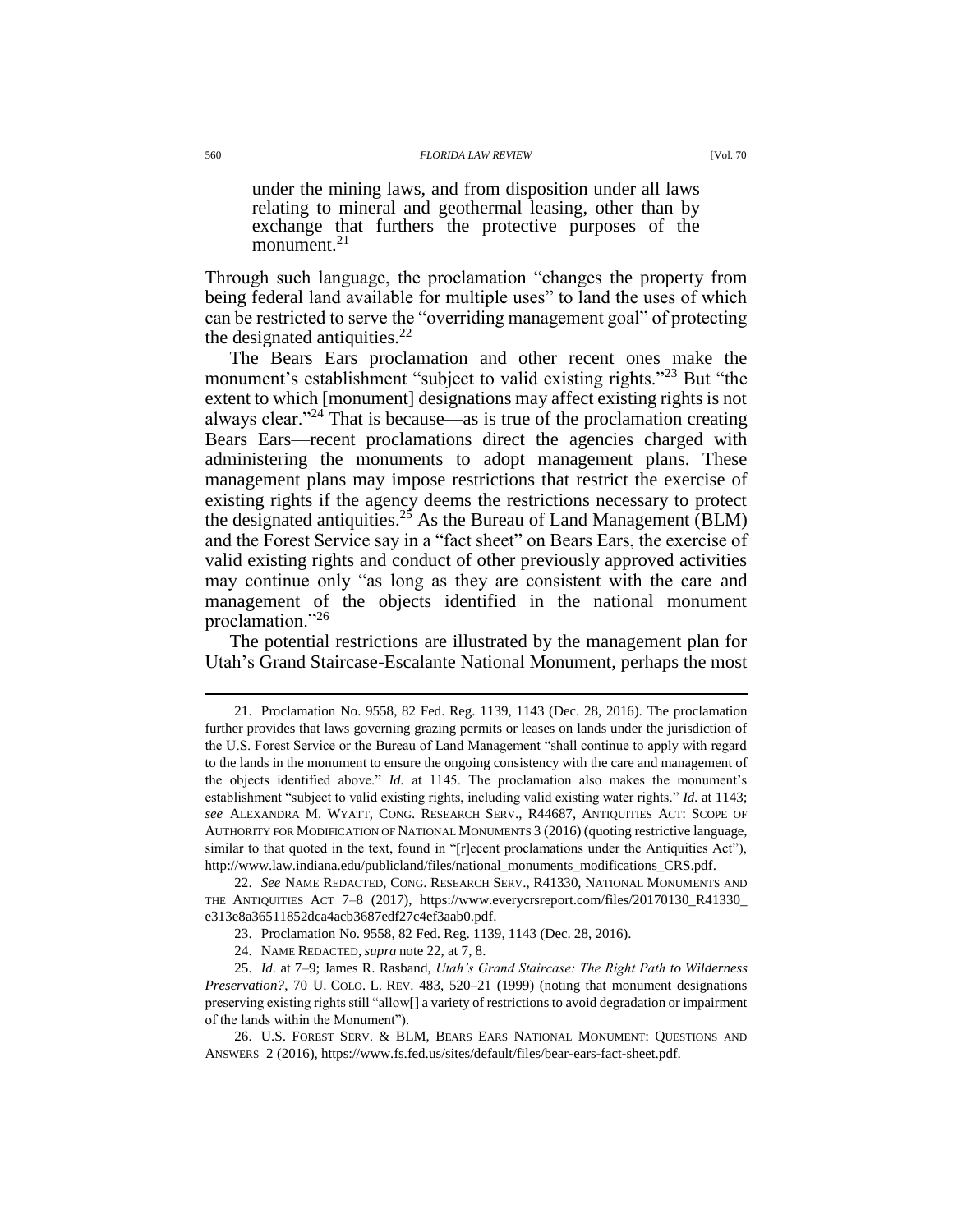controversial monument established by President Clinton.<sup>27</sup> Two "precepts" drive that Plan's "overall vision": (1) "[s]afeguarding the remote and undeveloped frontier character of the Monument," and (2) supporting "the study of scientific and historic resources."<sup>28</sup> To achieve those goals, the Plan restricts visitor facilities and motorized access to monument lands and curtails any activities unrelated to land preservation and scientific study.<sup>29</sup> Indeed, even proposed scientific research "will be carefully reviewed" if it has "potentially intrusive or destructive" effects.<sup>30</sup> For all "valid existing rights," which the Plan calls "VERs," the "adjudication process" entails continual, close scrutiny "for the life of each VER" to ensure "full compliance with the law."<sup>31</sup> For existing mining claims and mill sites, moreover, the Plan announces that "the BLM will initiate a validity examination process to verify the VERs of claimants before such claimants conduct surface disturbing activities greater than casual use."<sup>32</sup> Overall, the Plan leaves no doubt that VER holders can anticipate a new regime of regulatory scrutiny and restrictions.

# <span id="page-8-1"></span><span id="page-8-0"></span>B. *The Legislative History of the Antiquities Act*

As discussed above, the text of the Antiquities Act shows that Congress intended to protect discrete antiquities—historic landmarks, historic and prehistoric structures, and other objects of historic or scientific interest located on public land—by protecting the antiquities themselves and small areas of land around them. That intention also emerges plainly from the history of the Act.

The quarter-century before the 1906 enactment of the Antiquities Act saw renewed and growing interest in American antiquities.<sup>33</sup> American

<sup>27.</sup> *See generally* Rasband, *supra* note [25](#page-7-1) (discussing controversies arising from creation of Grand Staircase-Escalante National Monument).

<sup>28.</sup> U.S. DEP'T OF THE INTERIOR: BUREAU OF LAND MGMT., GRAND STAIRCASE-ESCALANTE NATIONAL MONUMENT MANAGEMENT PLAN 5 (1999), https://eplanning.blm.gov/epl-frontoffice/projects/lup/65870/79803/92581/GSENM\_MP.pdf.

<sup>29.</sup> *Id.* at 3–5.

<sup>30.</sup> *Id.* at 5.

<sup>31.</sup> *Id.* at 51.

<sup>32.</sup> *Id.*

<sup>33.</sup> Ronald Freeman Lee, *The Antiquities Act of 1906*, 42 J. SW. 198, 198–213 (2000). Ronald Lee was the Chief Historian of the National Park Service from 1938 to 1951; he wrote his history of the Act for publication in celebration of the centennial of Yellowstone National Park in 1972. Raymond Harris Thompson, *"An Old and Reliable Authority": Introduction*, 42 J. SW. 191, 191 (2000). Lee's history is reproduced, with minor edits, in volume 42 of the Journal of the Southwest; it also is available on the National Park Service's website. *See* Ronald F. Lee, *The Story of the Antiquities Act*, NAT'L PARK SERV., https://www.nps.gov/archeology/pubs/Lee/ index.htm (last updated Mar. 15, 2016, 5:20 PM).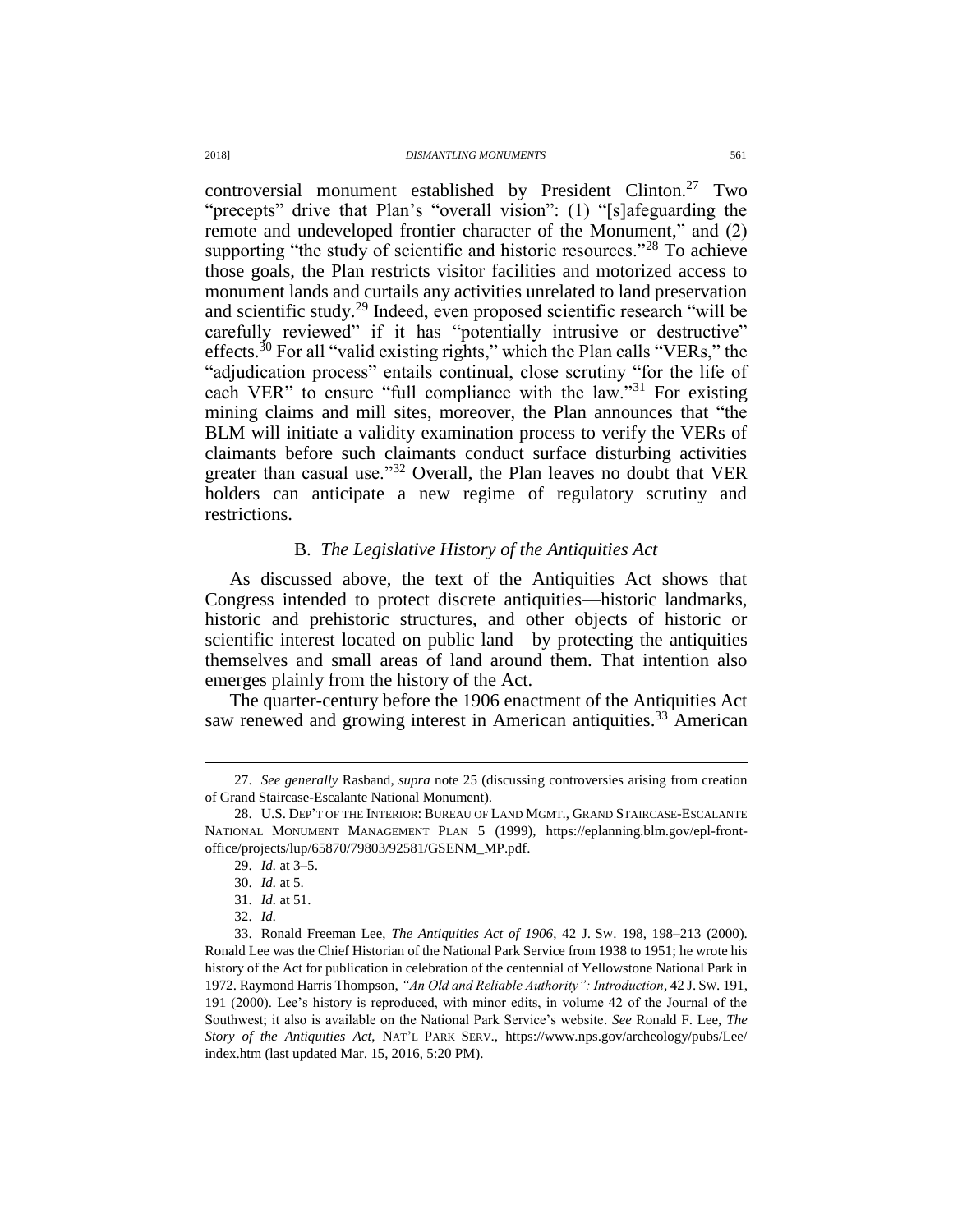interest in these objects rekindled as the embers of the Civil War cooled.<sup>34</sup> According to a leading historian of the Act, the year 1879 was particularly significant. Several events occurred in that year, including this one:

In [1879] Congress authorized establishment of the Bureau of Ethnology, later renamed the Bureau of American Ethnology, in the Smithsonian Institution to increase and diffuse knowledge of the American Indian. Major John Wesley Powell, who had lost his right arm in the Battle of Shiloh and who in 1869 had led his remarkable boat expedition through the Grand Canyon of the Colorado River, was appointed its first director. He headed the Bureau until his death in 1902. During this long period, he and his colleagues became a major force for the protection of antiquities on federal lands.<sup>35</sup>

The Smithsonian hosted a gathering of archeologists and anthropologists who formed an organization that evolved into the American Anthropological Association.<sup>36</sup> That organization, "in turn, provided crucial support for the American Antiquities Act in 1906."<sup>37</sup>

Interest in antiquities on public land first produced federal legislation in 1889.<sup>38</sup> In that year, Congress enacted a law to protect the Casa Grande structure in Arizona.<sup>39</sup> The law authorized the President to reserve the land around the structure from settlement and sale.<sup>40</sup> In 1892, President Benjamin Harrison exercised that authority: He issued an executive order reserving the Casa Grande Ruin and 480 acres around it for "protection because of its archaeological value."<sup>41</sup>

The growing American interest in antiquities on public land led to a greater need to protect them.<sup>42</sup> Both amateur and professional antiquity hunters—"pot hunters"—were removing antiquities from the public

<sup>34.</sup> ROTHMAN, *supra* not[e 15,](#page-5-0) at 6–7.

<sup>35.</sup> Lee, *supra* note [33,](#page-8-1) at 198 (citations omitted). The other 1879 events that historian Lee cites as significant include the publication of "a superbly illustrated book" showing antiquities in the American Southwest, the election for the first time of an anthropologist to be president of the American Association for the Advancement of Science, and the founding of the Archaeological Institute of America. *Id.* at 198–200.

<sup>36.</sup> *Id.* at 199.

<sup>37.</sup> *Id.* 

<sup>38.</sup> *Id.* at 209.

<sup>39.</sup> Act of Mar. 2, 1889, ch. 411, 25 Stat. 939.

<sup>40.</sup> *Id.* at 961.

<sup>41.</sup> Lee, *supra* note [33,](#page-8-1) at 209. Casa Grande was re-designated a national monument by President Woodrow Wilson on August 3, 1918. Proclamation No. 1470, 40 Stat. 1818 (1918).

<sup>42.</sup> ROTHMAN, *supra* not[e 15,](#page-5-0) at 6–30; Lee, *supra* note [33,](#page-8-1) at 213.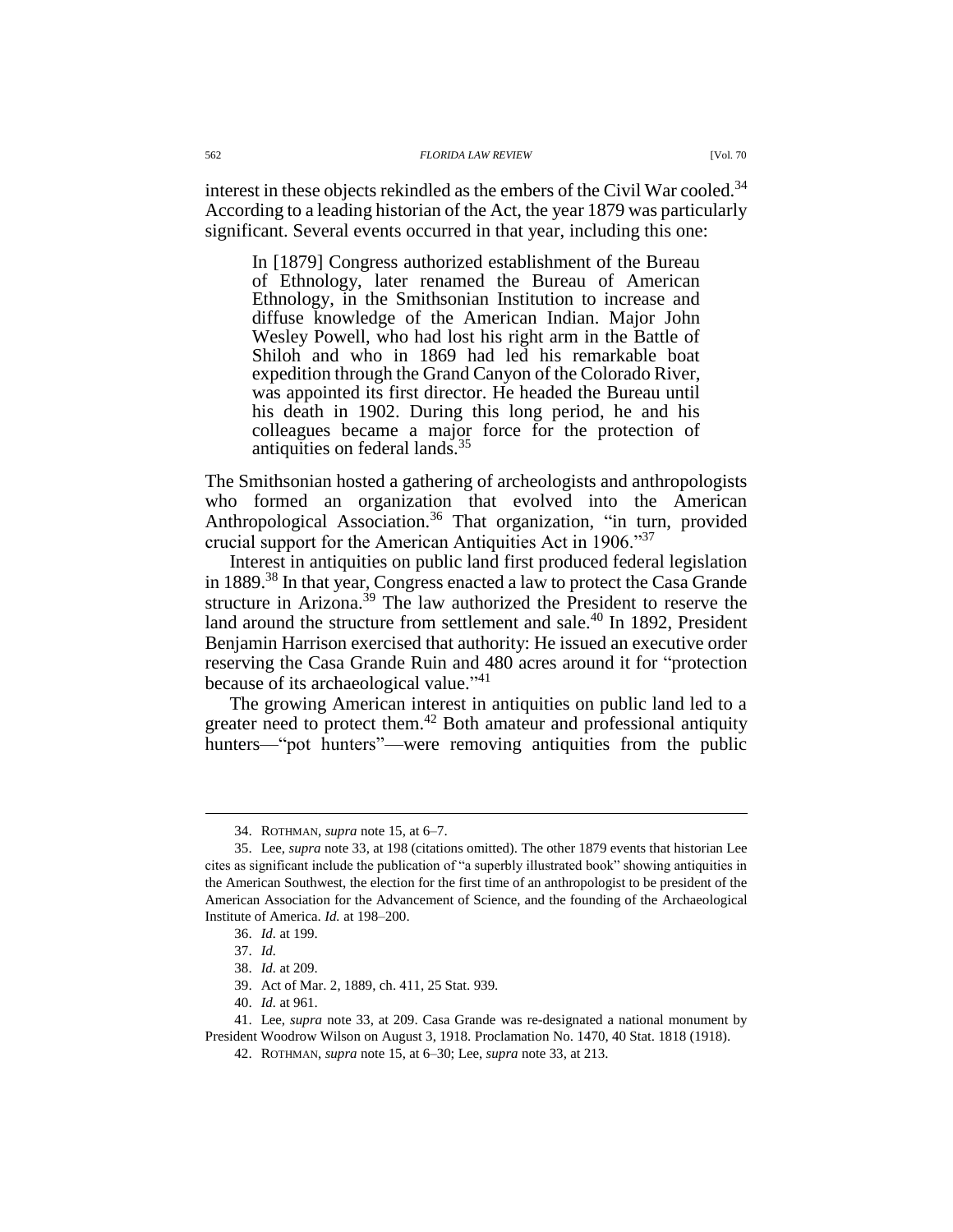lands and vandalizing the sites on which they were located.<sup>43</sup> A commercial market arose to meet public demand.<sup>44</sup> The need for legal protection of these American antiquities became apparent.<sup>45</sup>

Bills to provide that protection were introduced beginning in early 1900.<sup>46</sup> One bill, proposed by the Department of Interior, would have given the President broad authority to withdraw unlimited amounts of public land as national parks—all to be administered exclusively by the Secretary of Interior—for a wide variety of purposes, including their scenic beauty:

<span id="page-10-0"></span>The President of the United States may, from time to time, set apart and reserve tracts of public land, which for their scenic beauty, natural wonders or curiosities, ancient ruins or relics, or other objects of scientific or historic interest, or springs of medicinal or other properties it is desirable to protect and utilize in the interest of the public; and the President shall, by public proclamation, declare the establishment of such reservations and the limits thereof.<sup>47</sup>

This and the other bills were referred to the House Committee on the Public Lands, whose chairman was Representative John F. Lacey of Iowa.<sup>48</sup> As historian Ronald Lee wrote, the Interior Department's bill met with a cool reception.<sup>49</sup> Representative Lacey told the Interior Secretary that the committee

seemed to be unanimously of the opinion that it would not be wise to grant authority in the Department of the Interior to create National parks generally, but that it would be desirable to give the authority to set apart small reservations,

- 46. ISE, *supra* note [43,](#page-10-0) at 149–50; Lee, *supra* not[e 33,](#page-8-1) at 223–30.
- 47. Lee, *supra* note [33,](#page-8-1) at 227–28 (quoting H.R. 11021, 56th Cong. (1900)).
- 48. *Id.* at 227.

<sup>43.</sup> 33 CONG. REC. 4872 (1900) (statement of Rep. Lacey, primary sponsor of the Antiquities Act, that bill then under consideration would penalize "pot hunter[s]"); *see* H.R. REP. NO. 56-1104, at 1 (1900) ([T]he destruction of [ruins in Southwest United States] is taking place more and more each year."); *Preservation of Historic and Prehistoric Ruins, Etc.: Hearing on S. 4127 Before the S. Subcomm. of Comm. on Public Lands*, 58th Cong. 4 (1904) (testimony of Dr. Francis W. Kelsey, Sec'y of Archeological Institute of America) (stating that public lands were being looted of valuable archeological objects and that sites from which they were being taken were "so completely disfigured in the process that the remains become valueless for scientific purposes"); JOHN ISE, OUR NATIONAL PARK POLICY: A CRITICAL HISTORY 144–46 (1961).

<sup>44.</sup> *See* Lee, *supra* note [33,](#page-8-1) at 218.

<sup>45.</sup> ISE, *supra* note [43,](#page-10-0) at 147; Lee, *supra* note [33,](#page-8-1) at 223–30.

<sup>49.</sup> *Id.* at 228; Shepherd, *supra* note [13,](#page-5-1) at 4–10 ("The House committee was not pleased with this request for a broad grant of executive authority."); *see also* Johannsen, *supra* note [20,](#page-6-0) at 449–50 (stating that in years leading up to enactment of Act, "the Department of Interior repeatedly proposed adding scenic and scientific resources as objects worthy of protection").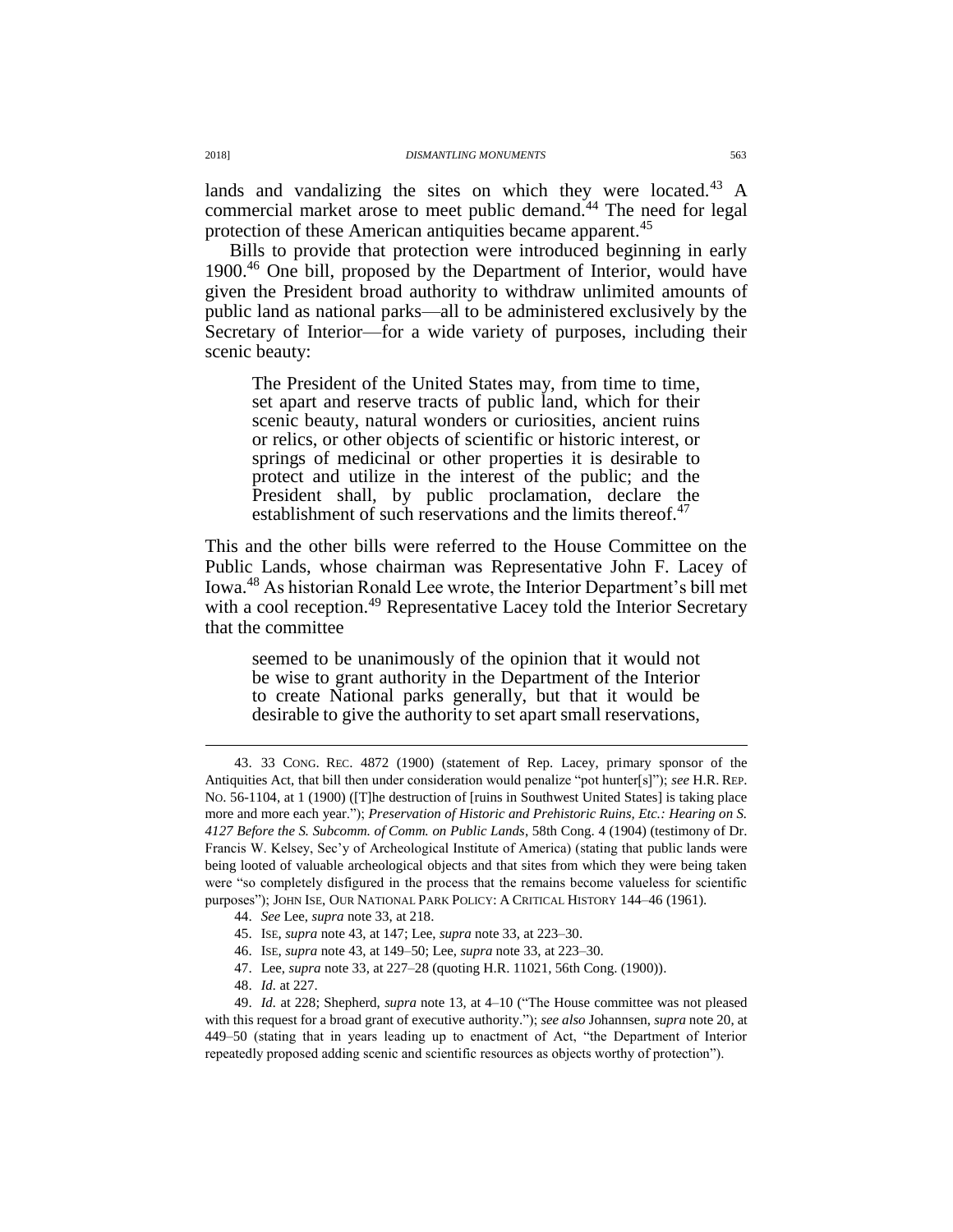not exceeding 320 acres each, where the same contained cliff dwellings and other prehistoric remains.<sup>50</sup>

Historian Lee explains that the committee opposed Interior's broad proposal because of the huge withdrawals of public lands that had been made by presidents under the Forest Reserve Act of 1891.<sup>51</sup> The Committee eventually reported out a much narrower bill in spring 1900 that allowed the Interior Secretary to

set apart and reserve from sale, entry, and settlement any public lands in Colorado, Wyoming, Arizona, and New Mexico containing monuments, cliff dwellings, cemeteries, graves, mounds, forts, or any other work of prehistoric, primitive, or aboriginal man, each such reservation not to exceed 320 acres.<sup>52</sup>

By limiting each reservation to 320 acres, the bill contemplated that its authority would be used to "creat[e] reservations of the land surrounding each ruin."<sup>53</sup>

Only four years later, beginning in 1904, did Congress again consider proposed legislation to protect antiquities. The Senate passed legislation known for its chief sponsor, Henry Cabot Lodge.<sup>54</sup> The Lodge Bill passed the Senate in April 1904, and, as amended, was reported favorably out on the House side, but Congress adjourned without passage in the House.<sup>55</sup> The Lodge Bill would have authorized the Secretary of Interior to withdraw public lands of up to 640 acres to protect historic and prehistoric ruins, monuments, archaeological objects, and antiquities.<sup>56</sup> But the Lodge Bill was not enacted.<sup>57</sup>

53. H.R. REP. NO. 56-1104, at 1, 2 (1900).

<sup>50.</sup> Lee, *supra* note [33,](#page-8-1) at 228 (quoting ROBERT CLAUSE, INFORMATION ABOUT THE BACKGROUND OF THE ANTIQUITIES ACT OF 1906 (1945) (Department of the Interior Internal Report, May 10, 1945) (NPS-W-H) (on deposit with Office of Archeology and Historic Preservation of the National Park Service)) (citation omitted); *see also* ISE, *supra* note [43,](#page-10-0) at 150 ("Lacey . . . wrote . . . that the Public Lands Committee did not favor the provision authorizing the Department of the interior to create national parks and thought the areas reserved should be restricted to 320 acres.").

<sup>51.</sup> Lee, *supra* not[e 33,](#page-8-1) at 228–29.

<sup>52.</sup> *Id.* at 229 (paraphrasing H.R. 10451, 58th Cong., (1900)) (citation omitted).

<sup>54.</sup> *See* H.R. REP. NO. 58-3704, at 1–2 (1905) (editing the Lodge Bill, S. 5603, 58th Cong. (1904)); ROTHMAN, *supra* not[e 15,](#page-5-0) at 38, 40; Lee, *supra* not[e 33,](#page-8-1) at 232.

<sup>55.</sup> *See* Lee, *supra* note [33,](#page-8-1) at 235.

<sup>56.</sup> H.R. REP. NO. 58-3704, at 1 (1905) (editing the Lodge Bill, S. 5603, 58th Cong. § 2 (1904)).

<sup>57.</sup> *See* Lee, *supra* note [33,](#page-8-1) at 235.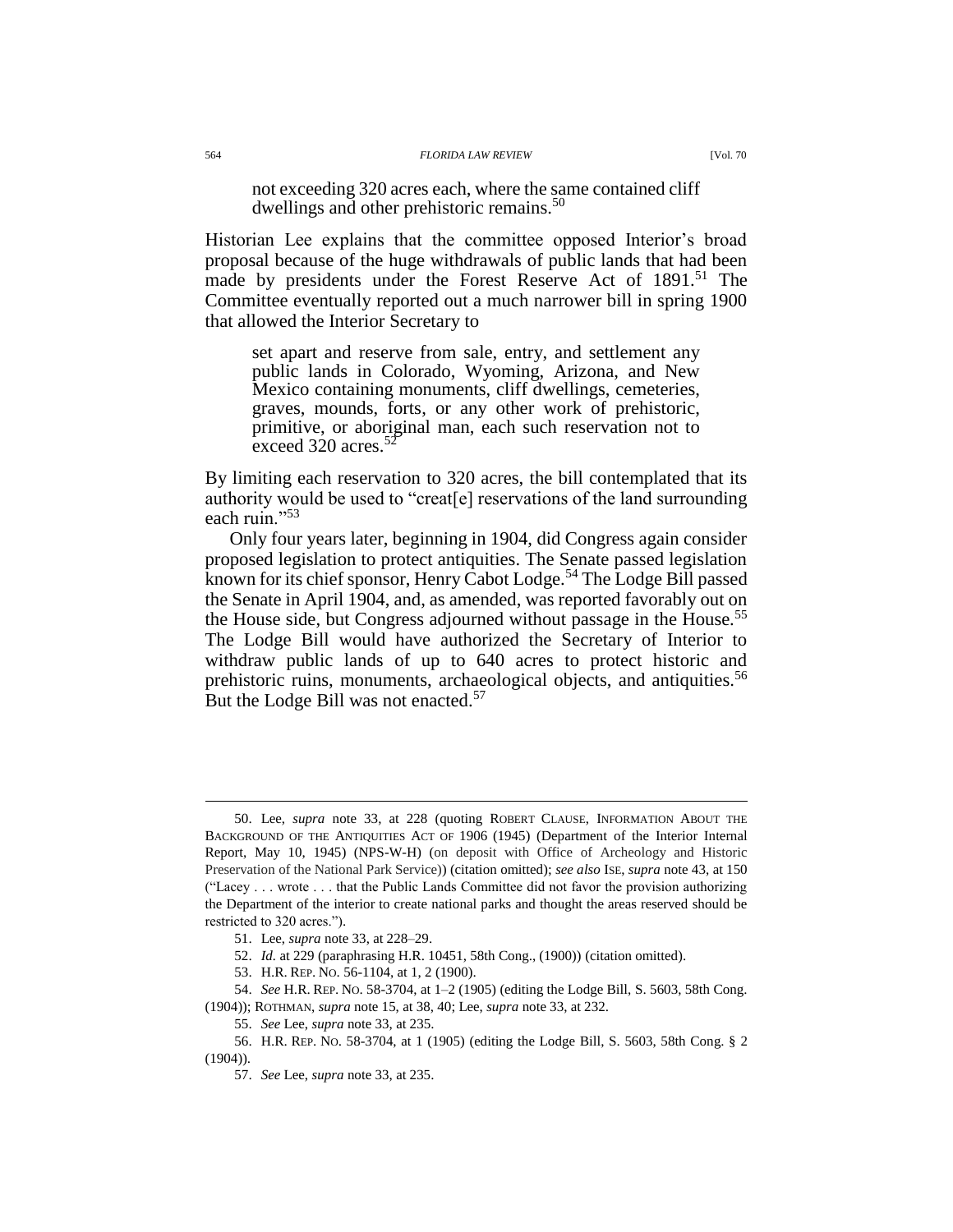<span id="page-12-0"></span>Instead, the bill that was ultimately enacted as the Antiquities Act was introduced in Congress in early 1906.<sup>58</sup> The bill had been drafted by Edgar Lee Hewett, an influential archeologist, with input from Representative Lacey, Chairman of the House Committee on Public Lands.<sup>59</sup> Lacey's role in its enactment was so important that the Antiquities Act was often called the Lacey Act.<sup>60</sup> The 1906 bill drafted by Archeologist Hewett, unlike some earlier bills, vested power to withdraw lands to protect antiquities in the President, rather than the Secretary of Interior.<sup>61</sup> This change stemmed from the transfer in 1905 of much public land containing antiquities to the Department of Agriculture, largely through the efforts of Gifford Pinchot, Chief of the Agriculture Department's Bureau of Forestry.<sup>62</sup> The 1906 bill further differed from some of its predecessors by not containing numerical limits on the amount of land that could be reserved to protect antiquities.<sup>63</sup> Instead, the bill provided, in language that was ultimately enacted, that the President could reserve only "the smallest area compatible with the proper care and management of the objects to the protected."<sup>64</sup> The 1906 bill included, as items entitled to protection, "objects of historic or scientific interest," a phrase possibly taken from the bill that had been introduced in 1900 and supported by the Department of Interior.<sup>65</sup> The House report, however,

60. Lee, *supra* note [33,](#page-8-1) at 242; Rebecca Conrad, *John F. Lacey: Conservation's Public Servant*, *in* THE ANTIQUITIES ACT, *supra* note [12,](#page-4-1) at 48, 51. Congressman Lacey also gave his name to another statute, also known as the Lacey Act, that was enacted in 1900 and that protects certain wildlife. Lacey Act of 1900, ch. 553, 31 Stat. 187 (codified as amended at 18 U.S.C. §§ 42–43 (2012) and 16 U.S.C. §§ 3371–78 (2012)).

63. *Id.* at 240–41.

64. *Id.* (quoting the 1906 bill that became the Antiquities Act).

65. *Id.* at 240 ("At some point in his discussions with government departments, [Edgar Lee] Hewett was persuaded, probably by officials of the Interior Department, to broaden his draft to

<sup>58.</sup> *Id*. at 238–39, 242; *see also* ROTHMAN, *supra* note [15,](#page-5-0) at 46–48 (discussing the passage of the bill that became the Antiquities Act); Raymond Harris Thompson, *Edgar Lee Hewett and the Politics of Archeology*, *in* THE ANTIQUITIES ACT, *supra* not[e 12,](#page-4-1) at 35, 43.

<sup>59.</sup> Thompson, *supra* note [58,](#page-12-0) at 39–40. Edgar Lee Hewett drafted the bill that was ultimately enacted as the Antiquities Act while serving as secretary of a joint committee of the American Anthropological Association and the Archeological Institute of America. *Id.* at 39. In developing the draft bill, Hewett worked with William Afton Richards, Commissioner of the General Land Office in the Department of Interior, and Congressman Lacey. *Id.* at 38–40. The two organizations approved Hewett's draft bill at a meeting in December 1905. *Id.* at 42–43. Hewett presented the draft to Congressman Lacey, who introduced it in the House in January 1906, and it passed both houses of Congress in the spring of that year. *Id.* at 43; *see also* ROTHMAN, *supra* note [15,](#page-5-0) at 43–47 (same); Lee, *supra* note [33,](#page-8-1) at 237–38, 241 (similar description of Hewett's role in drafting the bill enacted as the Antiquities Act); *cf.* ISE, *supra* note [43,](#page-10-0) at 152 (stating that the ultimately successful bill was "drafted in the office of Commissioner Richards with the co-operation of [Representative] Lacey and Dr. Hewett").

<sup>61.</sup> *See* H.R. REP. NO. 58-3704, at 1–2 (1905); Lee, *supra* not[e 33,](#page-8-1) at 235, 238–39.

<sup>62.</sup> Lee, *supra* not[e 33,](#page-8-1) at 236.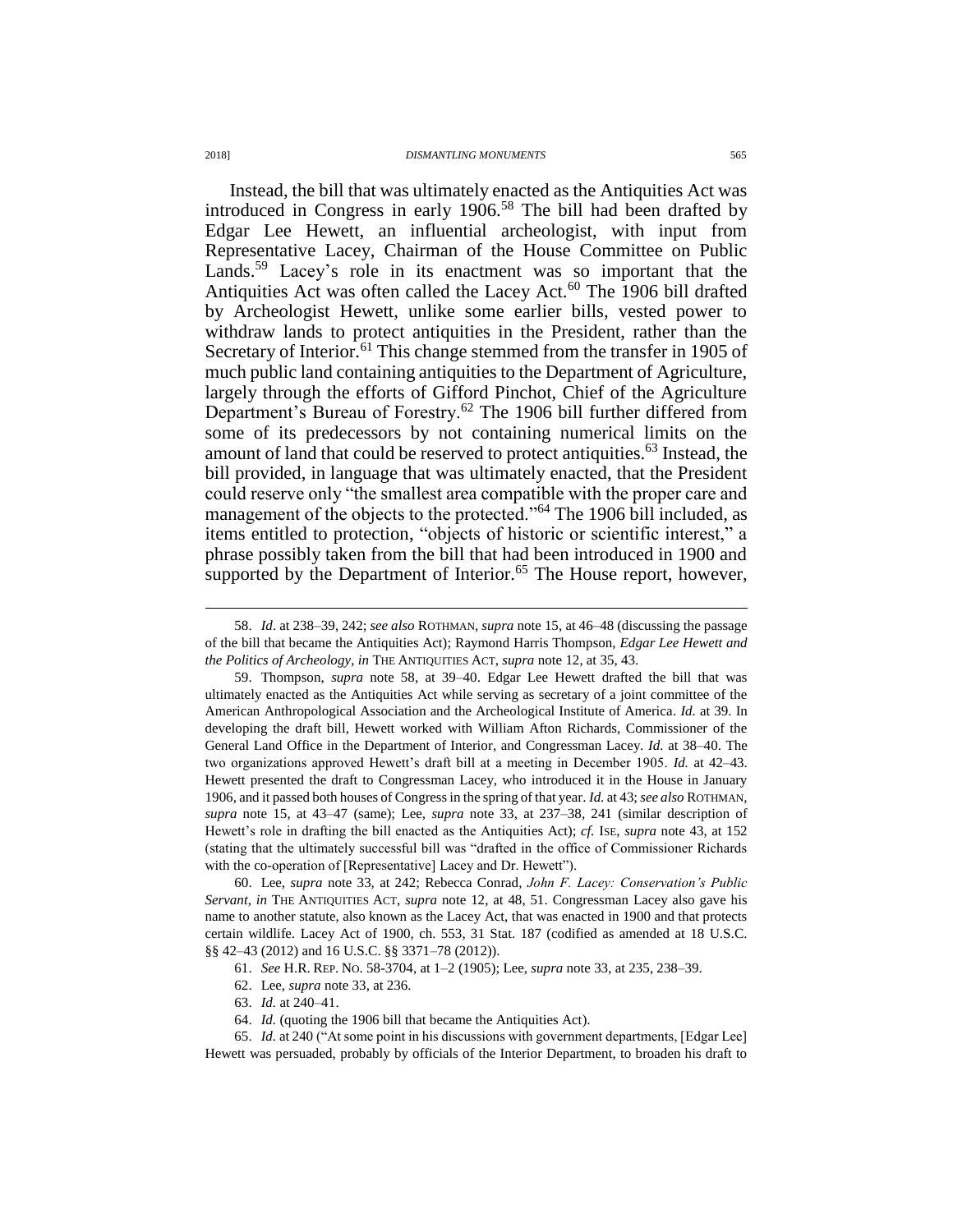confirmed that the bill "proposes to create small reservations reserving only so much land as may be absolutely necessary for the preservation of these interesting relics of prehistoric times." 66

The Act's intended narrow focus was reaffirmed in a colloquy on the floor of the House between Representative Lacey and Congressman John H. Stephens of Texas:

Mr. LACEY: . . . [T]his [bill] will merely make small reservations where the objects are of sufficient interest to preserve them. . . .

Mr. STEPHENS of Texas: How much land will be taken off the market in the Western States by the passage of the bill?

Mr. LACEY: Not very much. The bill provides that it shall be the smallest area necesstry [sic] for the care and maintenance of the objects to be preserved.

Mr. STEPHENS of Texas: Would it be anything like the forest-reserve bill, by which seventy or eighty million acres of land in the United States have been tied up?

Mr. LACEY: Certainly not. The object is entirely different. It is to preserve these old objects of special interest and the Indian remains in the pueblos in the Southwest, whilst the other [the forest-reserve bill] reserves the forests and the water courses.<sup>67</sup>

The "forest-reserve bill" to which the colloquy refers was the Forest Reserve Act of 1891, which President Theodore Roosevelt and his predecessors had used to reserve millions of acres of public lands as national forests.<sup>68</sup> The colloquy shows that Congress enacted the

include the phrase 'other objects of historic or scientific interest.' This language may have come from the old Interior Department bill, H.R.11021.").

<sup>66.</sup> H.R. REP. NO. 59-2224, at 1 (1906), https://coast.noaa.gov/data/Documents/ OceanLawSearch/House%20Report%20No.%2059-2224.pdf?redirect=301ocm.

<sup>67.</sup> 40 CONG. REC. 7888 (1906). As noted above, Congressman Lacey, whose explanation of the Act is quoted above in the text, played such an important role in the Act's passage that for many years the legislation was known as the Lacey Act. Lee, *supra* not[e 33,](#page-8-1) at 242. Congressman Lacey's views therefore deserve great weight in interpreting the Act. *See, e.g.*, FCC v. League of Women Voters, 468 U.S. 364, 387 n.18 (1984) (citing chief sponsor's view in interpreting federal statute); McElroy v. United States, 455 U.S. 642, 651–52 (1982); Santa Clara Pueblo v. Martinez, 436 U.S. 49, 71 (1978).

<sup>68.</sup> President Roosevelt had withdrawn from the public domain about 150 million acres of land as forest reserves under the Forest Reserve Act of 1891, which was also called the General Revision or Creative Act of 1891. Forest Reserve Act of 1891, ch. 561, § 24, 26 Stat. 1095, 1103, *repealed by* Federal Land Policy and Management Act of 1976, 90 Stat. 2743, 2792; PAUL W.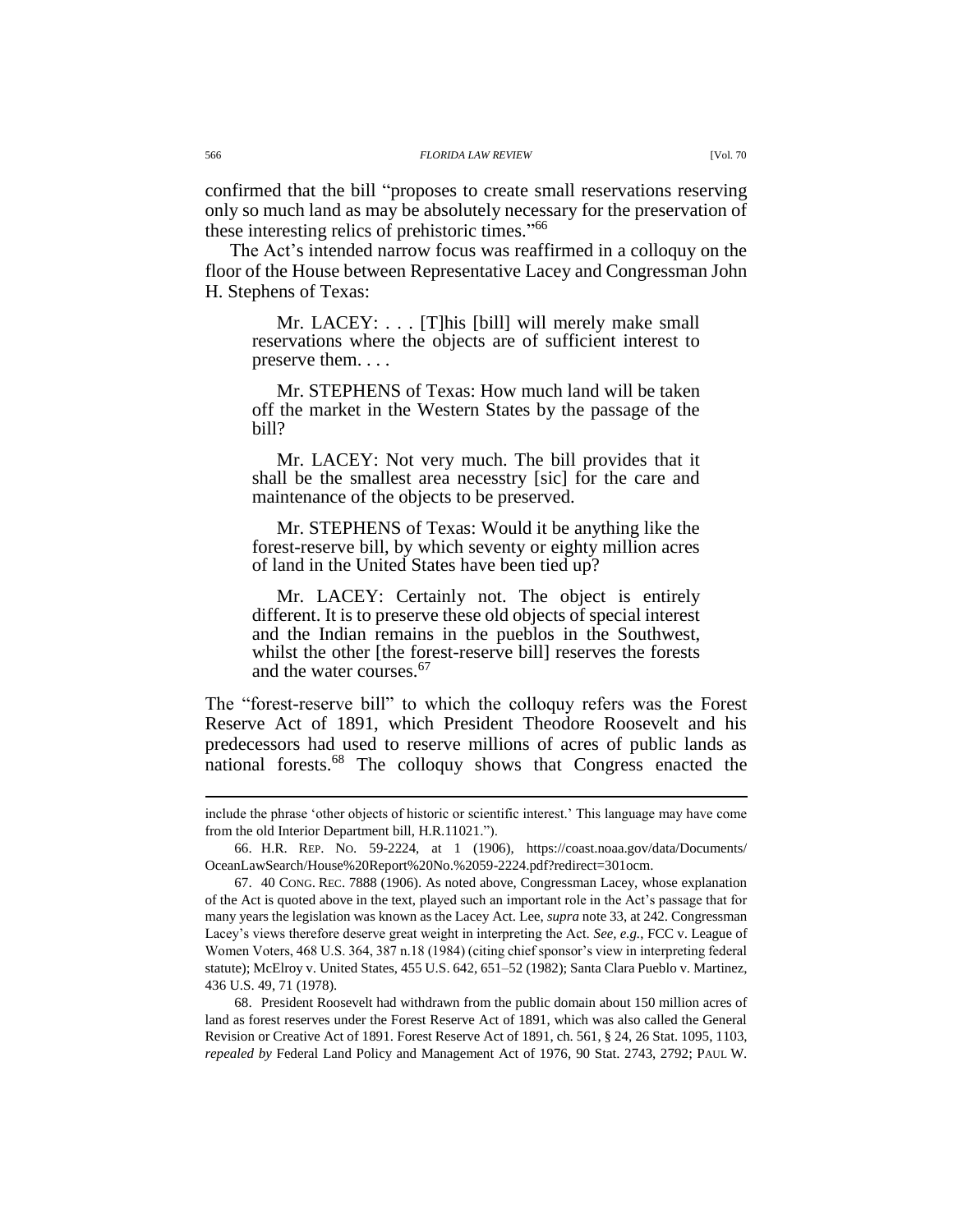Antiquities Act with the understanding that it would not allow millionacre reservations of the sort that had occurred under the 1891 law. Instead, the 1906 Act was designed to allow the President to designate discrete objects as national monuments and, for each such object, to reserve only the smallest amount of land "necess[a]ry" to protect that object.<sup>69</sup>

## C. *Presidential Practice Under the Antiquities Act*

Although the text and history of the Antiquities Act evince an intent to allow the President to set apart fairly small parcels of land to protect discrete antiquities, from the very beginning presidents have sometimes used it to create massive monuments. These large-scale designations typically rely on language in the Act authorizing protection of "other objects of historic or scientific interest."<sup>70</sup> But that language must be read in the context of the statutory provision in which it appears and the history of the Act described above. For that reason, scholars have recognized that excessive designations made by some presidents violate the Act's original intent. Moreover, Congress's repeated efforts to curb such abuses preclude an argument that Congress has acquiesced in the abuse.

The relevant history begins with President Theodore Roosevelt, who signed the Antiquities Act and was the first President to use it.<sup>71</sup> Although Congress was assured that the Antiquities Act would "certainly not" allow large-scale reservations of the sort that had occurred under the

GATES & ROBERT W. SWENSON, HISTORY OF PUBLIC LAND LAW DEVELOPMENT 580 (1968) (stating that Roosevelt reserved about 148 million acres of forest land); Getches, *supra* note [15,](#page-5-0) at 288 (stating that Roosevelt withdrew 150 million acres of forest land). Largely because of President Roosevelt's perceived misuse of the 1891 law, Congress amended that law in 1907 to require congressional approval for the creation of national forests in six western states. Act of Mar. 4, 1907, ch. 2907, 34 Stat. 1269, 1271; *see* ROTHMAN, *supra* note [15,](#page-5-0) at 48; *see also* 16 U.S.C. § 1609(a) (2012). It was not until 1916 that President Roosevelt's successor, Woodrow Wilson, signed legislation creating the National Park Service to manage the national park system. Act of Aug. 25, 1916, ch. 408, 39 Stat. 535, 535.

<sup>69.</sup> 40 CONG. REC. 7888 (1906) (statement of Rep. Lacey). As one scholar has explained, Congress's intention to allow a monument to consist only of the land immediately surrounding a specific antiquity—rather than monuments, such as Bears Ears, which encompass vast expanses of land across which various antiquities are purportedly scattered—is made clear in the House report accompanying the bill that became the Antiquities Act. Rusnak, *supra* not[e 13,](#page-5-1) at 675. The House report incorporated a memorandum by Edgar Lee Hewett, the archeologist who drafted the bill ultimately enacted, "that inventoried, grouped, and described the specific Indian ruins for which Hewett sought protection by the Act." *Id.* at 675–76; *see* H.R. REP. NO. 59-2224, at 3–7 (1906).

<sup>70.</sup> 54 U.S.C. § 320301(a) (2012).

<sup>71.</sup> Rusnak, *supra* not[e 13,](#page-5-1) at 677 (stating that Theodore Roosevelt signed the Antiquities Act into law and used it to create the Devils Tower National Monument four months later).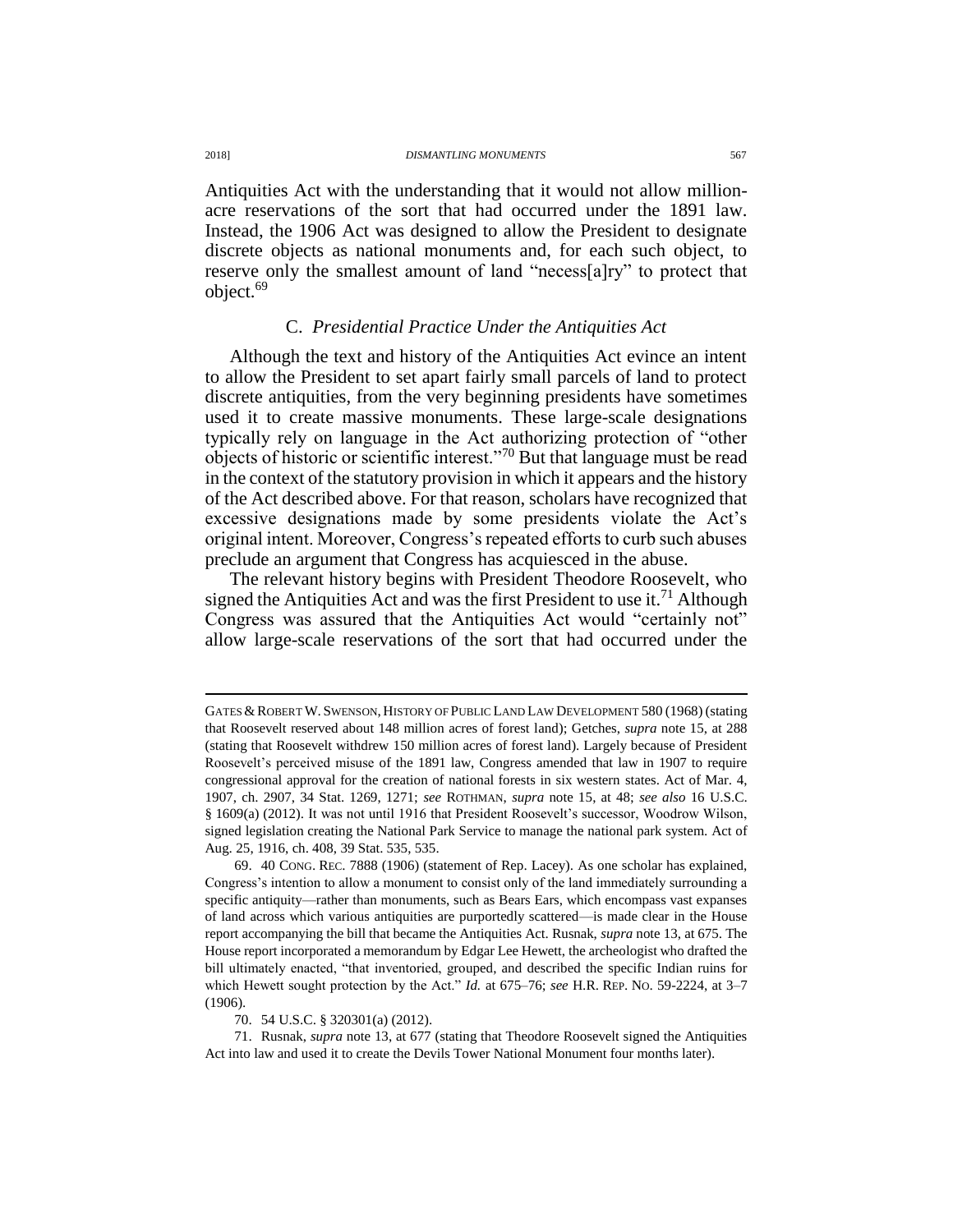Forest Reserve Act of 1891,<sup>72</sup> President Roosevelt's conduct proved otherwise. After Congress, in 1907, restricted the President's authority to withdraw land under the Forest Reserve Act of 1891, President Roosevelt responded by using the Antiquities Act "in ways that closely resembled uses of the Forest Reserve Act."<sup>73</sup> Although most monuments created by President Roosevelt were small,<sup>74</sup> some covered "[a]reas far larger than ever conceived" by the Congress that passed the Antiquities Act.<sup>75</sup>

<span id="page-15-0"></span>The best known example of Roosevelt's large-scale monuments is the Grand Canyon. Roosevelt created it as a national monument in 1908.<sup>76</sup> The original monument covered more than  $800,000$  acres.<sup>77</sup> The U.S. Supreme Court held in *Cameron v. United States*<sup>78</sup> that Roosevelt's creation of this monument fell within his authority under the Antiquities Act.<sup>79</sup> The Court determined that the Grand Canyon was, as Roosevelt's proclamation said, "an object of unusual scientific interest" as "the greatest eroded canyon in the United States, if not in the world."80

Some presidents after Teddy Roosevelt also created massive monuments. In December 1978, for example, President Jimmy Carter created thirteen national monuments in Alaska that exceeded 1 million acres each.<sup>81</sup> Carter's action provoked so much controversy that eventually Congress stepped in, passing the Alaska National Interest

78. 252 U.S. 450 (1920).

<sup>72.</sup> 40 CONG. REC. 7888 (1906) (statement of Rep. Lacey).

<sup>73.</sup> ROTHMAN, *supra* note [15,](#page-5-0) at 48.

<sup>74.</sup> As the text accompanying this note says, most of President Roosevelt's monuments were small. Examples include Devils Tower, WY (1,193.91 acres), El Morro, NM (160 acres), Montezuma Castle, AZ (161.39 acres), Lassen Peak (1,280 acres), Gila Cliff Dwellings, NM (160 acres), Tonto, AZ (640 acres), Muir Woods, CA (295 acres), Pinnacles, CA (1,320 acres), Jewel Cave, SD (1,274.56 acres), Natural Bridges, UT (120 acres), Lewis and Clark Cavern, MT (160 acres), Tumacacori, AZ (10 acres), and Wheeler, CO (300 acres). *Antiquities Act, 1906-2006: Maps, Facts, and Figures*, NAT'L PARK SERV. (May 8, 2017, 9:53 AM), https://www.nps.gov/archeology/sites/antiquities/monumentslist.htm.

<sup>75.</sup> ROTHMAN, *supra* note [15,](#page-5-0) at 48.

<sup>76.</sup> Proclamation No. 794, 35 Stat. 2175 (Jan. 11, 1908).

<sup>77.</sup> NAT'L PARK SERV., *supra* not[e 74.](#page-15-0)

<sup>79.</sup> *Id.* at 455–56.

<sup>80.</sup> *Id.*

<sup>81.</sup> Proclamation Nos. 4611, 4613–14, 4616–17, 4619, 4621–27, 3 C.F.R. 69–71, 74–77, 80–83, 86–87, 89–103 (1979); *see* Cecil D. Andrus & John C. Freemuth, *President Carter's Coup: An Insider's View of the 1978 Alaska Monument Designations*, *in* THE ANTIQUITIES ACT, *supra* note [12,](#page-4-1) at 93, 98–100 (discussing how Carter's Secretary of Interior, Cecil D. Andrus, believed the Antiquities Act provided the best protection "against threats to the conservation of lands").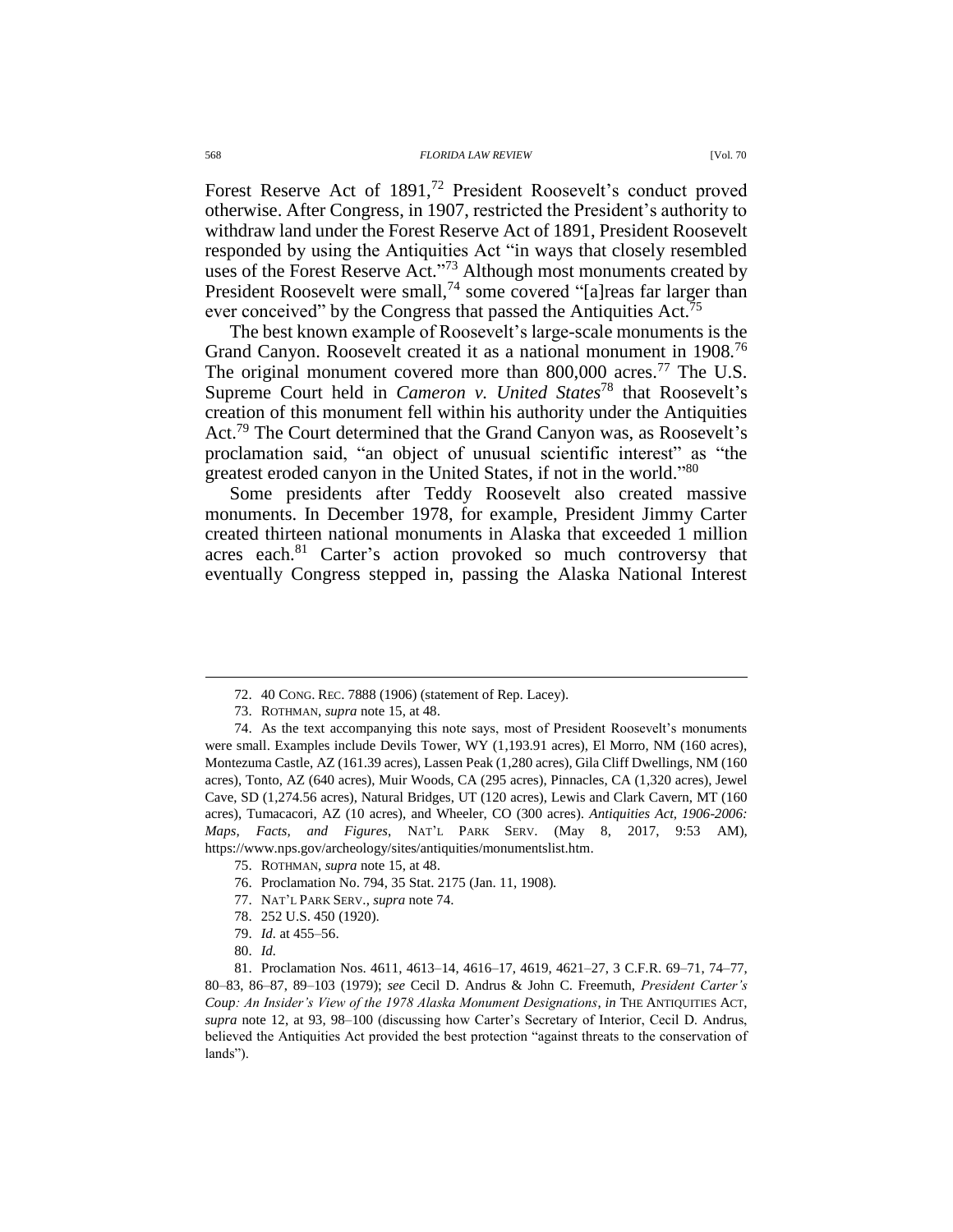Lands Conservation Act of 1980 (ANICLA).<sup>82</sup> ANILCA, among other things, rescinded Carter's designations.<sup>83</sup>

<span id="page-16-0"></span>More recently, President Bill Clinton embraced the theory engineered by Bruce Babbitt, Clinton's Interior Secretary—that the Antiquities Act authorizes "national landscape monuments."<sup>84</sup> President Clinton tested this landscape-monument concept for the first time in creating the Grand Staircase–Escalante National Monument.<sup>85</sup> Grand Staircase encompassed 1.7 million acres, which made it the largest national monument ever designated in the continental United States.<sup>86</sup> The landscape-monument concept underlying Grand Staircase represented a "paradigm shift," as "[n]ational monument designations ha<sup>[d]</sup> traditionally been used to protect specific objects of unusual historical or scientific value that stand out from the landscape."<sup>87</sup> Under the new paradigm, President Clinton used the landscape-monument concept primarily to protect natural ecosystems.<sup>88</sup>

84. CAROL HARDY VINCENT & PAMELA BALDWIN, CONG. RESEARCH SERV., RL30528, NATIONAL MONUMENTS AND THE ANTIQUITIES ACT: RECENT DESIGNATIONS AND ISSUES (2001) (discussing view of Bruce Babbitt, President Clinton's Secretary of Interior, that the Antiquities Act protects "national landscape monuments" as well as geographic and historical "curiosities"); James R. Rasband, *The Rise of Urban Archipelagoes in the American West: A New Reservation Policy?*, 31 ENVTL. L. 1, 85, 85–86 n.418 (2001) (crediting Babbitt with devising the "landscape monument" concept); Sanjay Ranchod, Note, *The Clinton National Monuments: Protecting Ecosystems with the Antiquities Act*, 25 HARV. ENVTL. L. REV. 535, 538 n.33, 576 (2001) (crediting Babbitt with first use of term "landscape monument" and with persuading President Clinton that the Antiquities Act would be a powerful political tool); *see also* Squillace, *supra* note [12,](#page-4-1) at 106, 114 (stating that Babbitt had "penchant . . . for monuments that would protect large landscapes and unique ecosystems"); Bruce Babbitt, *From Grand Staircase to Grand Canyon Parashant: Is There a Monumental Future for the BLM?*, 3 U. DENV. WATER L. REV. 223, 227– 28 (2000) (arguing the Antiquities Act should be used to protect "cultural landscape[s]" and that "we can do better than to protect five or six Indian ruins out on that land and say that there is room in this culture for a quarter million acres from which we honor the past and, more importantly, from which we learn and take inspiration").

85. Proclamation No. 6920, 3 C.F.R. 64 (1996); Ranchod, *supra* note [84,](#page-16-0) at 556 (stating that Grand Staircase "was the first test of the 'national landscape monument' concept").

86. Janice Fried, *The Grand Staircase-Escalante National Monument: A Case Study in Western Land Management*, 17 VA. ENVTL. L.J. 477, 477–78 (1998).

87. Ranchod, *supra* note [84,](#page-16-0) at 569; *see* Rasband, *supra* note [84,](#page-16-0) at 86 n.418 (stating that Secretary Babbitt "himself was quite clear that [the national landscape monument concept] was a departure from the purposes of the Antiquities Act").

88. Ranchod, *supra* note [84,](#page-16-0) at 569. Consistent with President Clinton's use of the Antiquities Act to preserve ecosystems, BLM under President Obama considered the Act an important tool in its "Treasured Landscapes" proposal. BLM, Discussion Paper, *Treasured Landscapes: Our Vision, Our Values* (undated "Internal Draft"), at 5, https://robbishop.house.gov/sites/robbishop.house.gov/files/migrated/UploadedPhotos/Treasure

<sup>82.</sup> Alaska National Interest Lands Conservation Act (ANICLA), Pub. L. No. 96-487, 94 Stat. 2371 (1980) (codified as amended in scattered sections of 16 U.S.C.).

<sup>83.</sup> 16 U.S.C. § 3209(a) (2012); Sturgeon v. Frost, 136 S. Ct. 1061, 1066 (2016).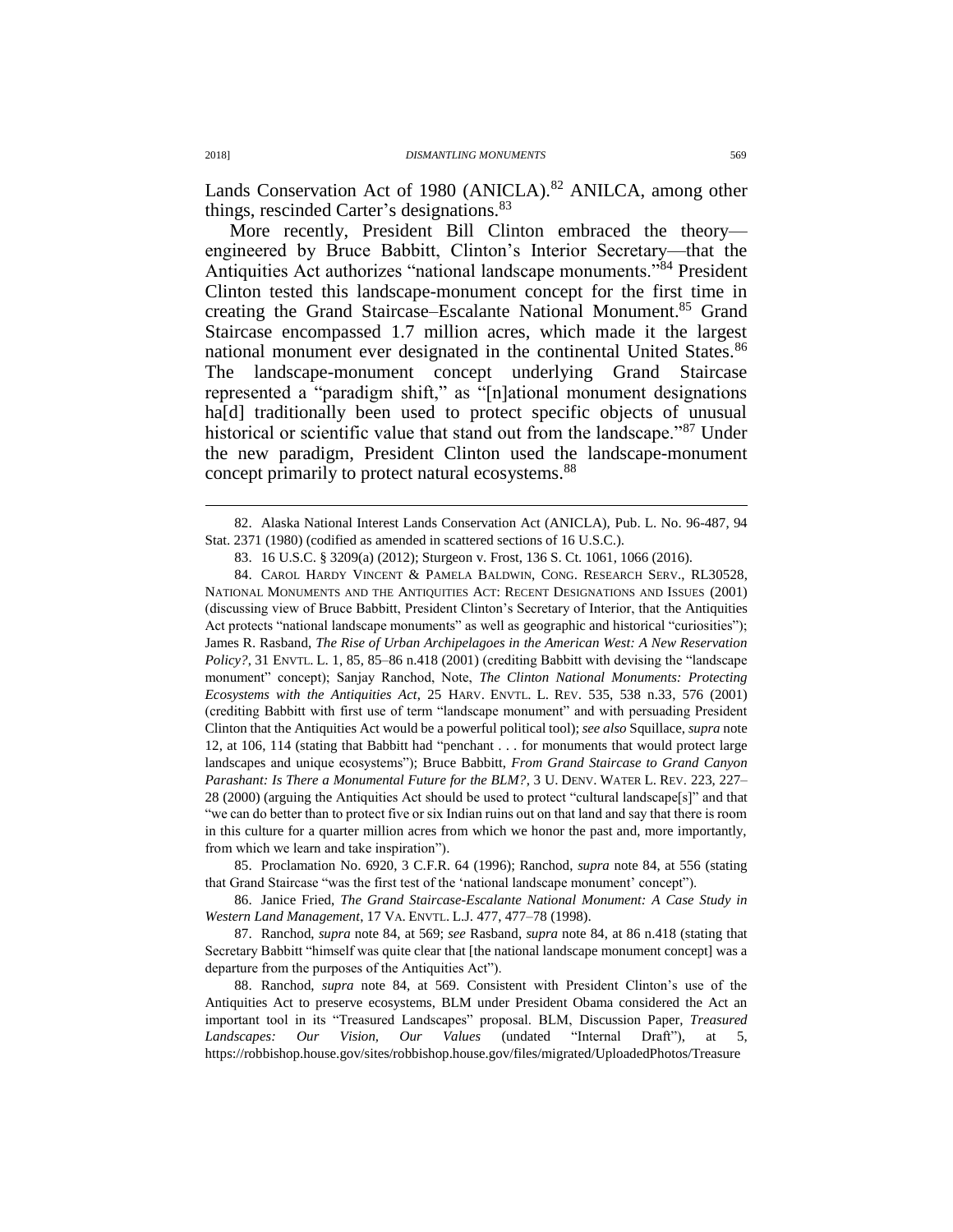Before President Obama, President George W. Bush held the record for creating the largest presidentially designated national monument: the Papahānaumokuākea Marine National Monument, at a size of 89.6 million acres.<sup>89</sup> But President Obama made President Bush and other predecessors look like pikers. President Obama's largest monument designation—which expanded the Pacific Remote Islands National Monument—exceeds  $261$  million acres.<sup>90</sup> The total size of national monument land created by President Obama exceeded 550 million acres,<sup>91</sup> more than twice President George W. Bush's then-record total of 218.8 million acres.  $92$  To put these numbers in perspective, Alaska, the largest state, comprises about 426 million acres; Texas, the second largest state, spans about 172 million acres. $93$ 

President Obama carried forward President Clinton's landscapemonument concept. For example, Obama's proclamation creating Bears Ears calls it a "cultural landscape." <sup>94</sup> The proclamation specifically cites

92. Keith Collins, *Map: Obama Established More National Monuments than Any Other President*, QUARTZ (Jan. 12, 2017), https://qz.com/881165/map-obama-established-morenational-monuments-than-any-other-president/; *see* Juliet Eilperin & Brady Dennis, *Obama Names Five New National Monuments, Including Southern Civil Rights Sites*, WASH. POST (Jan. 12, 2017), https://www.washingtonpost.com/national/health-science/obama-names-five-newnational-monuments-including-southern-civil-rights-sites/2017/01/12/7f5ce78c-d907-11e6-9a36 -1d296534b31e\_story.html?utm\_term=.9d98aa8eaf65. All told, presidents have created 154 monuments totaling more than 840 million acres. Collins, *supra*.

93. *State Area Measurements and Internal Point Coordinates*, U.S. CENSUS BUREAU, https://www.census.gov/geo/reference/state-area.html (last updated Dec. 5, 2012).

94. Proclamation No. 9558, 82 Fed. Reg. 1139, 1139 (Dec. 28, 2016); *see also* Babbitt, *supra* note [84](#page-16-0) (arguing that the Antiquities Act should be used to protect "cultural landscape[s]"). Overall, the proclamation refers to the Bears Ears monument as a "landscape" at least eight times. *See, e.g.*, Proclamation No. 9558, 82 Fed. Reg. at 1140 (stating that traditional knowledge "is, itself, a resource to be protected and used in understanding and managing this *landscape*  sustainably for generations to come" (emphasis added)); *id.* at 1142 ("The alcove columbine and cave primrose, also regionally endemic, grow in seeps and hanging gardens in the Bears Ears *landscape*." (emphasis added)).

d\_Landscapes\_doc.pdf; *Bishop Uncovers Additional DOI Documents, Secret Strategizing*, U.S. HOUSE REPRESENTATIVES: U.S. CONGRESSMAN ROB BISHOP (Aug. 17, 2010), https://robbishop.house.gov/media/press-releases/bishop-uncovers-additional-doi-documentssecret-strategizing?DocumentID=203312 (stating that this document was leaked in February 2009). That proposal would manage 130 to 140 million acres of BLM land—"roughly equivalent in size to Colorado and Wyoming combined . . . not as individual parcels, but as components of larger landscapes, ecosystems, airsheds, and watersheds." BLM, *supra*, at 1. The proposal would have the President use the Antiquities Act to preserve these treasured landscapes "[s]hould the legislative process not prove fruitful." *Id.* at 5.

<sup>89.</sup> NAT'L PARK SERV., *supra* not[e 74](#page-15-0)*.*

<sup>90.</sup> *Id.*

<sup>91.</sup> *See* Davenport, *supra* note [1,](#page-1-0) at 2.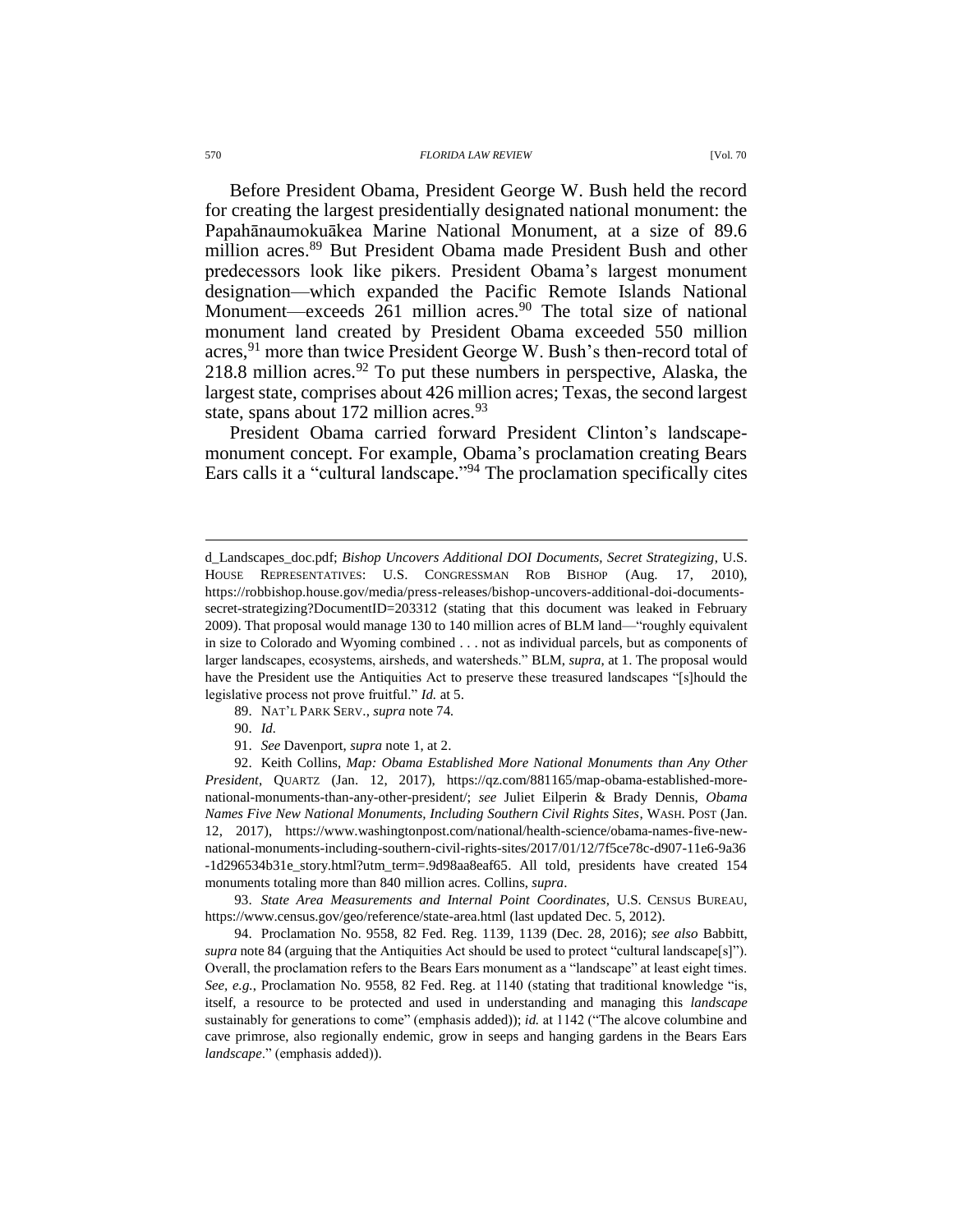"[t]he area's cultural importance to Native American tribes."<sup>95</sup> The proclamation identifies "[t]he traditional ecological knowledge" developed by the tribes as "itself, a resource to be protected," apparently as an "object[]" protectable under the Antiquities Act.<sup>96</sup> These portions of the proclamation appear to reflect the view that the Antiquities Act's protection of "objects of historic or scientific interest"<sup>97</sup> includes millionacre landscapes possessing cultural significance.

It is indeed the phrase "objects of historic or scientific interest"<sup>98</sup> that President Roosevelt and later presidents have often relied upon to create massive monuments.<sup>99</sup> No doubt the term "object" can, in the abstract, refer to almost any natural or manmade creation of almost any size.<sup>100</sup> The entire earth is an "object," from one perspective. And few objects utterly lack "historic or scientific interest." But the text and history of the Act compel a narrower understanding. By referring to "*other* objects of historic and scientific interest," the Act restricts protectable objects to those closely akin to "historic landmarks [and] historic and prehistoric structures."<sup>101</sup> At a minimum, an object should possess "extraordinary" or "the greatest" historic or scientific value to fall within the Act,

98. *Id.*

 $\overline{a}$ 

99. *See, e.g.*, Cappaert v. United States, 426 U.S. 128, 142 (1976) (finding that a pool in the Devils Hole geologic formation and its fish were "objects of historic and scientific interest"); Cameron v. United States, 252 U.S. 450, 455–56 (1920) (concluding that the Grand Canyon "is an object of unusual scientific interest").

100. *See, e.g.*, *Object*, MERRIAM-WEBSTER, https://www.merriam-webster.com/dictionary/ object (last updated June 3, 2018) (giving as primary definition "something material that may be perceived by the senses").

101. 54 U.S.C. § 320301(a) (emphasis added). In *Yates v. United States*, the Court interpreted the federal statute that makes it a crime to destroy, conceal, or alter "any record, document, or *tangible object* with the intent to impede, obstruct, or influence" a federal investigation. 18 U.S.C. § 1519 (2012) (emphasis added); 135 S. Ct. 1074, 1085 (2015). Relying on the *noscitur a sociis*  and *ejusdem generis* canons of statutory interpretation, the Court refused to interpret the term "tangible object" to include the undersized fish that Mr. Yates ordered his crew to destroy after illegally catching them. *See Yates*, 135 S. Ct. at 1085–87 ("'Tangible object' is the last in a list of terms that begins 'any record [or] document.' The term is therefore appropriately read to refer, not to any tangible object, but specifically to the subset of tangible objects involving records and documents, *i.e.*, objects used to record or preserve information."); *cf.* Circuit City Stores v. Adams, 532 U.S. 105, 112, 114–19 (2001) (interpreting phrase in Federal Arbitration Act—which excluded "contracts of employment of seamen, railroad employees, or any other class of workers engaged in foreign or interstate commerce"—to exclude only employment contracts involving transportation workers, applying *ejusdem generis* canon of statutory interpretation).

<sup>95.</sup> Proclamation No. 9558, 82 Fed. Reg. 1140; *see also id.* at 1139 ("[T]he land is profoundly sacred to many Native American tribes.").

<sup>96.</sup> *Id.* at 1140; 54 U.S.C. § 320301(a) (2012).

<sup>97.</sup> 54 U.S.C. § 320301(a).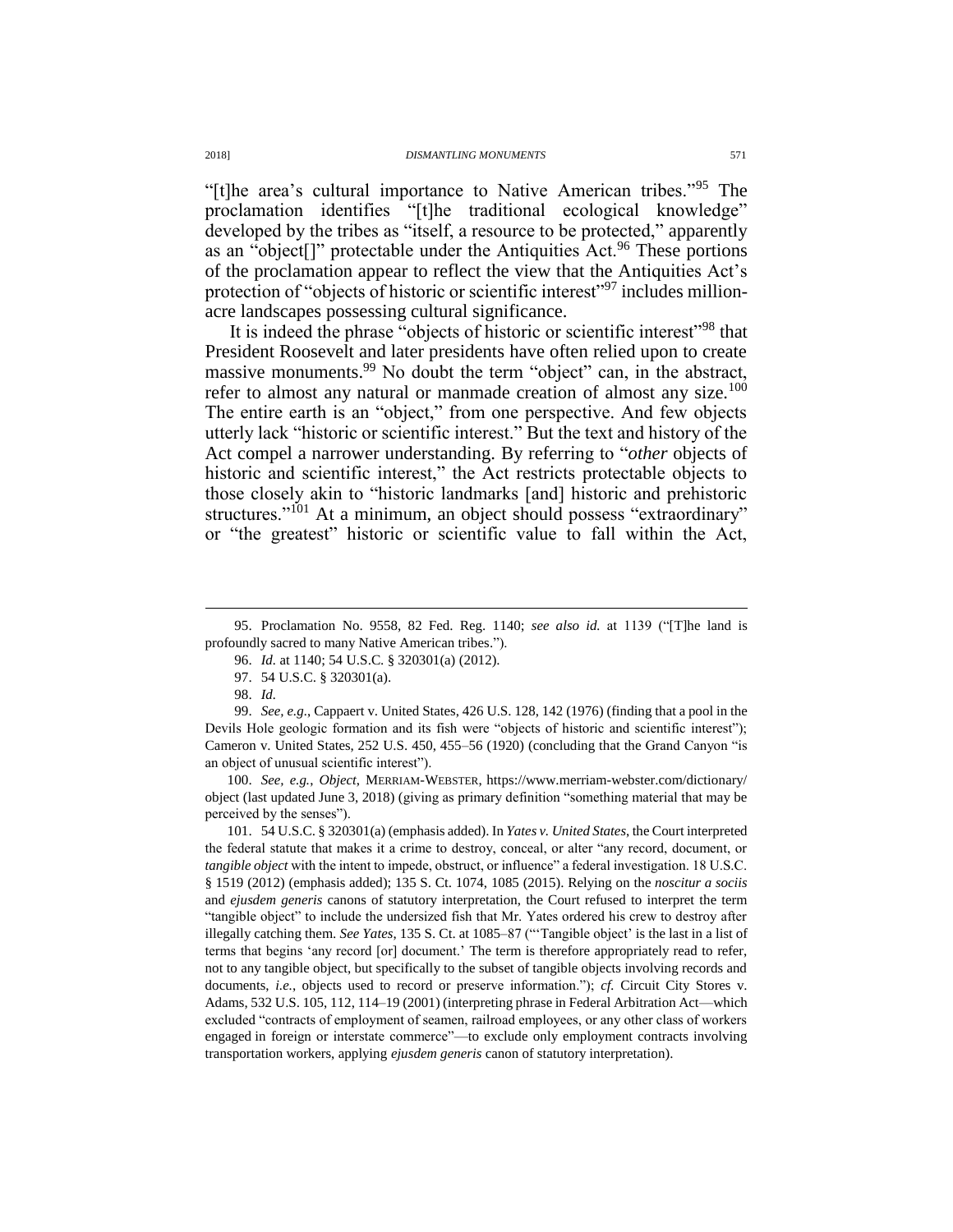considering the Act's original objectives.<sup>102</sup> Otherwise, a common arrowhead or an intriguing rock formation could be designated a national monument.<sup>103</sup> This plainly is not what Congress intended.<sup>104</sup>

Scholars agree that large-scale landscape-monument designations violate the Antiquities Act's original intent. Historian Lee wrote that as early as 1908 the executive branch interpreted the Act to authorize the "establishment of a much wider range of national monuments than the framers of the act appear originally to have had in mind, judging from the record of the hearings and related legislative history."<sup>105</sup> Another leading historian of the Act, Hal Rothman, agreed that certain presidents, beginning with Theodore Roosevelt, used the Act to establish monuments covering "[a]reas far larger than ever conceived" by the framers of the Act.<sup>106</sup> Even Professor Mark Squillace, who has defended large-scale monument designations, admits that the Act "was not necessarily designed as a vehicle for public land preservation." <sup>107</sup> More than that, Professor Squillace admits that "[m]ost commentators who have

103. *Cf.* ISE, *supra* note [43,](#page-10-0) at 153 (suggesting that by including "other objects of scientific interest," the Act encompassed fossils and other objects of paleontological value).

104. Lee, *supra* note [33,](#page-8-1) at 250 (stating that broad interpretation of the Act led to "a much wider range of national monuments than the framers of the act appear originally to have in mind judging from the record of the hearings and related legislative history").

105. *Id.*

106. ROTHMAN, *supra* note [15,](#page-5-0) at 48; *see also* 1 WHEATLEY, JR., *supra* note [15,](#page-5-0) at 464–65, 509 (study of executive withdrawals prepared for Public Land Review Commission established by Act of Sept. 19, 1964, Pub. L. No. 88-606, 78 Stat. 982; discussing "consistent complaint" that Antiquities Act had been used to make withdrawals "far in excess of the amount needed to properly administer the reserved site").

107. Squillace, *Monumental Legacy*, *supra* note [7,](#page-2-0) at 488. Professor Squillace notes that during the Clinton Administration, he worked with Interior Secretary Bruce Babbitt "in the development of a myriad of monument proposals that were pending before the Administration." *Id.* at 473 n.\*. Professor Squillace "is generally supportive of the expansive monument proclamations" made by President Clinton and other presidents. Harmon et al., *Introduction: The Importance of the Antiquities Act*, in THE ANTIQUITIES ACT, *supra* note [12,](#page-4-1) at 1, 9.

<span id="page-19-0"></span><sup>102.</sup> *See* Proclamation No. 658, 34 Stat. 3236, 3236 (1906) (finding that Devils Tower is "such an *extraordinary* example of the effect of erosion in the higher mountains as to be a natural wonder and an object of historic and great scientific interest," and "the public good would be promoted" by designating it a monument (emphasis added)); Proclamation No. 695, 34 Stat. 3264, 3264 (1906) ("[T]the rocks known as El Morro and Inscription rock . . . are of the *greatest historical value* and it appears that the public good would be promoted by setting aside said rocks . . . ." (emphasis added)); Proclamation No. 696, 34 Stat. 3265, 3265 (1906) (finding that Montezuma castle was a prehistoric structure "of the *greatest ethnological value* and scientific interest" (emphasis added)); Proclamation No. 740, 35 Stat. 2119, 2119 (1907) (finding that "the extensive prehistoric communal or pueblo ruins in San Juan and McKinley Counties, Territory of New Mexico" were of "*extraordinary* interest because of their number and their great size and because of the innumerable and valuable relics of a prehistoric people which they contain, and . . . that the public good would be promoted by reserving these prehistoric remains" (emphasis added)).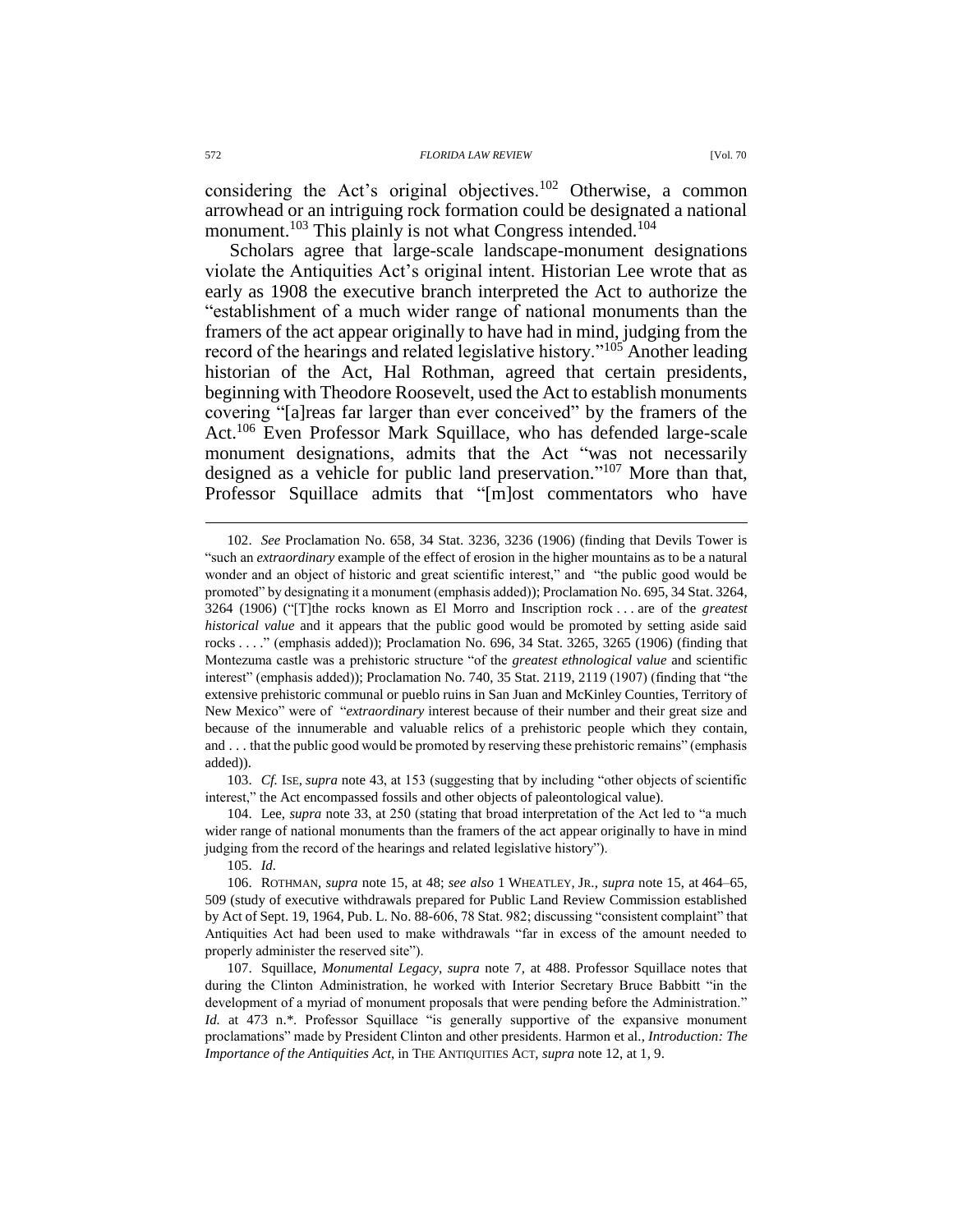considered the Act and its legislative history have concluded that it was designed to protect only very small tracts of land around archeological sites."<sup>108</sup> Indeed, that view appears to be nearly unanimous among commentators.<sup>109</sup>

<span id="page-20-0"></span>Given certain presidents' disregard of the Act's original intent, it is no wonder Congress has repeatedly considered bills amending the Act.<sup>110</sup>

109. Getches, *supra* note [15,](#page-5-0) at 301–02 (stating that, despite Jimmy Carter's designations of multi-million-acre national monuments, "Congress did not have in mind authorizing withdrawals of vast areas for designation as national monuments when it passed the Antiquities Act"); Johannsen, *supra* note [20,](#page-6-0) at 450 ("Congress . . . intended to limit the creation of national monuments to small reservations surrounding specific 'objects.'"); Christine A. Klein, *Preserving Monumental Landscapes Under the Antiquities Act*, 87 CORNELL L. REV. 1333, 1334 (2002) (stating that "Congress intended [in the Antiquities Act] simply to protect the nation's archaeological treasures from looting in order to preserve relics such as prehistoric pottery shards, burial mounds, and cliff dwellings," but some presidents, including Theodore Roosevelt, "had a more grandiose view" of the Act); John Copeland Nagle, *Wilderness Exceptions*, 44 ENVTL. L. 373, 377 (2014) ("The original intent of the enactors of the Antiquities Act was . . . [t]o preserve the relics of the ancient tribes of the Southwest."); Rasband, *supra* not[e 7,](#page-2-0) at 628 ("Everyone who has studied the legislative history of the Antiquities Act concedes that Congress did not intend the Act to authorize broad landscape-level withdrawals."); Rasband, *supra* note [25,](#page-7-1) at 501 ("[T]he Antiquities Act, as initially enacted, was intended to allow the President to make only small withdrawals of public lands in order to protect prehistoric ruins and Indian artifacts."); Robert W. Righter, *National Monuments to National Parks: The Use of the Antiquities Act of 1906*, 20 W. HIST. Q. 281, 284 (1989) (stating that President Carter's establishment of seventeen national monuments in Alaska totaling 56 million acres was "certainly not what the critics or framers of the Antiquities Act had in mind"); Rusnak, *supra* not[e 13,](#page-5-1) at 675 ("[T]he purpose of the proposed bill [that became the Antiquities Act] was to protect American Indian ruins in the western United States by creating small reservations of the least amount of land necessary to preserve certain 'relics of prehistoric times.'"); Shepherd, *supra* [13,](#page-5-1) at 4–9 ("[T]he legislative history [of the Antiquities Act] reveals that Congress had a limited purpose in mind: protection of small areas in the southwest United States containing prehistoric ruins and Indian artifacts."); *id.* at 4–41 ("[T]he Antiquities Act, as it has been applied and interpreted over the years, has gone far beyond its original intent.").

110. *E.g.*, Marine Access and State Transparency Act, H.R. 1489, 115th Cong. § 2 (introduced Mar. 9, 2017) (proposing to amend Antiquities Act to require congressional approval and NEPA compliance before President can create a national monument); Ensuring Public Involvement in the Creation of National Monuments Act, H.R. 1459, 113th Cong. § 2 (engrossed in House Mar. 27, 2014) (proposing to amend the Act to provide: "No more than one declaration shall be made in a State during any presidential four-year term of office without an express Act of Congress"); H.R. 250, 113th Cong. § 1 (introduced Jan. 15, 2013) (proposing to amend the Antiquities Act to require congressional approval of national monuments designated by President); H.R. 817, 112th Cong. § 1 (introduced Feb. 18, 2011) (similar proposal); National Monument Fairness Act, H.R. 2386, 108th Cong. § 2 (introduced June 5, 2003) (proposing to amend the Antiquities Act to make President's designation of any national monument exceeding 50,000 acres effective for only two years unless approved by Act of Congress); National Monument Fairness Act, H.R. 2114, 107th Cong. § 2 (introduced June 7, 2001) (similar); National Monument Accountability Act, H.R. 4121, 106th Cong. § 2 (introduced Mar. 29, 2000) (proposing to amend the Antiquities Act to make President's designation of national monuments

<sup>108.</sup> Squillace, *Monumental Legacy*, *supra* note [7,](#page-2-0) at 477.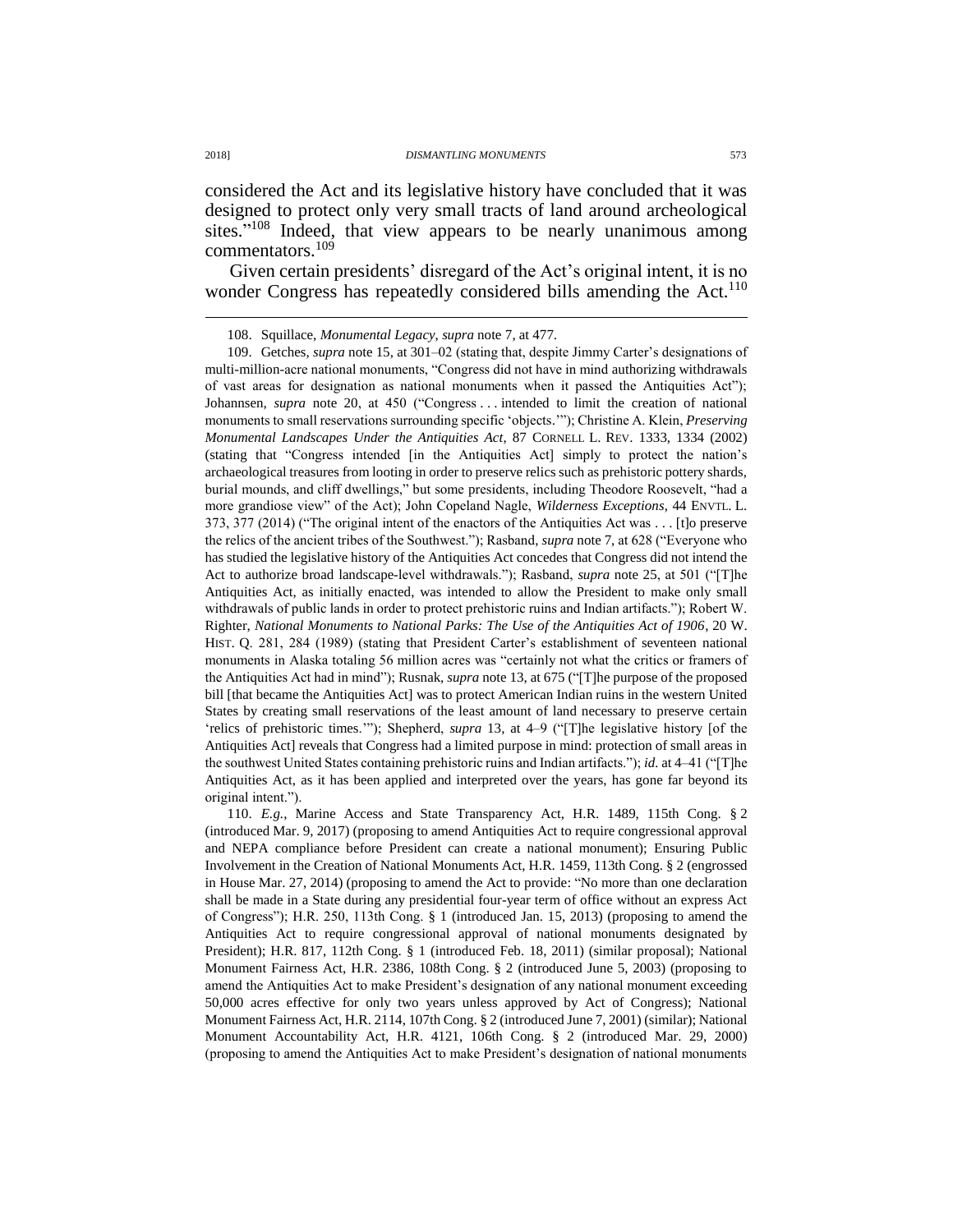#### 574 *FLORIDA LAW REVIEW* [Vol. 70

Though these efforts have failed, they preclude any argument that Congress has acquiesced in presidential violations of the Act.<sup>111</sup> What is more, their failure shows that, regarding congressional efforts to address certain presidents' abuses of the Antiquities Act, presidents have a decided advantage. The President can operate unilaterally under the Act. The President need not consult anyone. The President need not follow any procedures whatsoever.<sup>112</sup> The President is as free as a cowboy. Congress, in contrast, suffers under the deliberative majoritarian process that defines representative democracy. In light of the President's comparative advantages in abusing power, compared to Congress's ability to curb those abuses, there is a strong argument that the appropriate remedy for one President's abuse of power under the Antiquities Act lies in the hands of the President's successor. The next two Parts of this Article discuss the legal authority supporting such a remedy and respectively address the President's power to reduce and to abolish monuments created under the Antiquities Act.<sup>113</sup>

111. *See* Dames & Moore v. Regan, 453 U.S. 654, 686 (1981) (relying partly on congressional acquiescence to uphold president's power to make executive agreements to settle claims against foreign entities).

112. *See* Shepherd, *supra* note [13,](#page-5-1) at 4–9.

effective for only two years unless approved by Congress); National Monument Fairness Act of 1997, H.R. 1127, 105th Cong. § 2 (engrossed in House Oct. 7, 1997) (proposing to amend the Antiquities Act to provide for expiration after two years, in the absence of congressional approval, of any proclamation "that results in the designation of a total acreage in excess of 50,000 acres in a single State in a single calendar year"); National Monument Fairness Act of 1997, S. 477, 105th Cong. § 2 (introduced Mar. 19, 1997) (proposing to amend the Antiquities Act to require Act of Congress for creation of any national monument of more than 5,000 acres); H.R. 4118, 104th Cong. § 1 (introduced Sept. 19, 1996) (similar proposal).

<sup>113.</sup> Besides Congress, courts have reviewed actions claiming that the President's creation of a monument violated the Antiquities Act. The courts have rejected those challenges, emphasizing the President's broad discretion under the Act. *See, e.g.*, Mountain States Legal Found. v. Bush, 306 F.3d 1132, 1137 (D.C. Cir. 2002), *cert. denied*, 540 U.S. 812 (2003); Tulare Cty. v. Bush, 306 F.3d 1138, 1141 (D.C. Cir. 2002), *cert. denied*, 540 U.S. 813 (2003); Anaconda Copper Co. v. Andrus, No. A79-161, 1980 U.S. Dist. LEXIS 17861, at \*5–6 (D. Alaska June 26, 1980); Wyoming v. Franke, 58 F. Supp. 890, 895–97 (D. Wyo. 1945); *see also* Cameron v. United States, 252 U.S. 450, 454, 455–56 (1920) (discussing an action by the United States to enjoin defendant from use of land within grand Canyon National Monument, rejecting defendant's argument that President lacked authority to create the monument, and agreeing with President's determination that Grand Canyon "is an object of unusual scientific interest"); Utah Ass'n of Ctys. v. Bush, 316 F. Supp. 2d 1172, 1183 (D. Utah 2004) (finding in favor of the monument creation because the President acted under and in compliance with the Antiquities Act). As discussed in Part III, the "discretion" that the Antiquities Act confers on the President should vest in the current President, so that the Act accords with the general rule preventing the President from being bound by the acts of his predecessors. Per this interpretation, the President can modify or abolish a monument established under the Act regardless of whether a judicial challenge to the monument would have succeeded.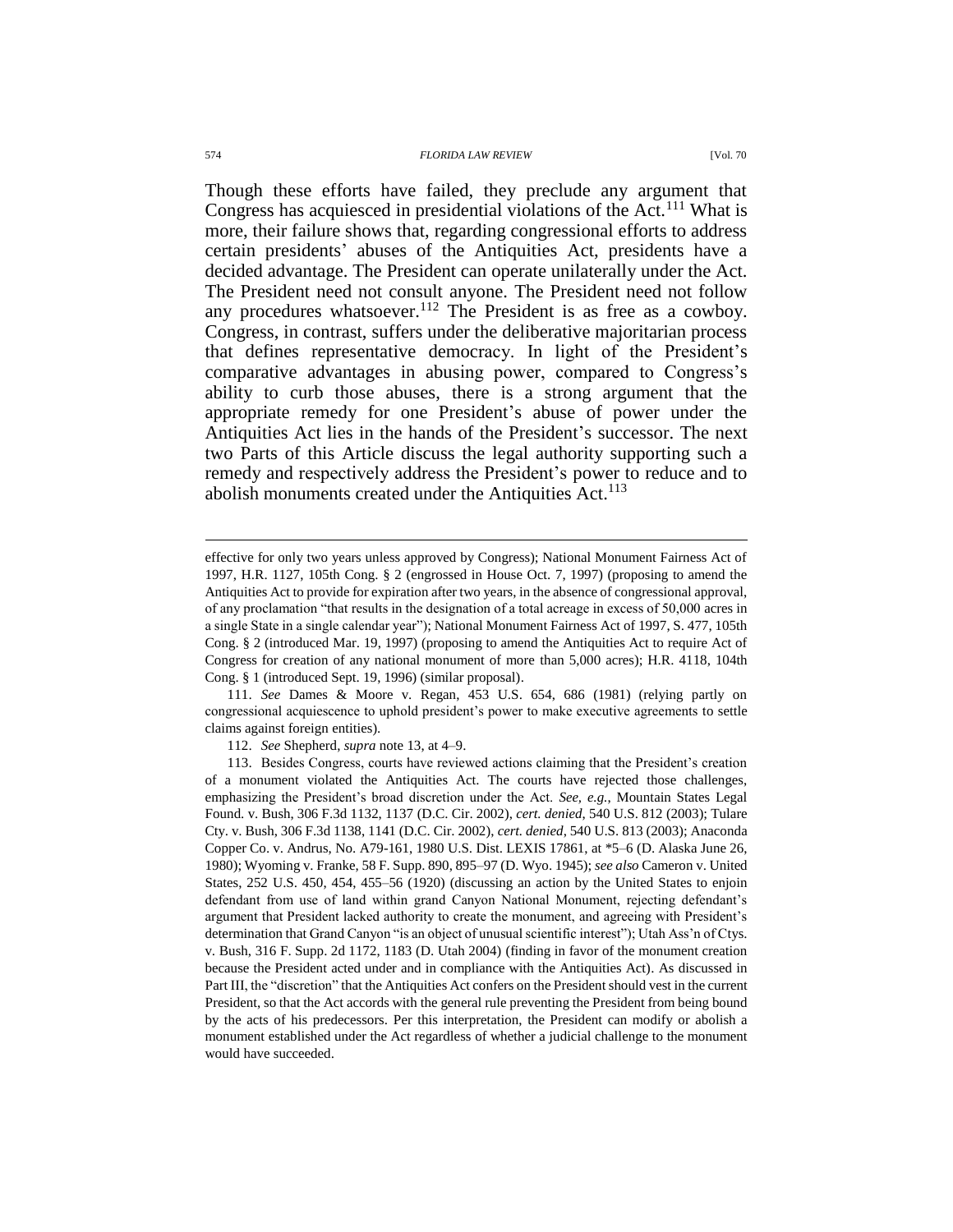#### 2018] *DISMANTLING MONUMENTS* 575

# II. THE PRESIDENT'S POWER TO MODIFY A MONUMENT CREATED UNDER THE ANTIQUITIES ACT

The President's power to modify a monument previously established under the Antiquities Act is established by  $(A)$  presidential practice;  $(B)$ Congress's acquiescence in presidential modifications; and (C) official executive-branch opinions endorsing the president's modification power. Each is discussed below.

### <span id="page-22-0"></span>A. *Presidential Practice Under the Antiquities Act*

Presidents began modifying national monuments created by prior presidents soon after passage of the Antiquities Act, and the practice has continued into modern times. These modifications have included (1) the exclusion of land originally reserved for the monuments and (2) the relaxation of restrictions imposed in the original proclamation.

Presidents have excluded land originally included in a monument eighteen times over fifty years.<sup>114</sup> The earliest exclusion occurred in 1911, when President William H. Taft reduced (by more than 40%) the Petrified Forest National Monument established by President Theodore Roosevelt five years earlier.<sup>115</sup> The most recent exclusion occurred in 1963, when President John F. Kennedy modified the boundaries of Bandelier National Monument.<sup>116</sup> It does not appear that any of these modifications has ever been judicially challenged. Their number and regularity led a Congressional Research Service Report to conclude:

<sup>114.</sup> Proclamation No. 1167, 37 Stat. 1716 (1911) (regarding Petrified Forest Nat'l Monument); Proclamation No. 1186, 37 Stat. 1733 (1912) (regarding Navajo Nat'l Monument); Proclamation No. 1191, 37 Stat. 1737 (1912) (regarding Mount Olympus Nat'l Monument); Proclamation No. 1293, 39 Stat. 1726 (1915) (regarding Mount Olympus Nat'l Monument); Proclamation No. 1862, 45 Stat. 2984 (1929) (regarding Mount Olympus Nat'l Monument); Proclamation No. 2295, 3 C.F.R. 46 (1938–1943) (regarding White Sands Nat'l Monument); Proclamation No. 2393, 3 C.F.R. 150 (1938–1943) (regarding Grand Canyon Nat'l Monument); Proclamation No. 2454, 3 C.F.R. 208 (1938–1943) (regarding Wupatki Nat'l Monument); Proclamation No. 2499, 3 C.F.R. 243 (1938–1943) (regarding Craters of the Moon Nat'l Monument); Proclamation No. 2659, 3 C.F.R. 63 (1943–1948) (regarding Santa Rosa Island Nat'l Monument); Proclamation No. 3089, 3 C.F.R. 36 (1954–1958) (regarding Glacier Bay Nat'l Monument); Proclamation No. 3132, 3 C.F.R. 70 (1954–1958) (regarding Hovenweep Nat'l Monument); Proclamation No. 3138, 3 C.F.R. 73 (1954–1958) (regarding Great Sand Dunes Nat'l Monument); Proclamation No. 3307, 3 C.F.R. 44 (1959–1963) (regarding Colorado Nat'l Monument); Proclamation No. 3344, 3 C.F.R. 74 (1959–1963) (regarding Black Canyon of the Gunnison Nat'l Monument); Proclamation No. 3360, 3 C.F.R. 83 (1959–1963) (regarding Arches Nat'l Monument); Proclamation No. 3486, 3 C.F.R. 213 (1959–1963) (regarding Natural Bridges Nat'l Monument); Proclamation No. 3539, 3 C.F.R. 287 (1959–1963) (regarding Bandelier Nat'l Monument).

<sup>115.</sup> Proclamation No. 1167, 37 Stat. 1716 (1911); NAT'L PARK SERV., *supra* not[e 74.](#page-15-0)

<sup>116.</sup> Proclamation No. 3539, 3 C.F.R. 287, 288 (1959–1963).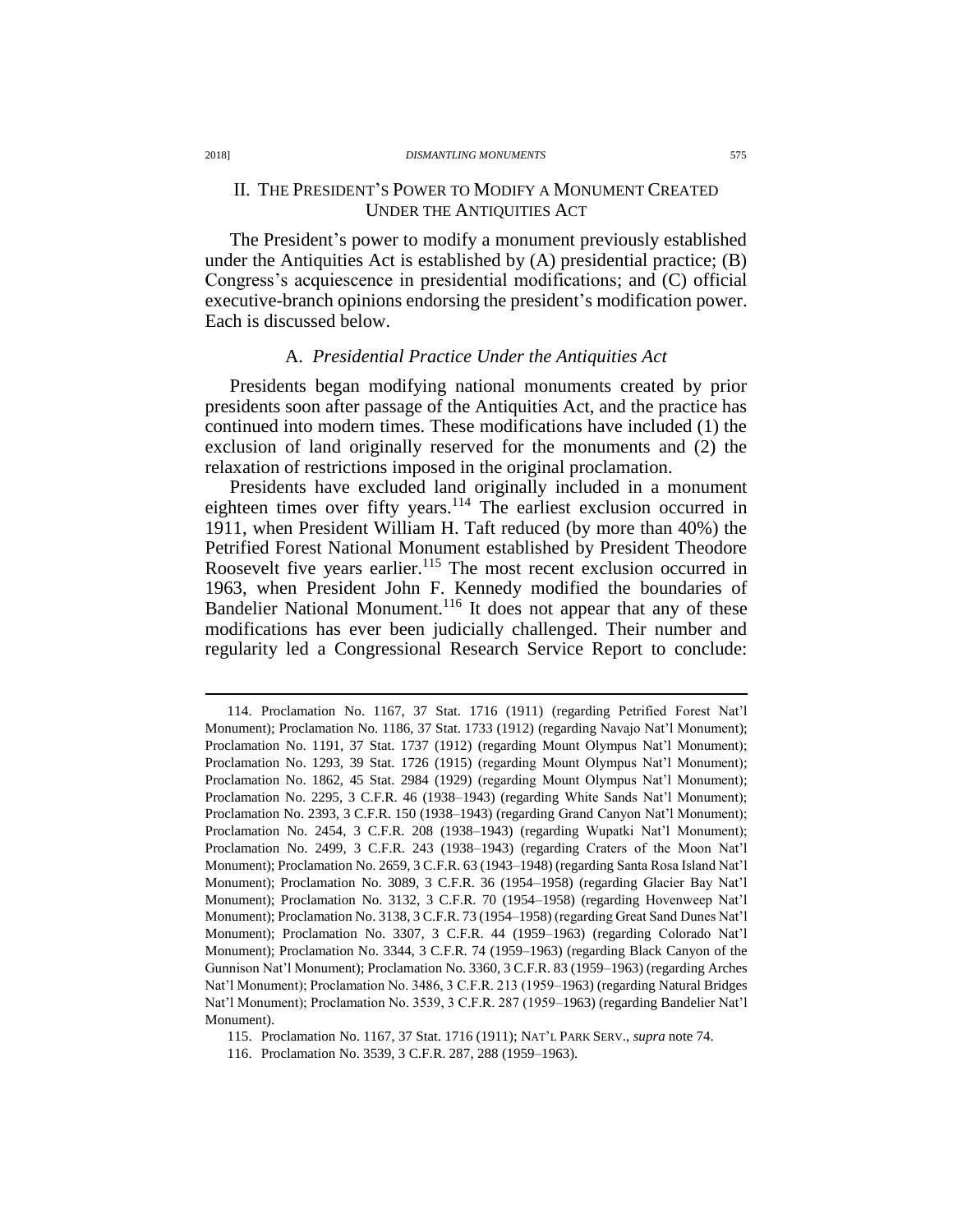"That a President can modify a previous Presidentially-created monument seems clear."<sup>117</sup>

<span id="page-23-0"></span>The proclamations excluding lands that were originally included within monument boundaries reflect the breadth of the President's modification power. Several exclusions rested on a later President's determination that the original proclamations reserved more land than necessary, and therefore violated the Antiquities Act's requirement that land reserved for monuments "be confined to the smallest area compatible with the proper care and management of the objects to be protected."<sup>118</sup> At least two proclamations excluded lands that, a later President determined, contained no objects of historical or scientific interest and had therefore been erroneously included in the original proclamation.<sup>119</sup> Still other exclusions reflected changed circumstances. For example, one proclamation excluded monument land that had been included in the original proclamation but was later made into an airfield.<sup>120</sup> Other proclamations excluded lands that no longer contained

119. In 1956, President Eisenhower altered the boundaries of Hovenweep National Monument to exclude certain lands that, he determined, "contain no objects of historic or scientific interest [and] were erroneously included in" the original proclamation. Proclamation No. 3132, 3 C.F.R. 70, 70 (1954–1958). Similarly, President Eisenhower modified Arches National Monument in 1960 to exclude "certain lands in the southeast section thereof, contiguous to the Salt Wash escarpment, which are used for grazing and which have no known scenic or scientific value." Proclamation No. 3360, 3 C.F.R. 83, 83 (1951–1963).

120. President Eisenhower reduced Glacier Bay National Park in 1955 because certain lands were "now being used as an airfield for national-defense purposes and are no longer suitable for national-monument purposes" and other lands were "suitable for a limited type of agricultural use

<span id="page-23-2"></span><span id="page-23-1"></span><sup>117.</sup> PAMELA BALDWIN, CONG. RESEARCH SERV., RS20647, AUTHORITY OF A PRESIDENT TO MODIFY OR ELIMINATE A NATIONAL MONUMENT 5 (2000), http://congressionalresearch.com/ RS20647/document.php?study=Authority+of+a+President+to+Modify+or+Eliminate+a+Nation al+Monument.

<sup>118.</sup> 54 U.S.C. § 320301(b) (2012). For example, President William H. Taft reduced the Petrified Forest National Monument in 1911 because the original proclamation "has been found, through a careful geological survey of its deposits of mineralized forest remains, to reserve a much larger area of land than is necessary to protect the objects for which the Monument was created." Proclamation No. 1167, 37 Stat. 1716, 1716 (1911). Similarly, President Taft reduced the Navajo National Monument in 1912 because, "after careful examination and survey of the prehistoric cliff dwelling pueblo ruins, [the original proclamation] has been found to reserve a much larger tract of land than is necessary for the protection of such of the ruins as should be reserved." Proclamation No. 1186, 37 Stat. 1733, 1733 (1912). In 1940, President Franklin D. Roosevelt reduced the second Grand Canyon National Monument finding that certain lands originally reserved "are not necessary for the proper care and management of the objects of scientific interest situated on the lands within the said monument." Proclamation No. 2393, 3 C.F.R. 150, 151 (1938–1943). President Dwight D. Eisenhower altered the boundaries of the Colorado National Monument in 1959 to exclude "certain lands which are not necessary for the proper care, management, and protection of the objects of scientific interest situated on the lands within the monument." Proclamation No. 3307, 3 C.F.R. 44, 44 (1959–1963).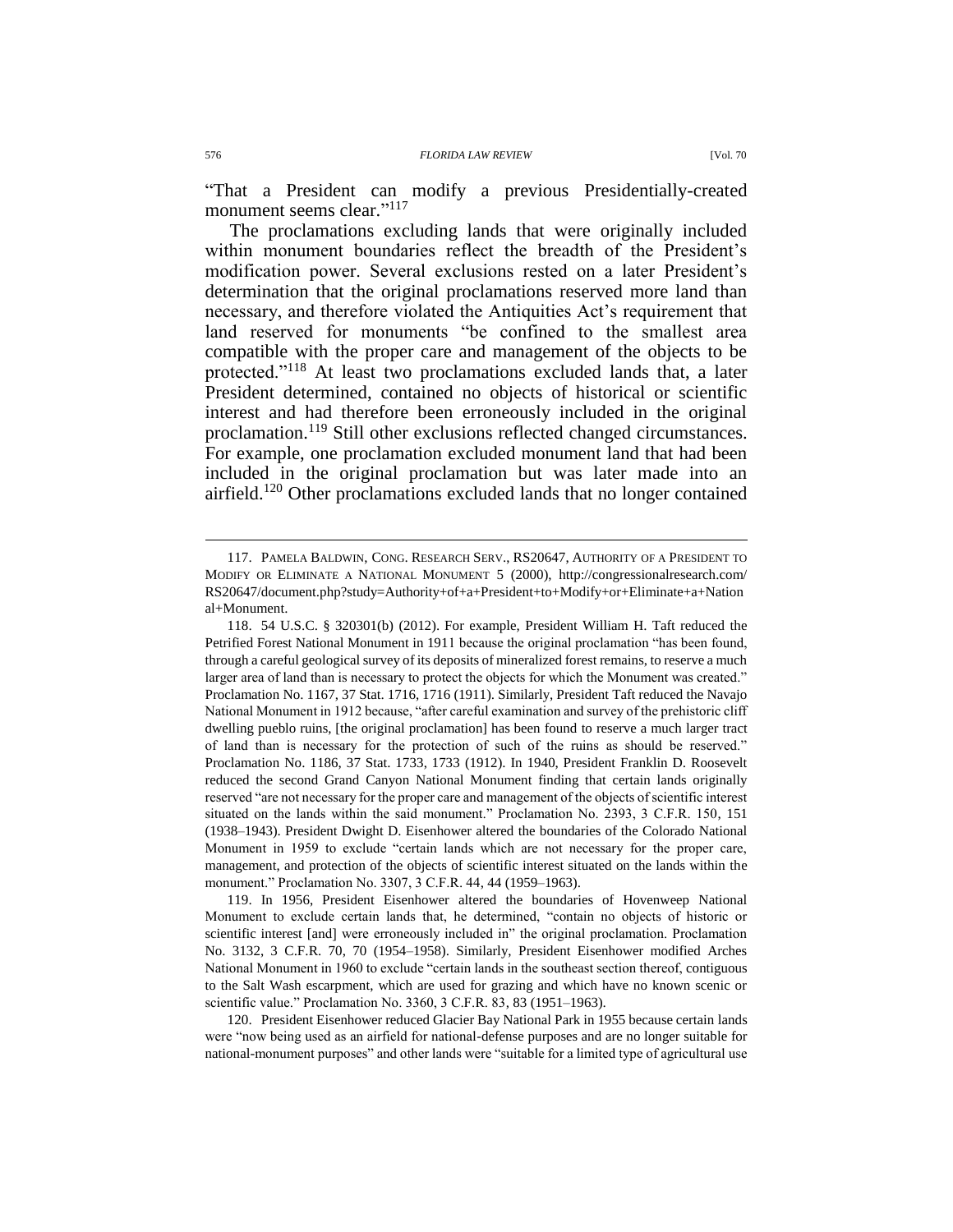antiquities or that were no longer needed to protect the antiquity that the monument was created to protect.<sup>121</sup> Others rested on a later President's determination that it was in the public interest to remove land from a monument so it could be put to different uses.<sup>122</sup> Perhaps most significantly, some proclamations reducing monuments contained no justification whatsoever.<sup>123</sup> Together, the many proclamations excluding lands from monuments reflect that a president can reduce the size of a monument established under the Antiquities Act.

Although some scholars argue the President can expand monuments but not reduce them,  $124$  that argument ignores real-world practice: Some proclamations *excluding* lands from prior presidentially established

122. In 1938, President Franklin D. Roosevelt excluded land originally reserved in the White Sands National Monument that was on the United States Highway Route 70 right of way, finding the exclusion to be "in the public interest." Proclamation No. 2295, 3 C.F.R. 46, 46 (1938–1943). President Roosevelt similarly, in 1941, reduced the Craters of the Moon National Monument finding that the excluded land was "needed for the construction of Idaho State Highway No. 22." Proclamation No. 2499, 3 C.F.R. 243, 243 (1938–1943). Also in 1941, President Roosevelt reduced the Wupatki National Monument to exclude land "needed in the construction and operation of a diversion dam in Little Colorado River to facilitate the irrigation of lands on the Navajo Indian Reservation." Proclamation No. 2454, 3 C.F.R. 208, 208 (1938–1943). President Harry Truman diminished the Santa Rosa Island National Monument based on his determination that the land was "needed by the War Department for military purposes" and that "elimination of such lands from the national monument would not seriously interfere with its administration." Proclamation No. 2659, 3 C.F.R. 63, 63 (1943–1948).

123. In 1915, President Woodrow Wilson reduced the Mount Olympus National Monument by about 50% of its original size, without any explanation. Proclamation No. 1293, 39 Stat. 1726, 1726 (1915); NAT'L PARK SERV., *supra* note [74.](#page-15-0) President Calvin Coolidge further reduced the monument in 1929, again without explanation. Proclamation No. 1862, 45 Stat. 2984, 2985 (1929).

124. *See supra* note [7](#page-2-0) and accompanying text.

and are no longer necessary for the proper care and management of the objects of scientific interest on the lands within the monument." Proclamation No. 3089, 3 C.F.R. 36, 36 (1954–1958).

<sup>121.</sup> President Eisenhower excluded certain land from the Great Sand Dunes National Monument in 1956, concluding that the land was no longer necessary for "the preservation of the great sand dunes and additional features of scenic, scientific, and educational interests," and that it was "in the public interest to exclude such lands from the monument." Proclamation No. 3138, 3 C.F.R. 73, 73 (1954–1958). President Eisenhower modified the Black Canyon of the Gunnison National Monument in 1960 to exclude lands that, he found, were "no longer required for the proper care, protection, and management of the objects of scientific interest situated on lands within the monument." Proclamation No. 3344, 3 C.F.R. 74, 74 (1959–1963). President John F. Kennedy modified the Natural Bridges National Monument in 1962 to "exclude from the monument approximately three hundred and twenty acres of land, known as Snow Flat Spring Cave and Cigarette Spring Cave, which no longer contain features of archeological value and are not needed for the proper care, management, protection, interpretation, and preservation of the monument." Proclamation No. 3486, 3 C.F.R. 213, 213 (1959–1963). In 1963, President Kennedy diminished Bandelier National Monument in 1963 to "exclude . . . approximately 3,925 acres of land containing limited archeological values which have been fully researched." Proclamation No. 3539, 3 C.F.R. 287, 288 (1959–1963).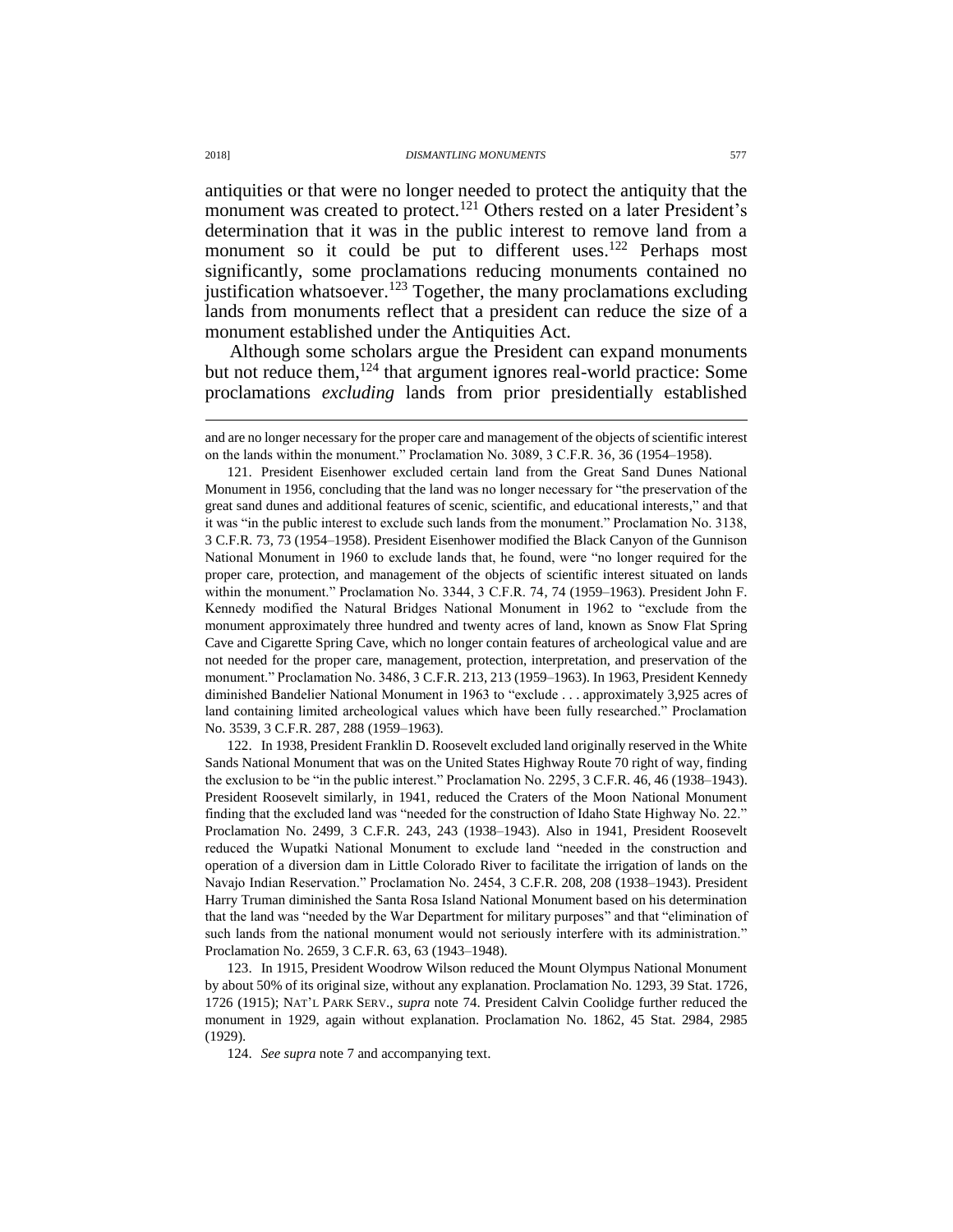monuments have, at the same time, *added* other lands to the monument. For example, President Dwight D. Eisenhower altered the boundaries of the Colorado National Monument in 1959 to exclude "certain lands which are not necessary for the proper care, management, and protection of the objects of scientific interest situated on the lands within the monument."<sup>125</sup> In the same proclamation, President Eisenhower added other lands to the monument, finding that they were "needed . . . for the proper care, management, and protection of the objects of scientific interest situated on lands now within the monument."<sup>126</sup> Likewise, President Eisenhower altered the boundaries of the Glacier Bay National Monument to exclude some land while adding other land.<sup>127</sup> In 1963, President Kennedy modified the Bandelier National Monument in New Mexico, finding that it "would be in the public interest to exclude" 3,925 acres "containing limited archeological values which have been fully researched and are not needed to complete the interpretive story of the . . . Monument."<sup>128</sup> At the same time, President Kennedy found that it "would be in the public interest to add" 2,882 other acres, "the preservation of which would implement the purposes of such monument."<sup>129</sup> These examples show the need for, and the common sense of, the President's ability to adjust monument boundaries to reflect his or her determination of what is proper under the Antiquities Act.

Presidential modifications have included not only changes to the size of monuments, but also changes in their management and relaxation of restrictions in the original proclamation. In 1929, for example, President Herbert Hoover transferred responsibility for managing the Bandelier National Monument from the Forest Service to the Park Service.<sup>130</sup> Only later did Congress pass a Reorganization Act expressly authorizing such transfers.<sup>131</sup> In 1936, President Franklin D. Roosevelt relaxed restrictions on the Katmai National Monument to make the original reservation of land for the monument "subject to valid claims under the public-land laws."<sup>132</sup> Presidents have also modified prior presidentially established monument to exclude land covered by a right of way within the monuments.<sup>133</sup>

In short, presidents of both parties have added land, subtracted land, and made other changes to monuments established under the Antiquities

<sup>125.</sup> Proclamation No. 3307, 3 C.F.R. 56, 56 (1959–1963).

<sup>126.</sup> *Id.*

<sup>127.</sup> Proclamation No. 3089, 3 C.F.R. 36, 36 (1954–1958).

<sup>128.</sup> Proclamation No. 3539, 3 C.F.R. 287, 288 (1959–1963).

<sup>129.</sup> *Id.* at 287–88.

<sup>130.</sup> Proclamation No. 1990, 47 Stat. 2503, 2504 (1932).

<sup>131.</sup> Act of Mar. 3, 1933, ch. 212, tit. IV, § 401, 47 Stat. 1489, 1517.

<sup>132.</sup> Proclamation No. 2176, 49 Stat. 3523, 3523 (1936).

<sup>133.</sup> Proclamation No. 2295, 3 C.F.R. 46, 46 (1938–1943) (White Sands Nat'l Monument); Proclamation No. 2499, 3 C.F.R. 243, 243 (1938–1943) (Craters of the Moon Nat'l Monument).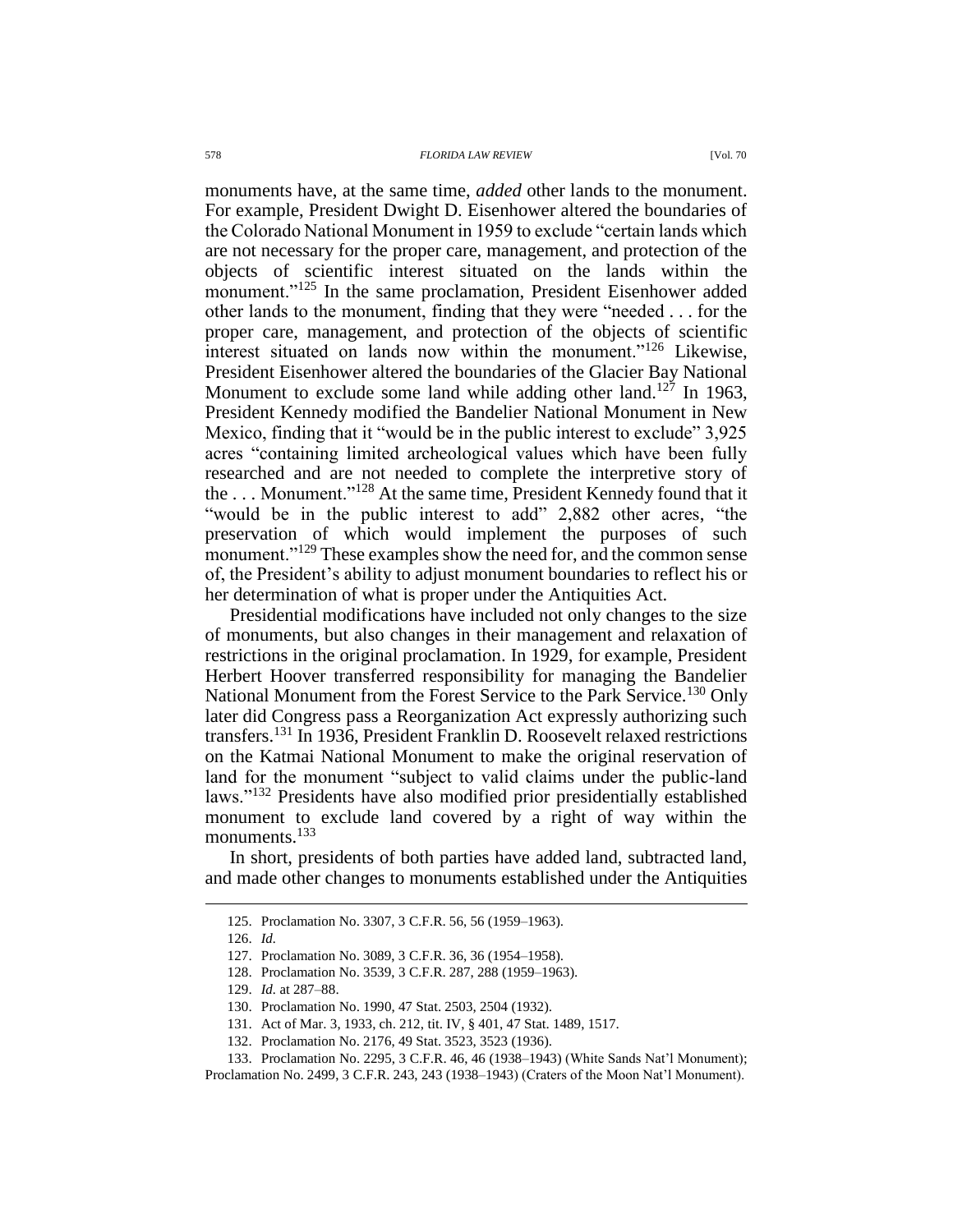Act. Presidential practice thus strongly suggests that the Act gives the President broad power to modify monuments established under it, including by reducing their size.

## B. *Congressional Acquiescence*

Because presidents have repeatedly diminished monuments established under the Antiquities Act and also relaxed original restrictions on their use, it is clear that presidents have interpreted the Act to impliedly grant them this modification power. In this situation, it is significant that Congress has never restricted the President's modification power.<sup>134</sup> To be sure, the U.S. Supreme Court has often warned against drawing inferences from mere congressional inaction.<sup>135</sup> But that warning does not apply here.

Here we have more than "mere congressional silence and passivity." <sup>136</sup> While Congress has been silent about presidential *modification* of prior presidentially established monuments, Congress has regularly addressed presidents' *creation* of national monuments.<sup>137</sup> For example, Congress has abolished ten presidentially established monuments.<sup>138</sup> In addition, after Congress was unsuccessful in abolishing

138. Squillace, *Monumental Legacy*, *supra* note [7,](#page-2-0) at 550 n.453 (stating that Congress has abolished ten national monuments established under Antiquities Act); *see* Act of Dec. 19, 1980, Pub. L. No. 96-550, § 601, 94 Stat. 3221, 3231 (abolishing Gran Quivira National Monument and including its land in statutorily created Salinas National Monument); Act of Aug. 1, 1956, Pub. L. No. 84-891, ch. 846, 70 Stat. 898 (abolishing Fossil Cycad National Monument); Act of July 30, 1956, Pub. L. No. 84-846, ch. 790, § 1, 70 Stat. 730 (abolishing Verendrye National Monument and conveying its lands to North Dakota for state historic site); Act of July 26, 1955, Pub. L. No. 84-179, ch. 387, 69 Stat. 380 (abolishing Old Kasaan National Monument and incorporating it into Tongass National Forest); Act of May 17, 1954, Pub. L. No. 83-360, ch. 203, 68 Stat. 98 (abolishing Shoshone Cavern National Monument and conveying land to Cody, Wyoming, "for public recreational use"); Act of Aug. 3, 1950, Pub. L. No. 81-652, ch. 534, 64 Stat. 405 (abolishing Wheeler National Monument and providing that its lands were to be administered as part of national forest in which it was located); Act of Aug. 3, 1950, Pub. L. No. 81-648, ch. 530, 64 Stat. 404 (abolishing Holy Cross National Monument and providing that its lands were to be administered as part of national forest in which it was located); Act of Sept. 7, 1949, Pub. L. No. 81-292, ch. 542, 63 Stat. 691 (abolishing Fort Niagara National Monument and conveying it to New York State for use as state park); Act of July 30, 1946, Pub. L. No. 79-564,

<span id="page-26-0"></span><sup>134.</sup> *See infra* note [144](#page-27-0) and accompanying text.

<sup>135.</sup> Bob Jones Univ. v. United States, 461 U.S. 574, 600 (1983) (stating that "[n]onaction by Congress is not often a useful guide" to statutory interpretation). *Compare* SEC v. Sloan, 436 U.S. 103, 121 (1978) (rejecting congressional acquiescence argument), *with* Saxbe v. Bustos, 419 U.S. 65, 74 (1974) (accepting congressional acquiescence argument).

<sup>136.</sup> Flood v. Kuhn, 407 U.S. 258, 283 (1972).

<sup>137.</sup> Three scholars have referred to "the controversy that has swirled around the [Antiquities] Act throughout its history: whether the scope of discretionary proclamations as exercised by various presidents has far exceeded what was intended by Congress." Harmon et al., *supra* note [107,](#page-19-0) at 1.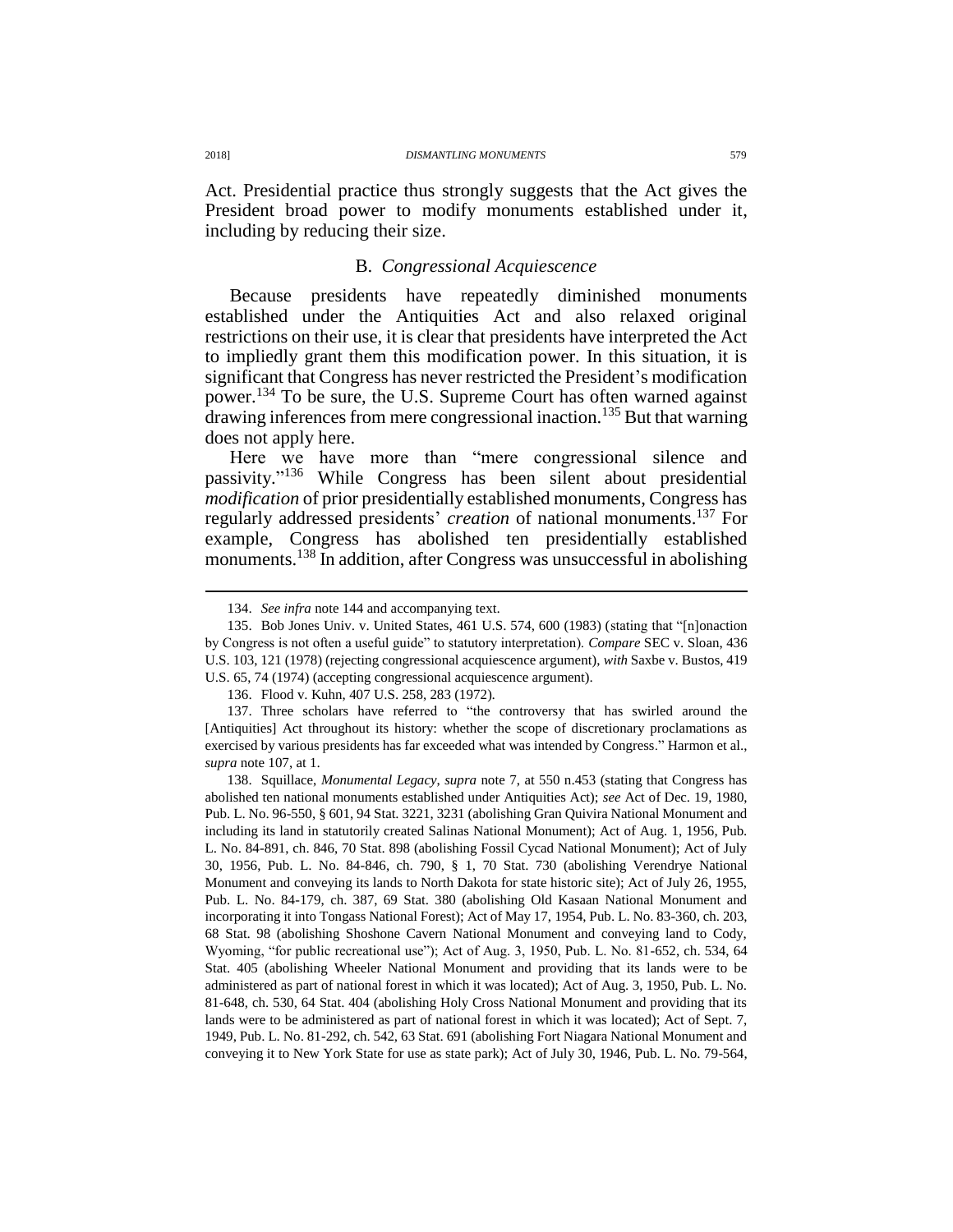the Jackson Hole National Monument—because of President Franklin D. Roosevelt's veto of the bill abolishing it—Congress refused to appropriate funds for administering the monument and ultimately amended the Antiquities Act to prohibit the President from designating additional monuments in Wyoming.<sup>139</sup> More recently, Congress rescinded massive monument designations that President Jimmy Carter made in Alaska.<sup>140</sup> At the same time, Congress restricted future presidential withdrawals of land in Alaska.<sup>141</sup> Besides such legislation, many bills have been proposed in Congress to limit the President's power to create national monuments. $142$ 

Of course, Congress has also effectively ratified some presidentially established monuments by adding to them or converting them into national parks.<sup>143</sup> But this is just to say that Congress has paid careful, continuing attention to the President's exercise of power under the Antiquities Act. For this reason, it is significant that Congress has never restricted or proposed to restrict the President's power to modify prior presidentially established monuments.<sup>144</sup>

139. 16 U.S.C. § 431a (2012); *see* Rasband, *supra* note [25,](#page-7-1) at 502 n.90 (discussing President Roosevelt vetoing the bill abolishing the monument and Congress's subsequent defiance); Righter, *supra* note [109,](#page-20-0) at 295–96 (discussing Congress's reaction to President Roosevelt creating the Jackson Hole National Monument).

140. 16 U.S.C. § 3209 (2012); Sturgeon v. Frost, 136 S. Ct. 1061, 1065–66 (2016); Alaska National Interest Lands Conservation Act, Pub. L. No. 96-487, 94 Stat. 2371 (1980) (codified as amended in scattered sections of 16 U.S.C.) (rescinding President Carter's monument designations by statutorily reserving substantially the same land that had been covered by President Carter's designations). *But cf.* John D. Leshy, *Shaping the Modern West: The Role of the Executive Branch*, 72 U. COLO. L. REV. 287, 299 (2001) (characterizing the Alaska National Interest Lands Conservation Act as ratifying and endorsing President Carter's designations).

- 141. 16 U.S.C. § 3213(a) (2012).
- 142. *See* Rusnak, *supra* note [13,](#page-5-1) at 691.

143. *E.g.*, Act of Dec. 19, 1980, Pub. L. No. 96-550, § 502(a), 94 Stat. 3221, 3227 (abolishing Chaco Canyon National Monument and creating Chaco Culture National Historical Park); Act of Mar. 28, 1958, Pub. L. No. 85-358, 72 Stat. 69 (establishing Petrified Forest National Monument as national park); Act of Feb. 26, 1919, Pub. L. No. 65-277, § 9, 40 Stat. 1175, 1178 (designating Grand Canyon National Monument as a national park).

144. Several Congressional Research Service reports have discussed the President's modification power. *See, e.g.*, ALEXANDRA M. WYATT, CONG. RESEARCH SERV., R44687, ANTIQUITIES ACT: SCOPE OF AUTHORITY FOR MODIFICATION OF NATIONAL MONUMENTS 4–6 (2016), http://www.law.indiana.edu/publicland/files/national\_monuments\_modifications\_ CRS.pdf; CAROL HARDY VINCENT, CONG. RESEARCH SERV., R44687, NATIONAL MONUMENTS AND

<span id="page-27-0"></span>ch. 699, 60 Stat 712 (abolishing Santa Rosa Island National Monument and conveying it to Escambia County, Florida); Act of Apr. 7, 1930, Pub. L. No. 71-92, ch. 107, 46 Stat. 142, 142 (abolishing Papago Saguaro National Monument and reserving some of its lands for military purposes while transferring remainder to City of Tempe and State of Arizona); *see also* Act of Aug. 24, 1937, Pub. L. No. 75-343, ch. 741, 50 Stat. 746, 746–47 (transferring land in Lewis and Clark Cavern National Monument to Montana); NAT'L PARK SERV., *supra* note [74](#page-15-0) (showing Congress abolishing a national monument at item thirteen on monument list).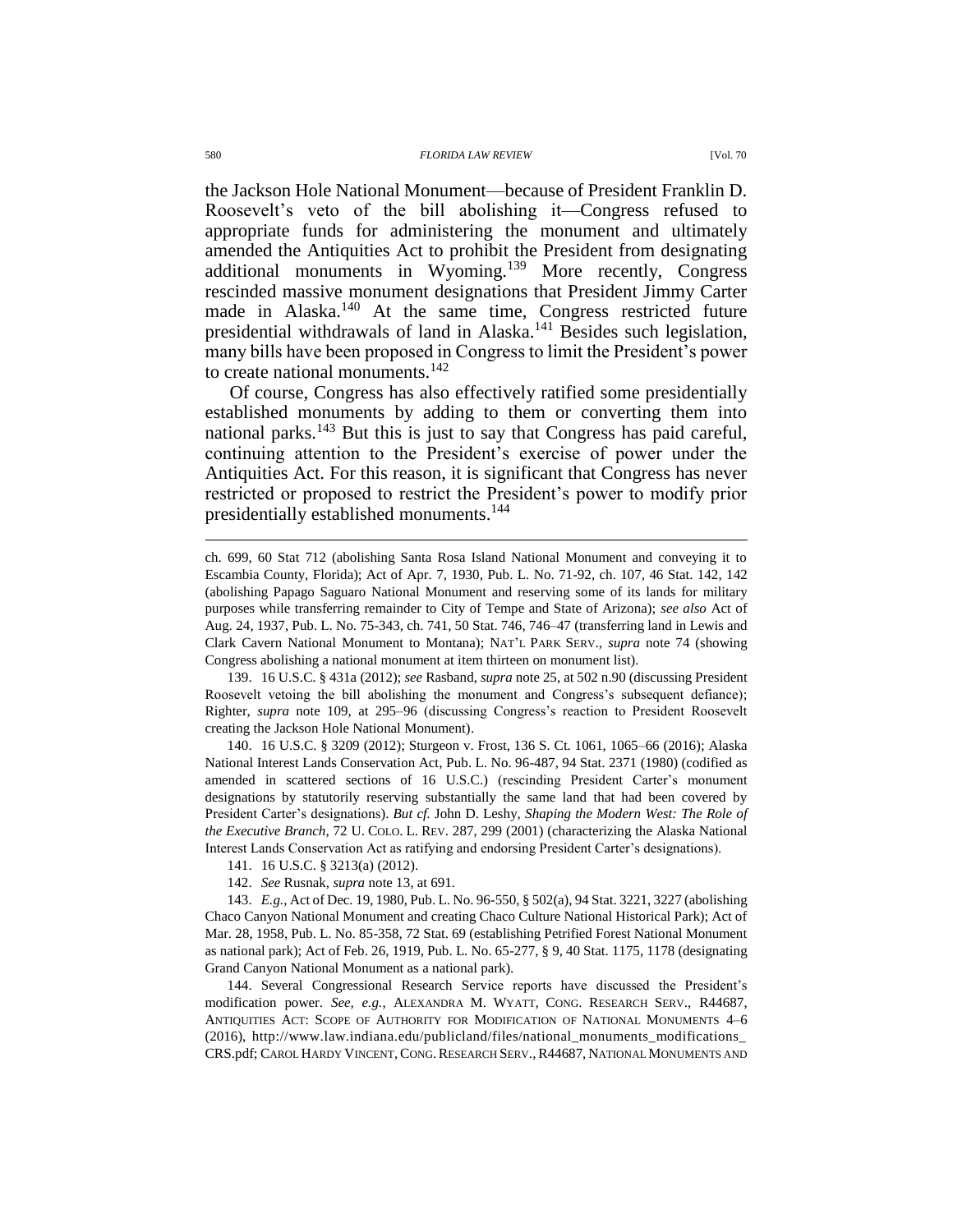This is not a situation of congressional acquiescence in a mere "administrative practice,"<sup>145</sup> for it does not involve merely a federal agency's view of its statutory powers. Instead, it involves the views of multiple presidents. This matters because the President, alone in the Executive Branch, has the duty to "take [c]are that the [l]aws be faithfully executed."<sup>146</sup> Moreover, the official actions of a President, unlike those of an administrative agency, cannot fly under the radar screen.<sup>147</sup> Finally, the President, unlike the federal agencies, is Congress's co-equal, a status that makes it appropriate to presume congressional awareness of the President's view of his power under Acts of Congress.<sup>148</sup> These differences between the President and the federal bureaucracy supply strong reasons to believe that Congress is aware of, and has acquiesced in, presidents' repeated exercise of power to modify prior presidentially created monuments, including by reducing their size.<sup>149</sup>

The significance of congressional acquiescence in the present situation is supported by *United States v. Jackson*. <sup>150</sup> In *Jackson*, the U.S. Supreme Court addressed whether a 1906 Act of Congress authorized the President, by executive order, to restrict the sale or other alienation of lands held by Native Americans under the homestead laws.<sup>151</sup> The 1906 Act expressly authorized the President to restrict the alienation rights of Native American "allottees"—meaning, the Chief Justice explained, Native Americans "who received [land] patents under the General Allotment Act of February 8, 1887."<sup>152</sup> But the 1906 Act did *not*

THE ANTIQUITIES ACT (Sept. 7, 2016); CAROL HARDY VINCENT & PAMELA BALDWIN, CONG. RESEARCH SERV., RL30528, NATIONAL MONUMENTS AND THE ANTIQUITIES ACT: RECENT DESIGNATIONS AND ISSUES 20 (2001), https://digital.library.unt.edu/ark:/67531/metacrs1462/ m1/1/high\_res\_d/RL30528\_2001Jan15.pdf.

145. Norwegian Nitrogen Prods. Co. v. United States, 288 U.S. 294, 315 (1933) ("True indeed it is that administrative practice does not avail to overcome a statute so plain in its commands as to leave nothing for construction. True it also is that administrative practice, consistent and generally unchallenged, will not be overturned except for very cogent reasons if the scope of the command is indefinite and doubtful.").

146. U.S. CONST. art. II, § 3.

147. Nixon v. Fitzgerald, 457 U.S. 731, 749, 752–53 (1982) (relying in part on "the sheer prominence of the President's office" in holding that the President has absolute immunity from civil actions based on his official actions).

148. *Id.* at 750 ("The President's unique status under the Constitution distinguishes him from other executive officials.").

149. *Cf.* Dames & Moore v. Regan, 453 U.S. 654, 686 (1981) ("[A] systematic, unbroken, executive practice, long pursued to the knowledge of the Congress and never before questioned . . . may be treated as a gloss on 'Executive Power' vested in the President by § 1 of Art. II.") (quoting Youngstown Sheet & Tube Co. v. Sawyer, 343 U.S. 579, 610–11 (1952) (Frankfurter, J., concurring)).

150. 280 U.S. 183 (1930).

151. *Id.* at 186.

152. *Id.* at 185.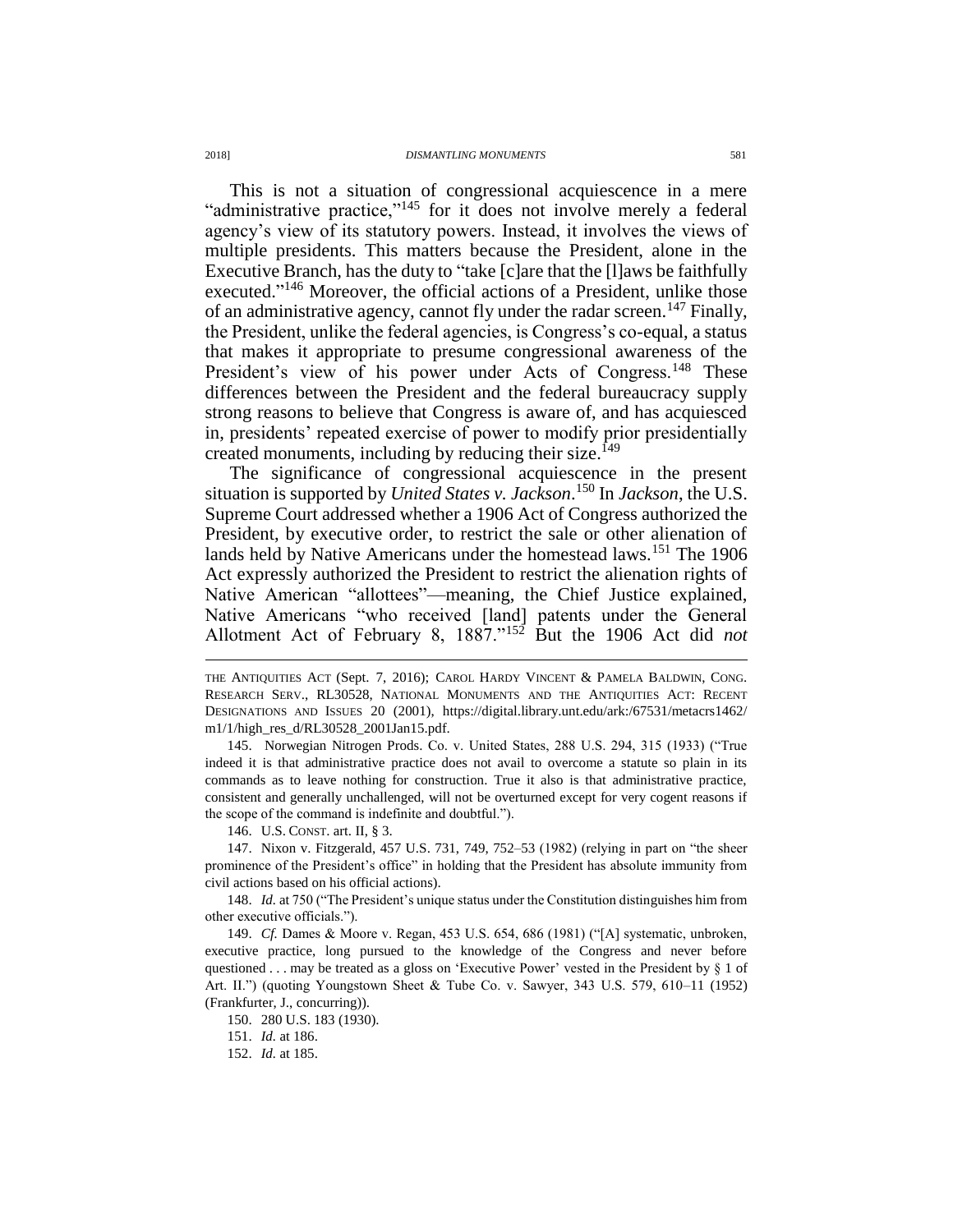expressly authorize alienation restrictions on Native American *homesteaders*. <sup>153</sup> The lower federal court had held that "since the language of the [1906 Act] refers only to Indian *allottees*, it cannot be considered as authorizing the President to continue restrictions on alienation in patents issued to Indian *homesteaders*."<sup>154</sup> The Court rejected that interpretation, however, based on the longstanding view of the executive branch—undisturbed by Congress—that, for purposes of the 1906 Act and similar statutes, the term "allottees" included homesteaders.<sup>155</sup>

So too here, presidents have long exercised power to modify monuments established under the Antiquities Act. Congress has not disturbed that power, despite continuing close attention to presidential exercises of power under the Act. The presidential practice and congressional acceptance of that practice powerfully support the conclusion that the Antiquities Act authorizes the President to modify monuments established under the Act.

### C. *Official Executive Opinions*

Official opinions in the executive branch confirm that the President can modify monuments established under the Antiquities Act, including by reducing them. These opinions come from the Attorney General of the United States and the Solicitor of the U.S. Department of the Interior.<sup>156</sup>

In a 1938 opinion, Attorney General Homer Cummings recognized that "the President from time to time has diminished the area of national monuments established under the Antiquities Act by removing or excluding lands therefrom."<sup>157</sup> General Cummings tied the President's assertion of diminution power to the Antiquities Act's requirement that land reserved for a national monument "be confined to the smallest area compatible with the proper care and management of the objects to be

<sup>153.</sup> Act of June 21, 1906, Pub. L. No. 59-258, ch. 3504, 34 Stat. 325, 326 (quoted in relevant part in *Jackson*, 280 U.S. at 190).

<sup>154.</sup> *Jackson*, 280 U.S. at 191 (paraphrasing district court's holding).

<sup>155.</sup> *Id.* at 196–97 ("If there were any doubt on the question, the silence of Congress in the face of the long continued practice of the Department of the Interior . . . must be considered as 'equivalent to consent to continue the practice until the power was revoked by some subsequent action by Congress.'").

<sup>156.</sup> *See* 28 U.S.C. § 511 (2012) ("The Attorney General shall give his advice and opinion on questions of law when required by the President."); 43 U.S.C. § 1455 (2012) ("The legal work of the Department of the Interior shall be performed under the supervision and direction of the Solicitor of the Department of the Interior, who shall be appointed by the President with the advice and consent of the Senate.").

<sup>157.</sup> 39 Op. Att'y Gen. 185, 188 (1938).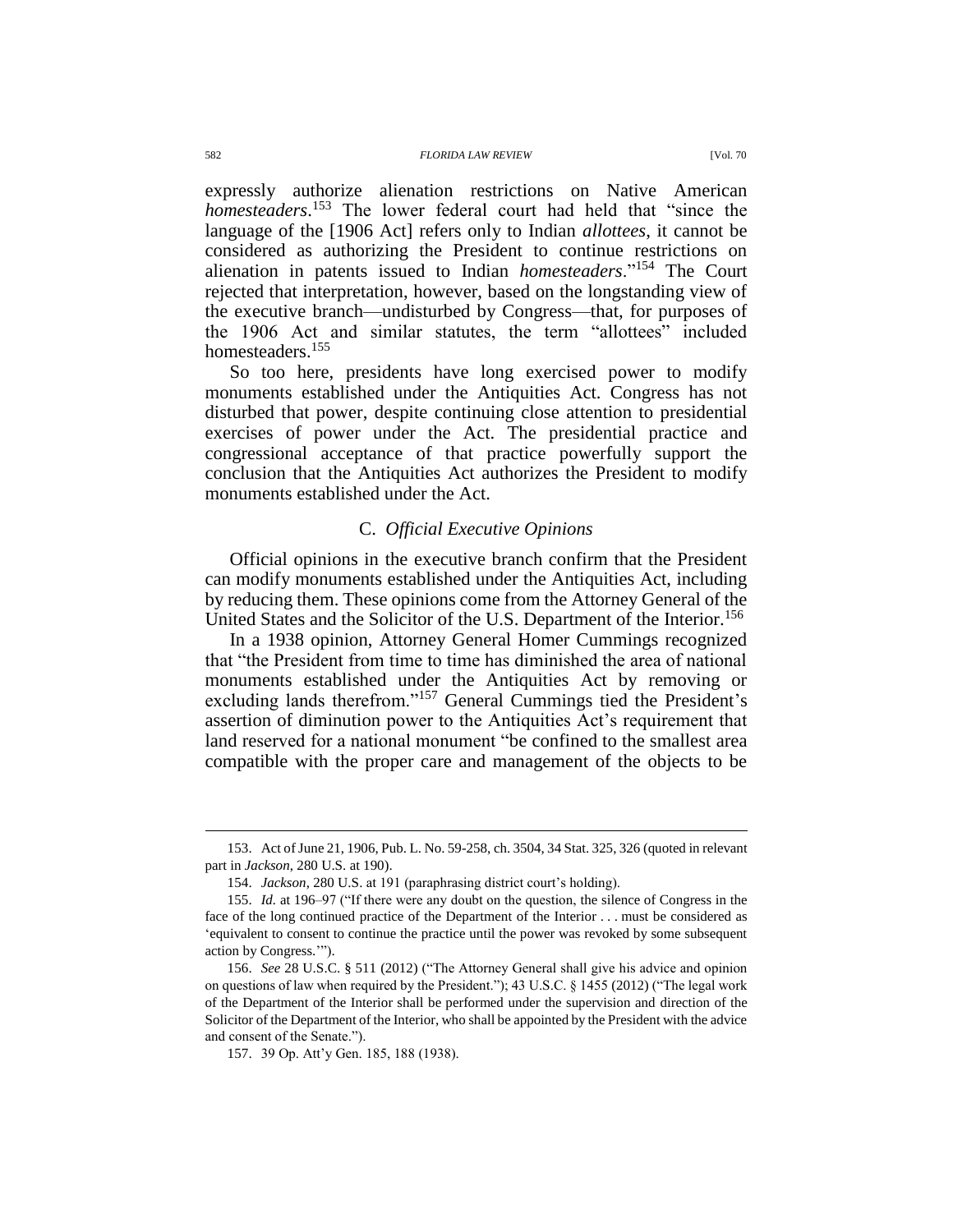protected." <sup>158</sup> Although General Cummings did not endorse the President's diminution power, nor did he deny it.<sup>159</sup>

But Solicitors of the Interior have affirmed that the President does have power to diminish monuments established under the Antiquities Act. In 1948, Solicitor Mastin White advised that the Jackson Hole National Monument "may be reduced by Executive action."<sup>160</sup> In so advising, he relied on a 1935 Solicitor's opinion to the same effect.<sup>161</sup> Like Attorney General Cummings's 1938 opinion, these Solicitors' opinions tied the President's power to reduce monuments to the Antiquities Act's requirement that land reserved for a monument "in all cases shall be confined to the smallest area compatible with the proper care and management of the objects to be protected."<sup>162</sup>

### D. *Summary*

The Antiquities Act does not expressly authorize the President to reduce a national monument established by a prior President. But it is hard to imagine stronger circumstances supporting the conclusion that it impliedly does so. Presidents began relying on the Act to reduce monuments established by their predecessors soon after the Act became law, and continued to do so for the next fifty years. These presidential reductions never once prompted a legal challenge, and Congress apparently knew of them yet did nothing to disturb them. An Attorney General recognized, without reservation, the President's exercise of

 $\overline{a}$ 

161. *Id.*

<sup>158.</sup> *Id.*

<sup>159.</sup> *Id.*; *see* 54 U.S.C. § 320301(b) (2012). While not addressing the president's power to *diminish* a national monument created under the Antiquities Act, General Cummings did conclude that the President could not *abolish* a monument under the Act. 39 Op. Att'y Gen. 185, 189 (1938).

<sup>160.</sup> National Monuments, 60 Interior Dec. 9, 10 (July 21, 1947).

<sup>162.</sup> *Id.* at 9, 10 (reaffirming 1935 opinion concluding that the "President was authorized to reduce the area of a national monument"); *see also* Squillace, *The Monumental Legacy*, *supra*  note [7,](#page-2-0) at 559–60 (discussing 1924 Solicitor opinion that concluded President could not reduce national monument but that was reversed by later Solicitor opinions of 1935 and 1947). Professor Squillace admits that a President can correct "mistake[s]" in monument designations made by predecessors. *See* Squillace, *Monumental Legacy*, *supra* note [7,](#page-2-0) at 567; *see also* Proclamation No. 1322, 39 Stat. 1764 (1916) (revising boundaries in light of resurvey); ISE, *supra* not[e 43,](#page-10-0) at 157 (explaining that President Wilson issued a proclamation to replace earlier one establishing Natural Bridges National Monument because of errors in original survey). Professor Squillace does not explain, however, why the Antiquities Act should be interpreted implicitly to allow the President to correct "mistakes" of his predecessors but not to allow the President to correct other erroneous determinations made in establishing a monument under the Act. For example, Professor Squillace does not explain why a President cannot modify a prior monument designation if the President determines that the prior designation is "confined to the smallest area compatible with the proper care and management of the objects to be protected." 54 U.S.C. § 320301(b). This would seem to be a "mistake" that the Act impliedly authorizes the President to correct.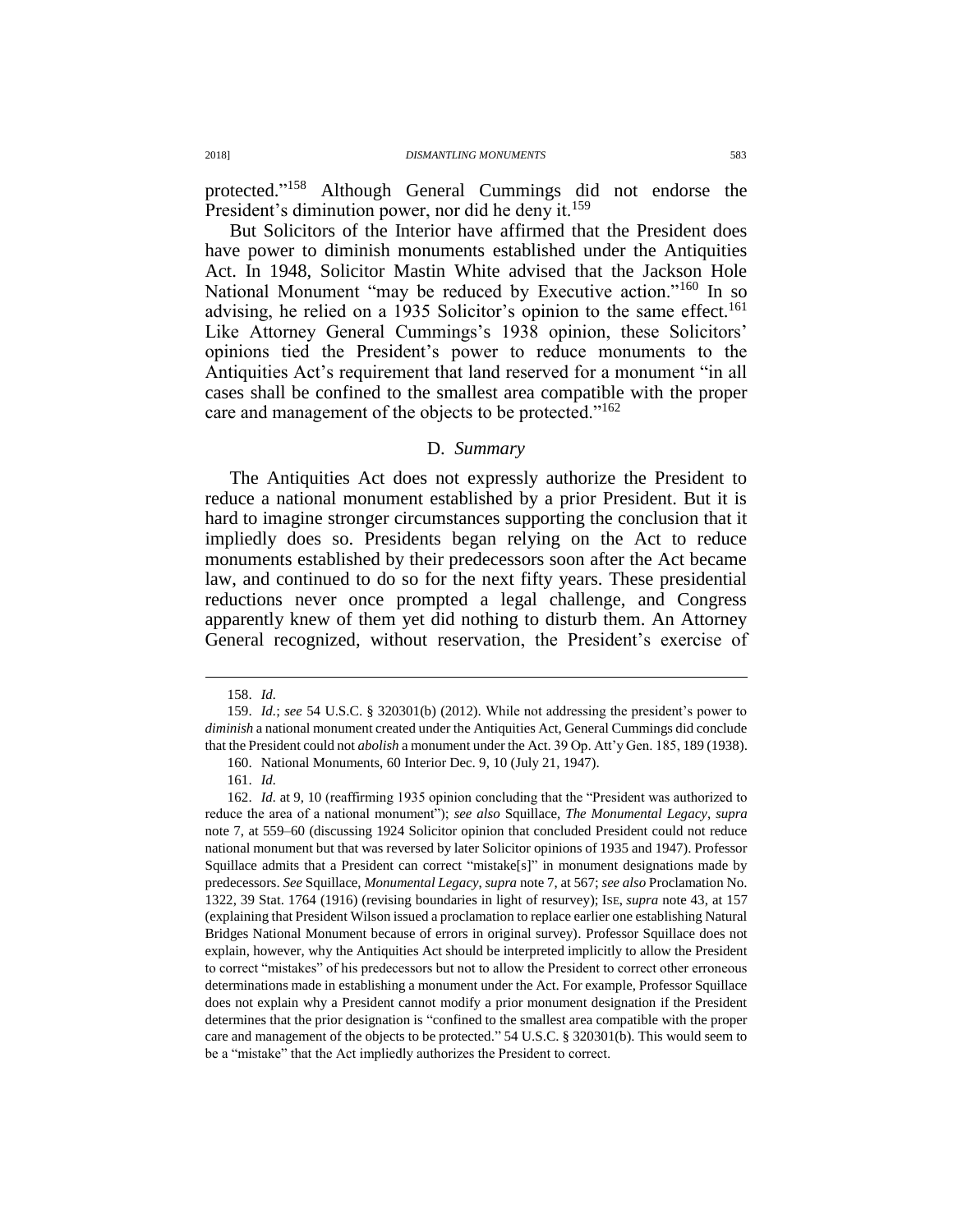reduction power. Solicitors of the Interior squarely upheld that power. Collectively, these circumstances compel the conclusion that the Antiquities Act authorizes the President to reduce national monuments.<sup>163</sup>

# III. THE PRESIDENT'S POWER TO ABOLISH A MONUMENT CREATED UNDER THE ANTIQUITIES ACT

The Antiquities Act authorizes the President to "declare" national monuments and "reserve" public land as a part of those monuments.<sup>164</sup> The Act neither expressly authorizes nor expressly bars the President from abolishing a previously established monument. Even so, for three reasons the Act should be interpreted to impliedly authorize abolition. First, the President's power under the Act to abolish an improperly established monument flows logically from the President's wellestablished power under the Act to modify a monument to exclude, for example, land that was improperly included within the original monument boundaries. Second, interpreting the Act to authorize abolition enables the President to carry out the constitutional duty to take care that the Antiquities Act is faithfully executed. That is because an improperly established monument constitutes an ongoing violation of the Act; by rescinding that monument, the President stops the violation. Third, interpreting the Antiquities Act to confer abolition power accords with the general rule that a prior president cannot tie the hands of the current President.<sup>165</sup>

# <span id="page-31-0"></span>A. *The Power to Reduce Implies the Power to Rescind*

As described above, presidents have regularly modified monuments previously established under the Antiquities Act to exclude land originally included within monument boundaries.<sup>166</sup> The well-established existence of this modification power supports the President's power to abolish altogether a monument that the President determines was improperly established in the first place. This follows as a matter of logic.

<sup>163.</sup> *Cf.* United States v. New Mexico, 438 U.S. 696, 699–700 (1978) (referring to the Court's prior decisions holding that "Congress, in giving the President the power to reserve portions of the federal domain for specific federal purposes, impliedly authorized him to reserve 'appurtenant water then unappropriated to the extent needed to accomplish the purpose of the reservation.'" (emphasis omitted)).

<sup>164.</sup> 54 U.S.C. §§ 320301(a)–(b).

<sup>165.</sup> Michael W. McConnell, *Why Hold Elections? Using Consent Decrees to Insulate Policies from Political Change*, 1987 U. CHI. LEGAL F. 295, 300 ("Article II of the Constitution vests significant discretionary authority in the President . . . . By 'the President' the Constitution of course means the incumbent; the powers of the office cannot be exercised by former holders of the office."); Yoo & Gaziano, *supra* note [7,](#page-2-0) at 8–9.

<sup>166.</sup> *Supra* not[e 114](#page-22-0) and accompanying text.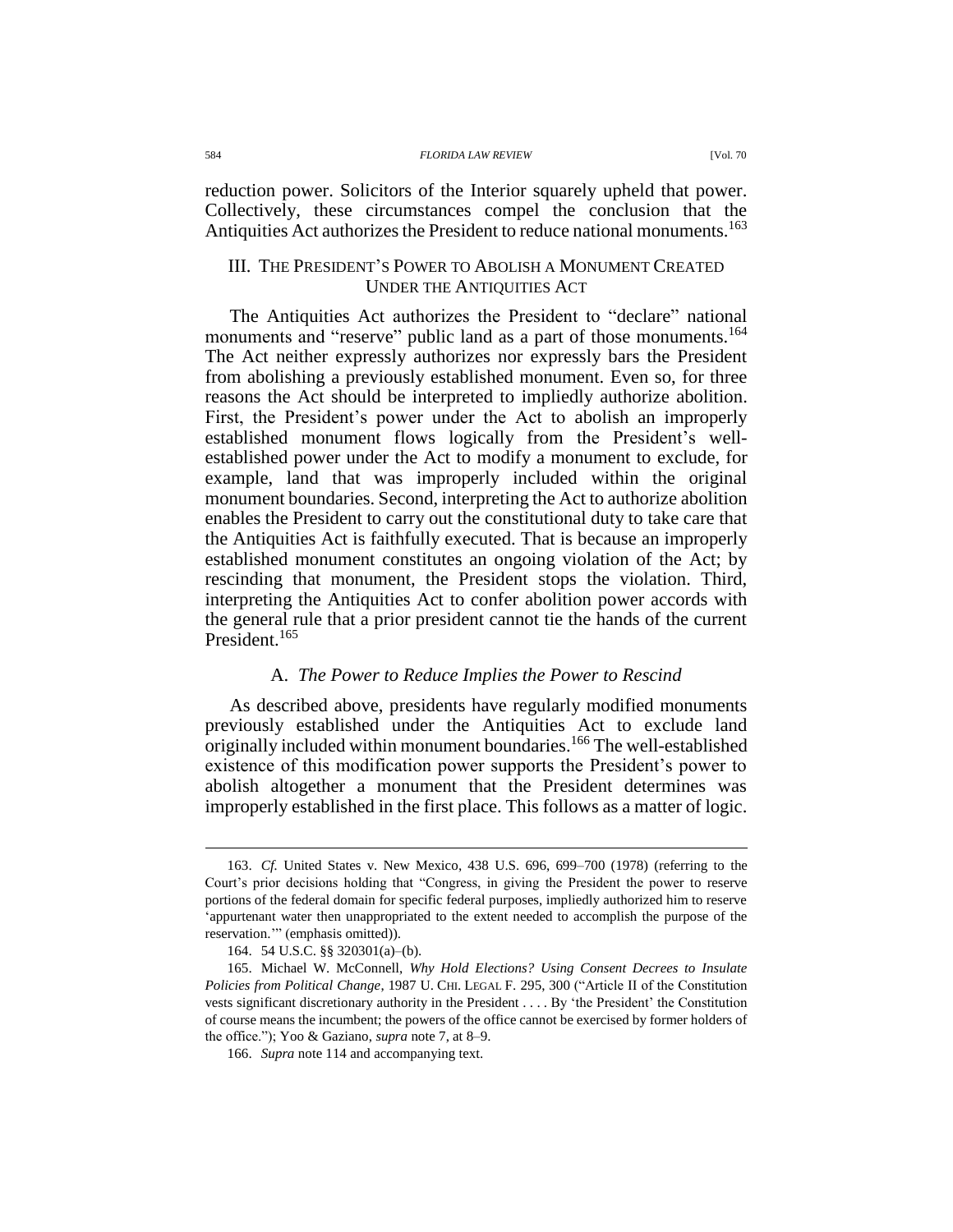Take the instances in which presidents have modified monuments to exclude land that they determined was improperly included in the first place—for example, because it neither contained protectable objects nor was necessary to protect them.<sup>167</sup> If the President can *reduce* a monument to exclude lands that the President determines were not properly included in the first place, logic compels the conclusion that the President can *abolish* a monument that the President determines was not properly created in the first place—say, because it did not contain antiquities entitled to protection under the Act. Whether diminishing a monument or abolishing it, the President exercises discretion to revisit—and, by his or her lights, *correct*—a determination made by a predecessor. It is hard to conceive of a basis for distinguishing a current President's power to make a correction that affects part of a monument from the President's power to make a correction affecting the monument as a whole.<sup>168</sup>

As discussed above, presidents have revised the boundaries of national monuments established under the Antiquities Act not only to correct errors in the original proclamations but also to reflect changed circumstances.<sup>169</sup> To recall one example, President Kennedy excluded almost 4,000 acres from Bandelier National Monument in 1963 because that land's archeological values "have been fully researched."<sup>170</sup> If President Kennedy's action was warranted with respect to a portion of the monument, logically the President should be able to eliminate an entire monument if all of its archeological values have been exhausted.

Indeed, this was the view of Edgar Lee Hewett, the archeologist who drafted the bill that Congress enacted as the Antiquities Act "without changing a word."<sup>171</sup> In the memorandum that Hewett gave Congress cataloging specific archeological ruins in the Southwest, he wrote that while some should be incorporated into permanent national parks,

[m]any others should be temporarily withdrawn and allowed to revert to the public domain after the ruins thereon have been examined by competent authority, the collections therefrom properly cared for, and all data that can be secured made a matter of permanent record.<sup>172</sup>

<sup>167.</sup> *See supra* note[s 118–](#page-23-0)1[9119](#page-23-1) and accompanying text.

<sup>168.</sup> Squillace, *Monumental Legacy*, *supra* note [7,](#page-2-0) at 551 ("Whether a future President has the authority to abolish a national monument arguably resolves the question as to whether a President may reduce the size of a national monument or eliminate restrictions or conditions included in the proclamation, since the legal issues are essentially the same.").

<sup>169.</sup> *See supra* note[s 120–](#page-23-2)21 and accompanying text.

<sup>170.</sup> Proclamation No. 3539, 3 C.F.R. 287, 288 (1959–1963).

<sup>171.</sup> Thompson, *supra* not[e 58,](#page-12-0) at 43.

<sup>172.</sup> EDGAR LEE HEWETT, MEMORANDUM CONCERNING THE HISTORIC AND PREHISTORIC RUINS OF ARIZONA, NEW MEXICO, COLORADO, AND UTAH, AND THEIR PRESERVATION,*reproduced*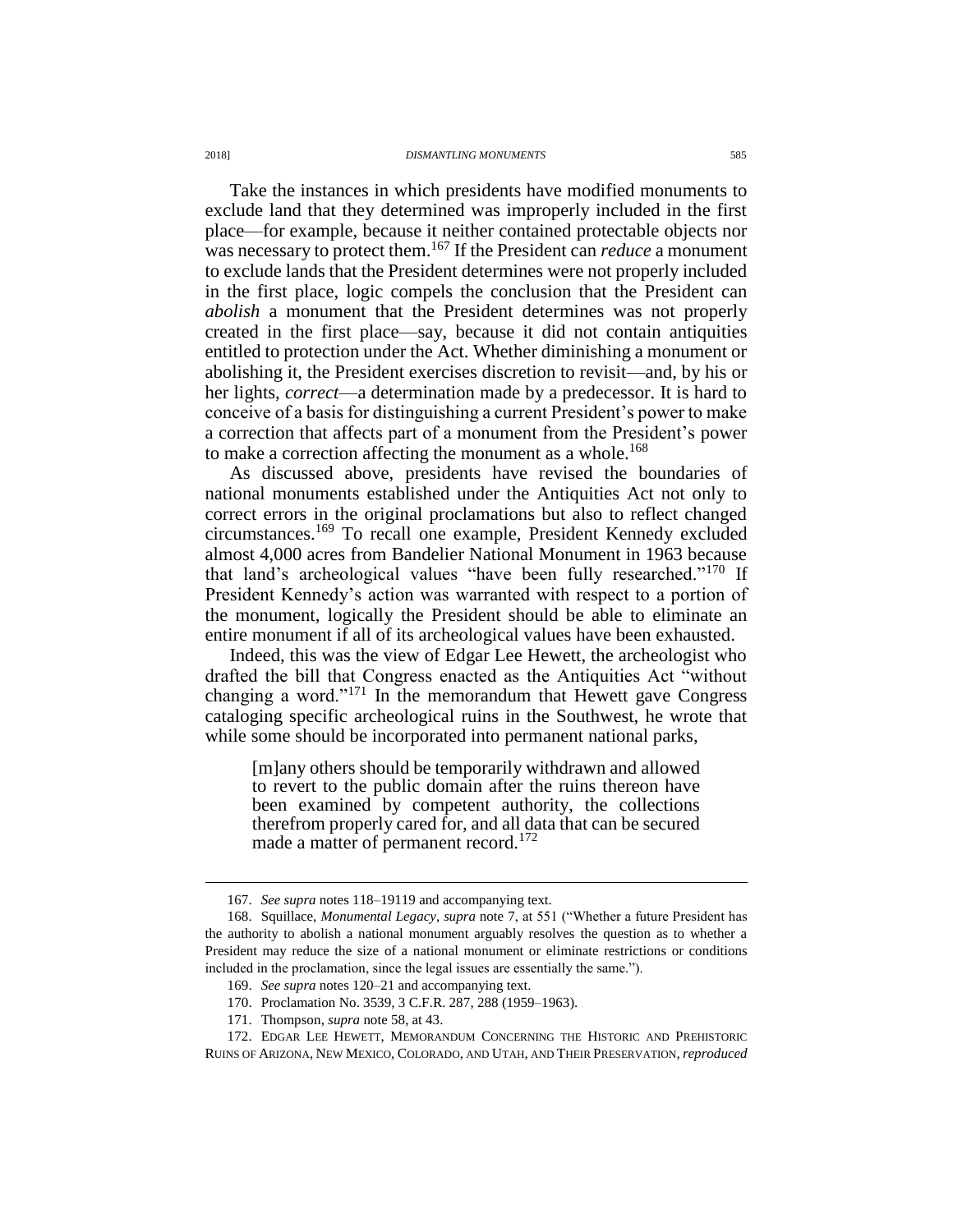Thus, Hewett, the architect of the Antiquities Act, believed that some national monuments should be abolished in their entirety, and undoubtedly drafted the Act to authorize the President to do so.

Hewett's view is eminently rational. Indeed, one commentator has said that Hewett's recognition that "once a site has given up its information, it no longer needs to be preserved" has been "of inestimable value to archeology ever since."<sup>173</sup> This commentator explained:

[Hewett's view] has enabled archeologists to relate in a rational way to economic and political realities, because they do not have to insist on saving "everything." They can focus instead on recovering the information that makes the ruins valuable in the first place.<sup>174</sup>

In short, the same considerations that support the President's power to diminish a monument established under the Antiquities Act support the President's power to abolish it.

# B. *The President's Duty to Take Care that the Antiquities Act Be Faithfully Executed*

When a president establishes a national monument in violation of the Antiquities Act, that violation continues as long as the monument exists. The Constitution's Take Care Clause gives the President a duty to ensure that federal law is being faithfully executed during his or her watch.<sup>175</sup> Consistent with that duty, the Antiquities Act should be interpreted to allow the President to revise or abolish national monuments to stop the ongoing violation of that Act.

The Take Care Clause says that the President "shall take Care that the Laws be faithfully executed."<sup>176</sup> The Clause does not just require the President him- or herself to execute the laws faithfully but also to "take care" that they "be faithfully executed" by everyone responsible for their execution.<sup>177</sup> Thus, the Clause makes the President responsible for ongoing violations of federal law by executive officials even if the President did not cause them.<sup>178</sup> In this way, the Take Care Clause gives

*and incorporated in* H.R. REP. NO. 59-2224, at 3 (1906). Hewett prepared this memorandum in 1904, at the request of William Afton Richards, then Commissioner of the General Land Office in the Department of Interior. ROTHMAN, *supra* note [15,](#page-5-0) at 43; Thompson, *supra* not[e 58,](#page-12-0) at 39.

<sup>173.</sup> Thompson, *supra* not[e 58,](#page-12-0) at 45.

<sup>174.</sup> *Id.*

<sup>175.</sup> U.S. CONST. art. II, § 3.

<sup>176.</sup> *Id.*

<sup>177.</sup> *See* Free Enter. Fund v. Pub. Co. Accounting Oversight Bd., 561 U.S. 477, 492–93 (2010).

<sup>178.</sup> *Id.*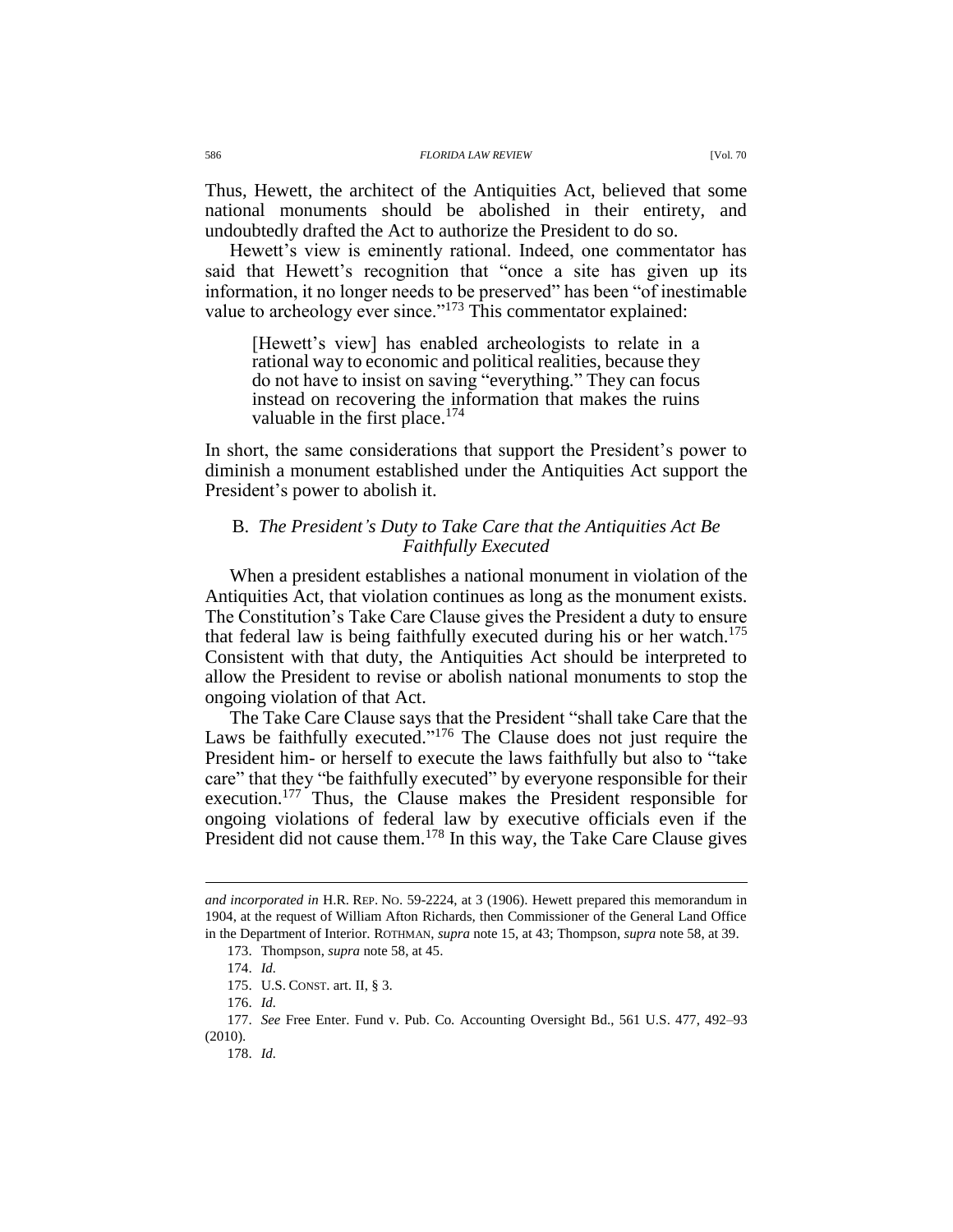constitutional underpinning for the plaque that President Truman famously displayed on his desk and that said, "The buck stops here."<sup>179</sup>

U.S. Supreme Court decisions reflect this constitutional (and political) truth. The Court has relied on the Take Care Clause to strike down or narrowly interpret laws that impair the President's power to ensure the faithful execution of federal law. Specifically, in *Myers v. United States*<sup>180</sup> and *Free Enterprise Fund v. Public Co. Accounting Oversight Board*, <sup>181</sup> the Court relied on the Take Care Clause to strike down laws restricting the President's power to remove subordinates.<sup>182</sup> In *Printz v.*  United States,<sup>183</sup> the Court relied on the Take Care Clause to strike down a law that shifted responsibility for executing federal law to state and local law enforcement agents, whom the President could not control.<sup>184</sup> In *Lujan v. Defenders of Wildlife*,<sup>185</sup> the Court refused to interpret a federal law in a way that would allow private plaintiffs who lacked any concrete injury to sue federal agencies for violations of federal law.<sup>186</sup> The *Lujan* Court explained that such an interpretation would unconstitutionally "transfer from the President to the courts the Chief Executive's most important constitutional duty, to 'take Care that the Laws be faithfully executed."<sup>187</sup>

 $\overline{a}$ 

182. *Free Enter. Fund*, 561 U.S. at 484 (striking down law that gave executive official multiple layers of "good-cause" protection from presidential removal, and stating that "[t]he President cannot 'take Care that the Laws be faithfully executed' if he cannot oversee the faithfulness of the officers who execute them"); *Myers*, 272 U.S. at 122, 176 (striking down Act of Congress restricting President's power to remove a postmaster and stating that "when the grant of the executive power is enforced by the express mandate to take care that the laws be faithfully executed, it emphasizes the necessity for including within the executive power as conferred the exclusive power of removal")*. But cf.* Humphrey's Ex'r v. United States, 295 U.S. 602, 631 (1935) (reading *Myers* narrowly to give President constitutionally irreducible power of removal only over officials with "purely executive" duties).

183. 521 U.S. 898 (1997).

184. *Id.* at 902, 922, 935 (striking down provision in federal Brady Act that required state and local law enforcement officers to conduct background checks on would-be handgun buyers, holding that law unconstitutionally sought to transfer President's responsibility for faithful execution of federal laws under Take Care Clause "to thousands of [chief law enforcement officers] in the 50 States, who are left to implement the program without meaningful Presidential control").

185. 504 U.S. 555 (1992)

186. *Id.* at 571–77 (construing "citizen suit" provision of Endangered Species Act, 16 U.S.C.  $§ 1540(g) (2012)$ .

187. *Id.* at 577; *see also* Allen v. Wright, 468 U.S. 737, 761 (1984) ("The Constitution . . . assigns to the Executive Branch, and not to the Judicial Branch, the duty to 'take Care that the Laws be faithfully executed.' We could not recognize respondents' standing in this case without running afoul of that structural principle." (citation omitted)).

<sup>179.</sup> DONALD R. MCCOY, THE PRESIDENCY OF HARRY S. TRUMAN 315 (1984).

<sup>180.</sup> 272 U.S. 52 (1926).

<sup>181.</sup> 561 U.S. 477 (2010).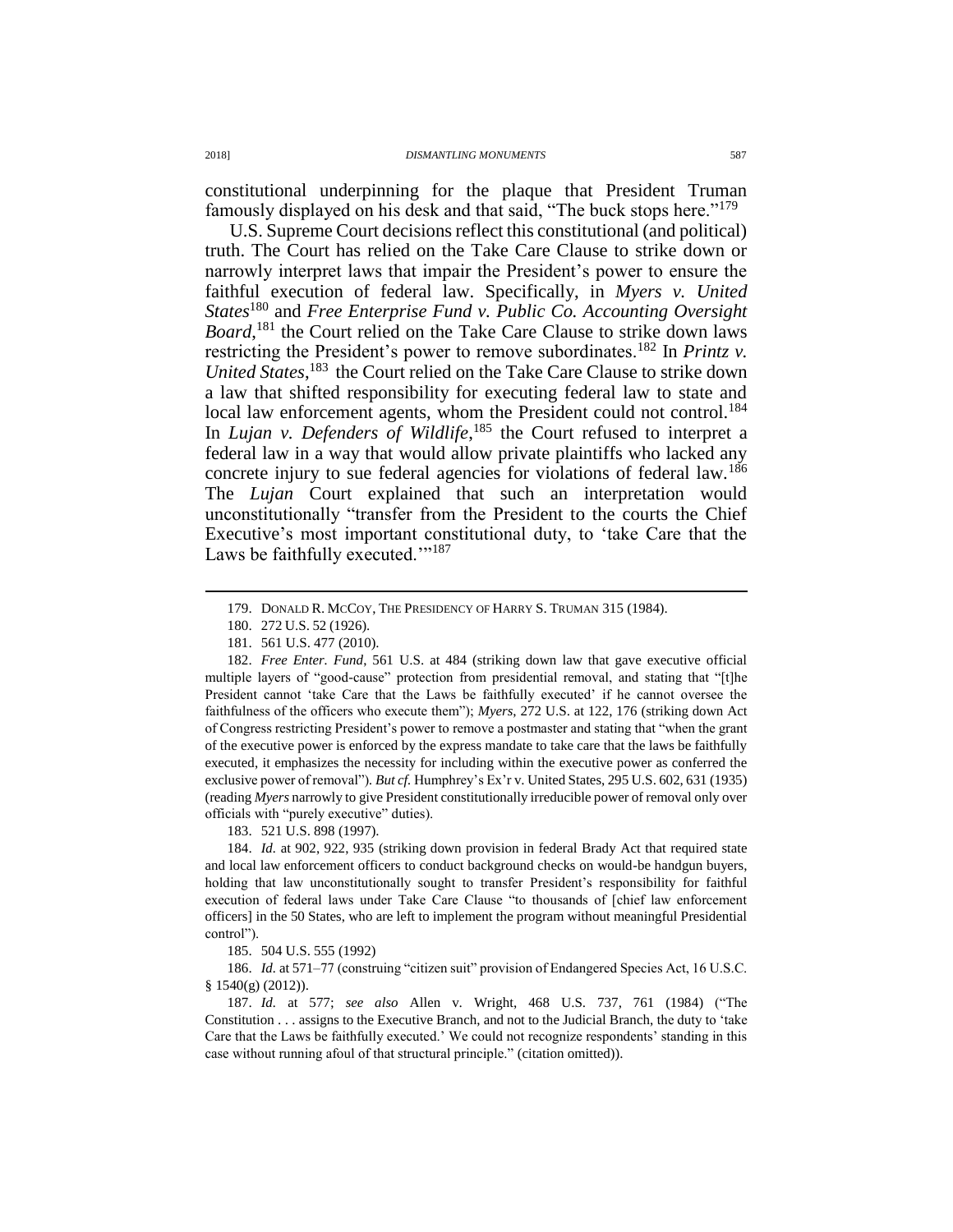These decisions require interpreting the Antiquities Act to allow the President to modify or abolish a monument established by a prior president in violation of the Act.<sup>188</sup> The decisions show that the Take Care Clause makes the President responsible for faithful execution of federal law during the President's watch. The responsibility extends to ongoing violations of federal law even if they were put into motion before that president took office. The Antiquities Act does not expressly prevent the President from revising or abolishing a national monument. And the Act *should* not be interpreted that way, or else it would prevent the President from taking care that the Act is faithfully executed during his or her term in office.

# C. *The General Rule Preventing a President from Tying the Hands of His or Her Successors*

If the Antiquities Act were interpreted implicitly to bar the President from abolishing a previously established monument, the Act would violate the general rule that one president cannot bind a later president.<sup>189</sup> That rule reflects longstanding presidential practices and the President's co-equality with Congress, as well as both branches' accountability to the people who elect them.

Longstanding presidential practices show that one president generally cannot bind a later president. Specifically, presidents have always been understood to be able to revoke executive orders issued by their predecessors.<sup>190</sup> This understanding applies to presidential proclamations as well, because "[t]he difference between Executive orders and proclamations is more one of form than of substance."<sup>191</sup> Likewise, Presidents have consistently asserted the power to terminate international agreements made by prior presidents.<sup>192</sup> Of course, a President's action

<sup>188.</sup> As explained in the text, *Lujan* is precedent for interpreting a federal statute to avoid an interpretation that would violate the Take Care Clause. 504 U.S. at 577. Indeed, the Court has relied on the Clause to uphold acts by the President that lack *any* express statutory support. *In re*  Neagle, 135 U.S. 1, 64–65, 67–68 (1890) (relying on the Take Care Clause to conclude that President could have a federal marshal protect Justice Field even without express statutory authority).

<sup>189.</sup> McConnell, *supra* note [165,](#page-31-0) at 300 ("Article II of the Constitution vests significant discretionary authority in the President . . . . By 'the President' the Constitution of course means the incumbent; the powers of the office cannot be exercised by former holders of the office."); Yoo & Gaziano, *supra* not[e 7,](#page-2-0) at 8–9.

<sup>190.</sup> VIVIAN S. CHU & TODD GARVEY, CONG. RESEARCH SERV., RS20846, EXECUTIVE ORDERS: ISSUANCE, MODIFICATION, AND REVOCATION 7–8 (2014), https://fas.org/sgp/crs/misc/ RS20846.pdf.

<sup>191.</sup> H.R. COMM. ON GOV'T OPERATIONS, 85TH CONG., EXECUTIVE ORDERS AND PROCLAMATIONS: A STUDY OF A USE OF PRESIDENTIAL POWERS 1 (Comm. Print 1957).

<sup>192.</sup> *See* RESTATEMENT (THIRD) OF THE FOREIGN RELATIONS LAW OF THE U.S. § 339 (AM.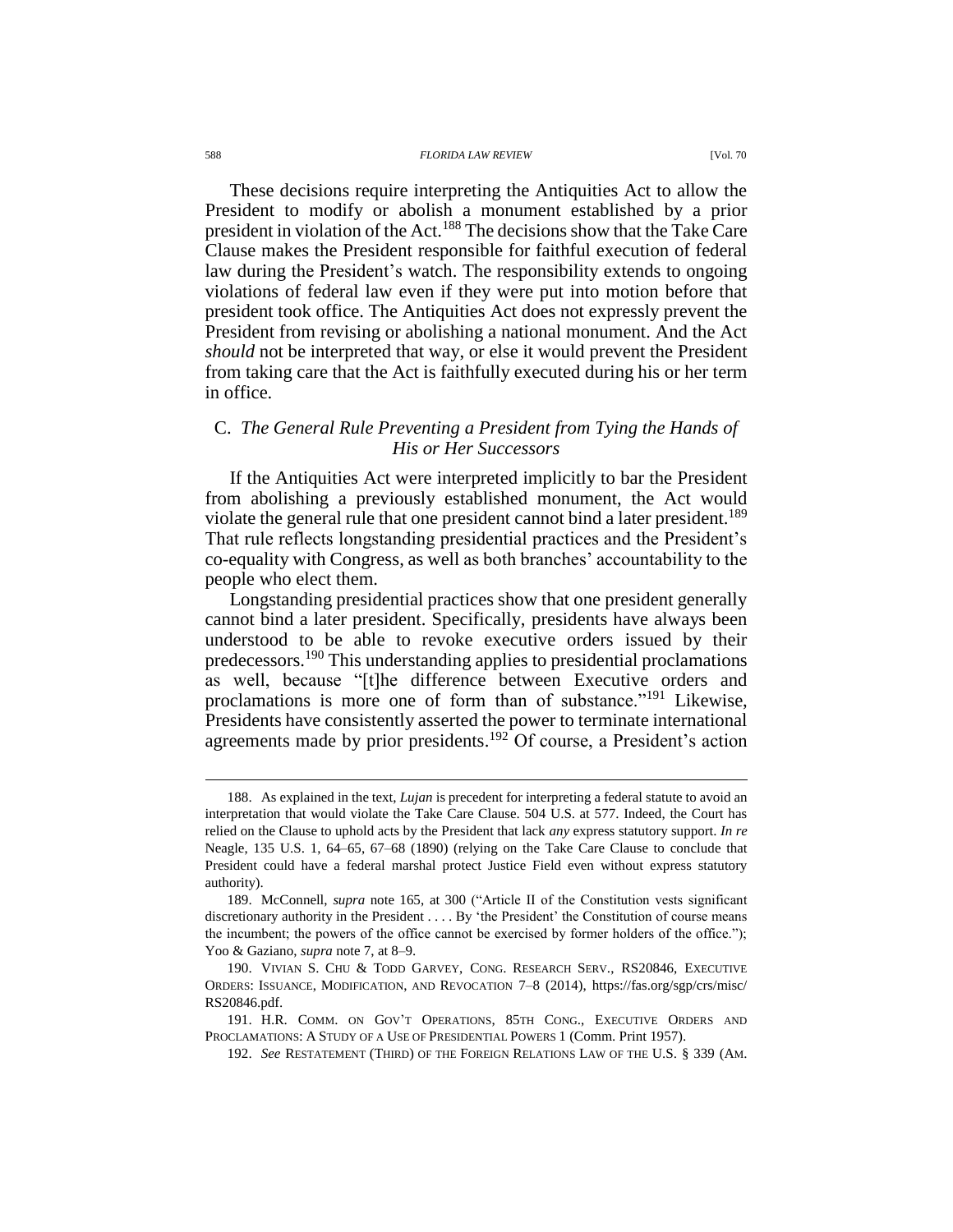may have legal consequences—when, for example, it implicates individual rights—that a later President cannot undo.<sup>193</sup> But that is not the same as saying the prior presidential act disables a later President from undoing that action.<sup>194</sup>

Moreover, the principle that the President cannot be bound by predecessors' acts reflects the President's equality with Congress. The U.S. Supreme Court has recognized that Congress cannot be bound by the actions of prior Congresses.<sup>195</sup> If the President, in contrast, could be bound by the acts of predecessors, the President would lose the coequality with Congress that the Constitution requires.<sup>196</sup>

LAW INST. 1987) ("Under the law of the United States, the President has the power . . . to suspend or terminate an [international] agreement in accordance with its terms" and "to terminate or suspend the agreement on behalf of the United States" upon determining that it has been violated by another party or because of supervening events); Goldwater v. Carter, 444 U.S. 996, 1006–07 (1979) (Brennan, J., dissenting from majority ruling that case was nonjusticiable and concluding, on the merits, that President had power to abrogate defense treaty with Taiwan); *see also* LOUIS HENKIN, FOREIGN AFFAIRS AND THE U.S. CONSTITUTION 211–12 (2d ed. 1996) ("Presidents have claimed authority . . . to act for the United States to terminate treaties . . . ."); *id.* at 496 n.159 (stating that President's power to terminate congressional-executive agreements "seems no weaker than in regard to treaties"); STEPHEN P. MULLIGAN, CONG. RESEARCH SERV., R44761, WITHDRAWAL FROM INTERNATIONAL AGREEMENTS: LEGAL FRAMEWORK, THE PARIS AGREEMENT, AND THE IRAN NUCLEAR AGREEMENT 7 (2018) ("In most cases, . . . the President has unilaterally terminated executive agreements, and the Executive's authority has not been questioned by Members of Congress, or in judicial challenges . . . ."); *id.* at 10 ("In most cases," President's unilateral withdrawal from, or termination of, treaties "has not generated significant opposition in either chamber of Congress"). *But cf.* Oona A. Hathaway, *Treaties' End: The Past, Present, and Future of International Lawmaking in the United States*, 117 YALE L.J. 1236, 1324 (2008) (arguing that Restatement (Third)'s view that President can withdraw from a treaty "has never been formally upheld by the courts and remains controversial").

193. For example, once the President grants a pardon, a future President cannot prosecute the recipient for the pardoned conduct. *See* U.S. CONST. art. II, § 2, cl. 1; McConnell, *supra* note [165,](#page-31-0) at 303.

194. Recognizing that the President's actions may implicate individual rights that a later President cannot undo merely puts the President on par with Congress, which likewise may take actions implicating individual rights that a later Congress cannot undo. *See, e.g.*, Perry v. United States, 294 U.S. 330, 350, 353–54, 358 (1935) (one of the Gold Clause Cases; Court held that Congress exceeded its authority in enacting a joint resolution reneging on payment terms of a government bond issued under prior statute; Court rejected government's argument that earlier Congress could not restrict power of later Congress, but ultimately dismissed the case because plaintiff had not shown damages).

195. *See* Dorsey v. United States, 567 U.S. 260, 274 (2012) ("[S]tatutes enacted by one Congress cannot bind a later Congress . . . ."); Reichelderfer v. Quinn, 287 U.S. 315, 318 (1932) ("[T]he will of a particular Congress . . . does not impose itself upon those to follow in succeeding years."); *see also* United States v. Winstar Corp., 518 U.S. 839, 872 (1996) (referring to "the centuries-old concept that one legislature may not bind the legislative authority of its successors").

196. *See* Nixon v. Fitzgerald, 457 U.S. 731, 749, 751 n.31 (1982) (relying partly on the equality and independence of the three branches of federal government to justify recognizing presidential immunity analogous to immunity that members of Congress enjoy under Speech and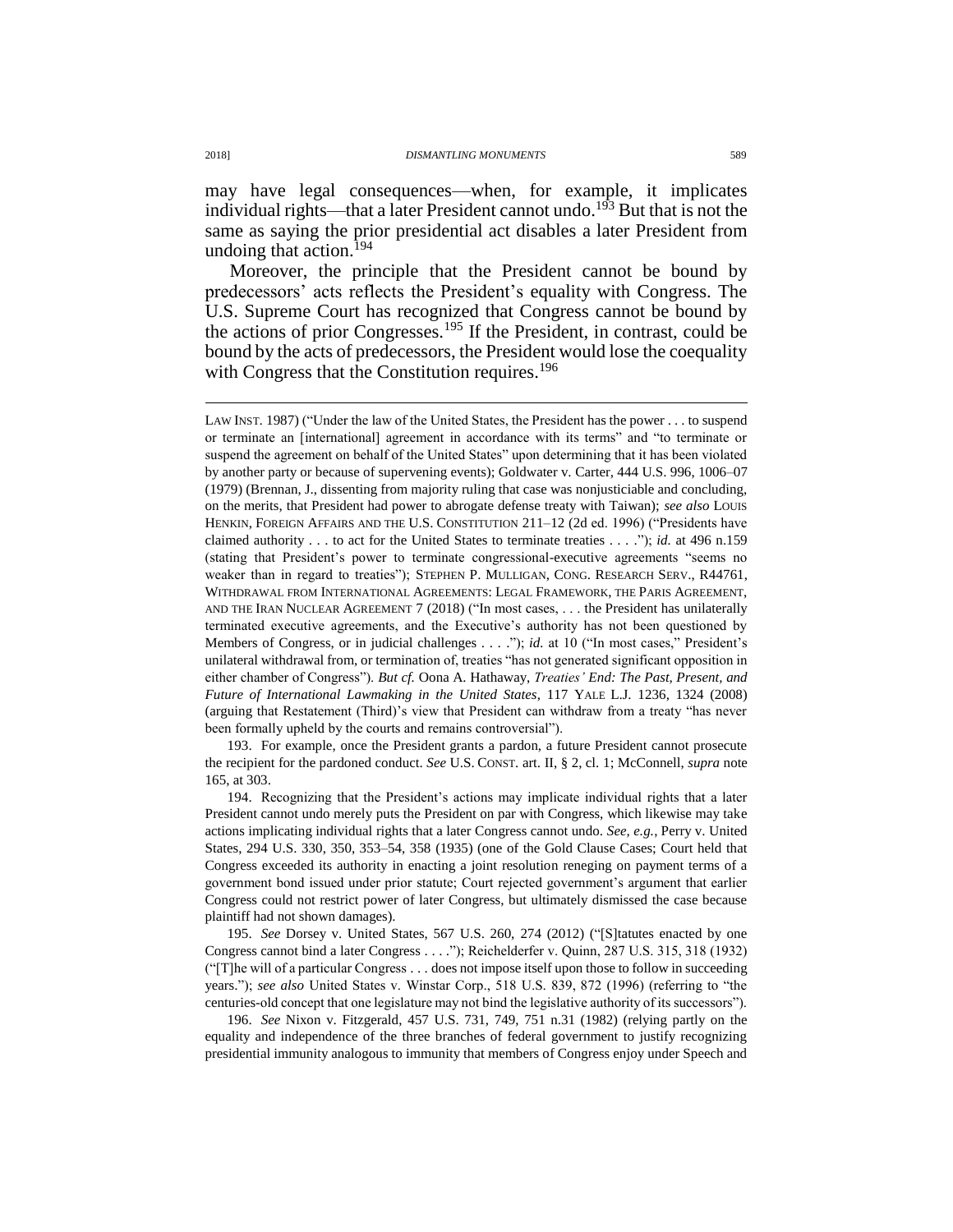The same reason supports each branch's freedom from restrictions imposed by its predecessors: the electoral processes built into the Constitution.<sup>197</sup> Elections ensure that "[t]he conduct of the executive branch, no less than the legislative, is  $\ldots$  politically accountable."<sup>198</sup> In particular, elections enable the people of today to reject the policies of the past by electing candidates who pledge to undo them.<sup>199</sup>

Because it would be inconsistent with the electoral process for the Antiquities Act to bar the President from abolishing a monument established by his predecessor, the Act should not be interpreted to do so. Instead, the Act's express grant of "discretion" should be interpreted to allow the current President to abolish a monument established by a prior president.<sup>200</sup>

# IV. ARGUMENTS AGAINST THE PRESIDENT'S REDUCTION AND RESCISSION AUTHORITY

A recent article by Professor Mark Squillace and others argues that the President cannot reduce or rescind national monuments established under the Antiquities Act of  $1906$ <sup>201</sup> These arguments are reiterated in a letter that 121 law professors submitted for the Interior Secretary's 2017 review of twenty-seven national monuments.<sup>202</sup> The Squillace article relies mainly on three sources: (1) "contemporaneous laws" (from around the time of the Antiquities Act of 1906) that expressly authorized the President to modify or vacate prior presidential withdrawals of land;<sup>203</sup> (2) a 1938 opinion in which Attorney General Homer Cummings concluded that President Franklin D. Roosevelt could not abolish the Castle Pinckney National Monument;<sup>204</sup> and (3) the Federal Land Policy

Debate Clause, despite absence of similarly express constitutional language conferring presidential immunity).

197. *See* 1 LAURENCE H. TRIBE, AMERICAN CONSTITUTIONAL LAW § 2–3, at 125 n.1 (3d ed. 2000) ("[T]he Constitution limits trans-temporal commandeering of a branch by its current occupants through the device of generally preventing any branch from making the meta-law necessary to tie the hands of the future officeholders in that branch.").

198. McConnell, *supra* note [165,](#page-31-0) at 300.

200. *Cf. id.* (arguing that Article II vests discretionary power in the current President, not his predecessors).

201. *See* Squillace et al., *supra* note [7,](#page-2-0) at 58 (arguing against the President's power to reduce and rescind national monuments).

202. *See* Letter from 121 Law Professors to Sec'y of Interior Ryan Zinke and Sec'y of Commerce Wilbur Ross, *supra* note [7,](#page-2-0) at 1–2.

203. *See* Squillace et al., supra not[e 7,](#page-2-0) at 58.

204. *Id.* at 58–59; *see generally* 39 Op. Att'y Gen. 185 (1938) (stating the Antiquities Act does not authorize the president to abolish established monuments).

<sup>199.</sup> *Id.* ("When voters elect a new President, they expect that he will have authority to change those policies that, under the Constitution and laws, are left to the discretion of the executive.").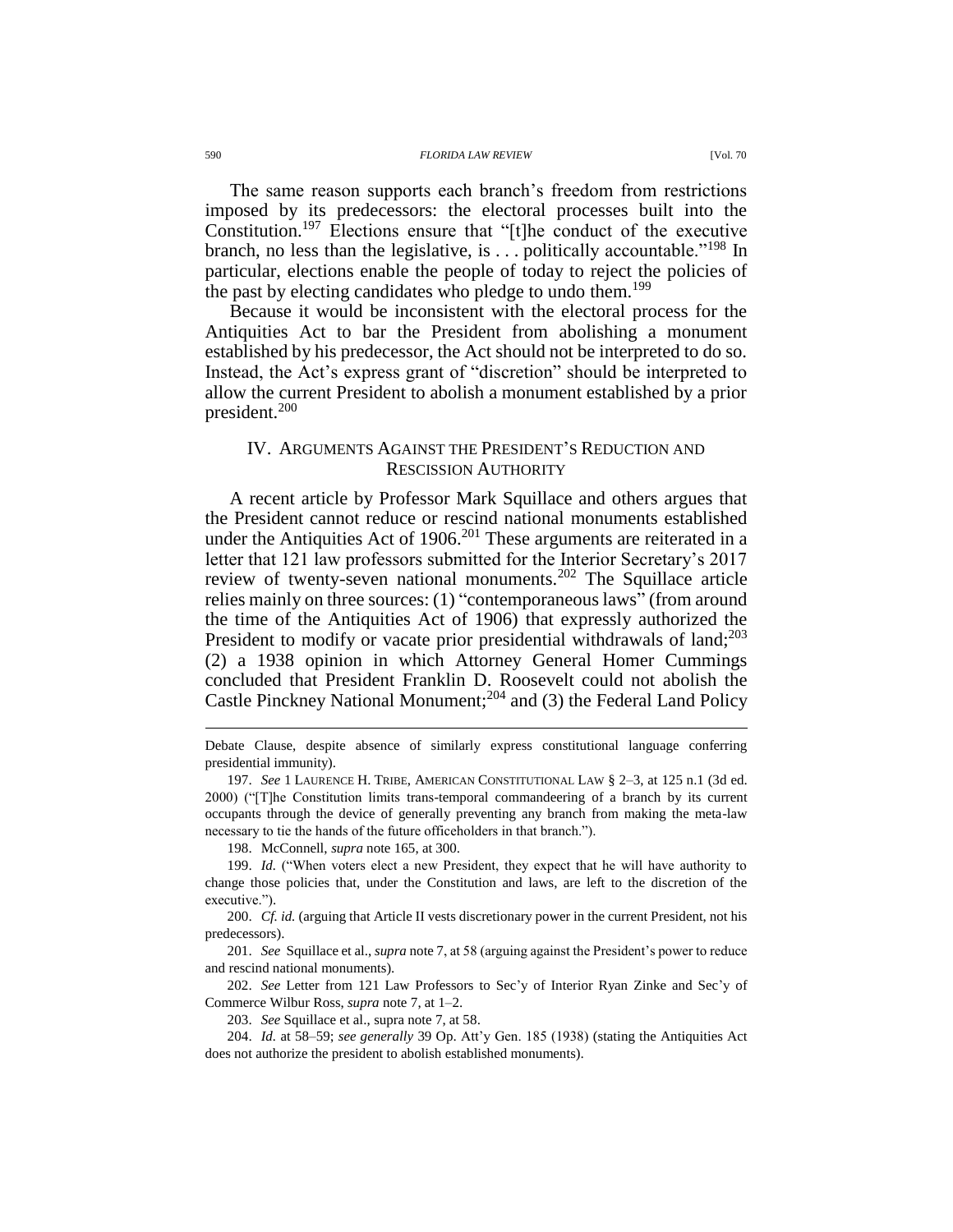and Management Act of 1976 (FLPMA).<sup>205</sup> Those sources, however, at best weakly support their argument.<sup>206</sup>

# A. *"Contemporaneous Laws"*

The Squillace article's authors contend that the "narrow authority granted to the President to reserve land under the Antiquities Act stands in marked contrast to contemporaneous laws that delegated much broader executive authority to designate, repeal, or modify other types of federal reservations of public lands."<sup>207</sup> They cite two such "contemporaneous laws": the Pickett Act of 1910<sup>208</sup> and the Forest Service Organic Administration Act of 1897.<sup>209</sup>

The Pickett Act sheds no light on the Antiquities Act. The Pickett Act addressed only the President's power to withdraw public lands temporarily.<sup>210</sup> Temporary withdrawals inherently must end. Thus, Congress had to address in the Pickett Act how those withdrawals would end. Congress ultimately rejected an automatic termination date in favor of authorizing either the President or Congress to revoke withdrawals under the Act.<sup>211</sup> While authorizing the President only to make temporary withdrawals, the Pickett Act allowed the President to reserve land

207. Squillace et al., *supra* note [7,](#page-2-0) at 58 (emphasis omitted) (footnote omitted).

209. Ch. 2, 30 Stat. at 11, 36 (codified as amended in scattered sections of 16 U.S.C.).

210. Ch. 421, 36 Stat. at 847. The Pickett Act was prompted by an urgent situation in 1909: Public land in California thought to contain oil was falling into private hands under the existing mining laws so quickly that officials predicted all of those public oil lands would become private within "a few months," and then the government would have to repurchase the land to obtain oil for use by the Navy. United States v. Midwest Oil Co., 236 U.S. 459, 466–67 (1915). To halt the rapid privatization of public oil lands, President Taft issued a "Temporary Petroleum Withdrawal" order withdrawing more than 3 million acres of public land from private development under the mining laws. *Id.* at 467. President Taft's temporary withdrawal order said that it was "[in] aid of proposed legislation affecting the use and disposition of the petroleum deposits on the public domain." *Id.* (quoting Temporary Petroleum Withdrawal No. 5). After issuing the order, President Taft asked Congress to give him specific authority to make temporary withdrawals of land for the purpose of submitting legislation to Congress. 1 WHEATLEY, JR., *supra* note [15,](#page-5-0) at 88–89. Congress enacted the Pickett Act in response to the President's request for authority to make temporary withdrawals. Getches, *supra* not[e 15,](#page-5-0) at 290.

211. Getches, *supra* note [15,](#page-5-0) at 294 n.82.

<sup>205.</sup> Pub. L. No. 94-579, 90 Stat. 2792 (codified as amended in scattered sections of 43 U.S.C.); *see* Squillace et al., *supra* not[e 7,](#page-2-0) at 59–64.

<sup>206.</sup> Attorney General Cummings's 1938 opinion and FLPMA are also relied on by the law firm memorandum prepared for the National Parks Conservation Association opposing the President's power to reduce or rescind national monuments. Memorandum from Robert Rosenbaum et al., Arnold & Porter Kaye Scholer LLP, *supra* not[e 7,](#page-2-0) at 9–14.

<sup>208.</sup> Pub. L. No. 61-303, ch. 421, 36 Stat. 847 (1910), *repealed by* Federal Land Policy and Management Act of 1976, Pub. L. No. 94-579, 90 Stat. 2743, 2792 (codified as amended in scattered sections of 43 U.S.C.).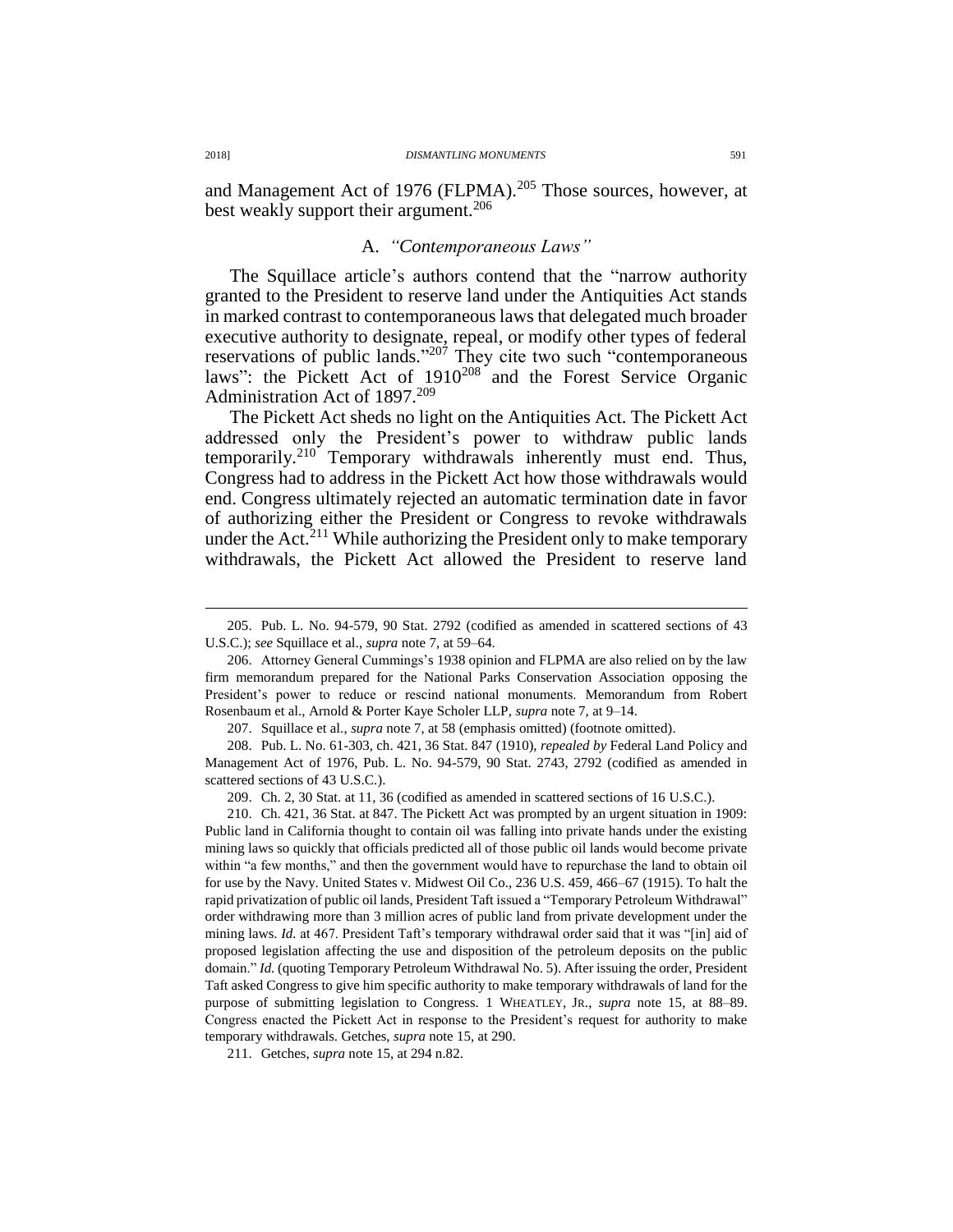withdrawn under the Act for any "public purposes."<sup>212</sup> Thus, the power the Pickett Act granted to the President was broad in scope but limited in duration.<sup>213</sup>

In contrast, the power granted to the President by the Antiquities Act is narrow in scope but indefinite in duration. Most importantly, in the Antiquities Act, Congress did not need to expressly address the duration of monuments and whether the President could modify or terminate them. In contrast, Congress *did* need to address these issues in the Pickett Act because the subject of that Act was temporary withdrawals. Given this necessity, Congress's addressing them in the Pickett Act sheds no light on Congress's failure to do so in the Antiquities Act, where there was no such necessity.

Also unilluminating is the Forest Service Organic Administration Act of 1897. That Act stemmed from what one Senator called an "extraordinary emergency."<sup>214</sup> The emergency arose under an 1891 federal law that authorized the President to set aside public land as forest reserves.<sup>215</sup> On February 22, 1897, President Grover Cleveland relied on the 1891 law to set aside about 20 million acres of public land in the West as forest reserves.<sup>216</sup> Cleveland's reservations mistakenly included entire towns, mining camps, and other settlements where, because of the reservations, people could no longer legally cut firewood for cooking and staying warm.<sup>217</sup> Western legislators urgently lobbied Cleveland's successor, President William McKinley, to vacate or modify Cleveland's executive orders establishing the reservations.<sup>218</sup> McKinley reportedly felt some "timidity" about modifying or revoking Cleveland's reservations.<sup>219</sup> In addition, some legislators doubted McKinley's power

<sup>212.</sup> Ch. 421, 36 Stat. at 847.

<sup>213.</sup> *See* 40 Op. Att'y Gen. 73, 73–74 (1941) (opinion of then-Attorney General Robert H. Jackson, concluding that Pickett Act did not affect President's authority to make permanent withdrawals); *see also* 1 WHEATLEY, JR., *supra* note [15,](#page-5-0) at 108–20 (discussing background of Jackson's 1941 opinion on the Pickett Act).

<sup>214.</sup> 30 CONG. REC. 920 (1897) (statement of Sen. Gorman).

<sup>215.</sup> Act of Mar. 3, 1891, ch. 561, § 24, 26 Stat. 1095, 1103.

<sup>216.</sup> Proclamation Nos. 19–31, 29 Stat. 893–912; 29 CONG. REC. 2677 (1897) (statement of Rep. Lacey, incorrectly citing the law on which President Cleveland relied as having been enacted in "1890," rather than 1891); *see also* PAUL W. GATES, HISTORY OF PUBLIC LAND LAW DEVELOPMENT 569 (1968) (stating that the President issued executive orders pursuant to the law enacted in 1891).

<sup>217.</sup> *E.g.*, 29 CONG. REC. 2513 (1897) (statement of Sen. Clark that reservations in effect provide that "the settler . . . shall not burn a stick of timber in all that land to light his hearth"); *id.* at 2678 (statement of Rep. Gamble).

<sup>218.</sup> 30 CONG. REC. 1007 (1897) (statement of Rep. Knowles) ("We have already tried for two months to have this order [i.e., President Cleveland's executive orders creating the forest reserves] revoked.").

<sup>219.</sup> *Id.* (statement of Rep. Ellis).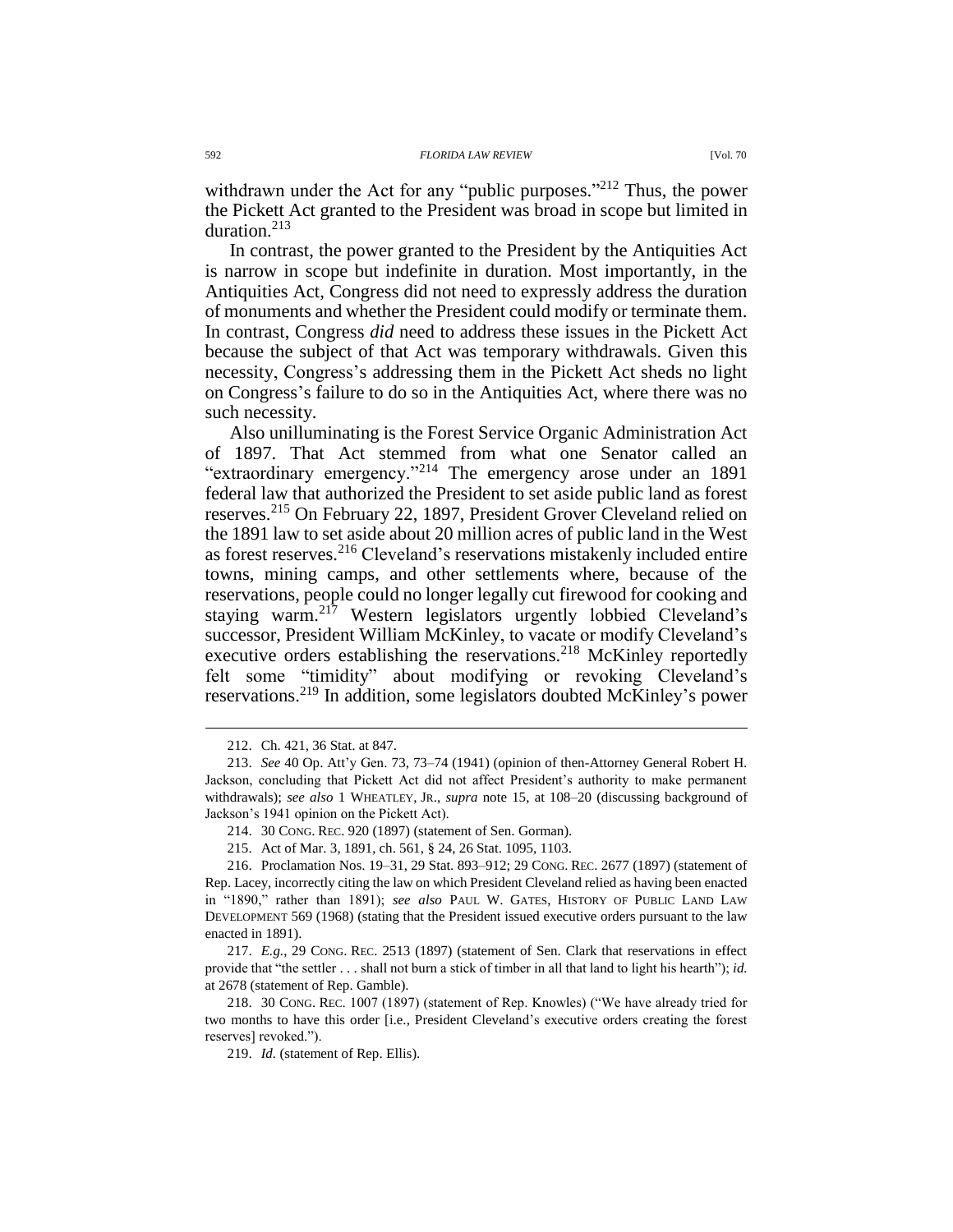to do so, though others had no such doubts.<sup>220</sup> The President's power to alter or undo Cleveland's forest reservations became particularly problematic after the Senate approved provisions nullifying or suspending those reservations.<sup>221</sup> Given this congressional action, could the President also take action?

The bill ultimately enacted in the wake of this emergency had two, essentially duplicative, provisions addressing the President's power to modify or vacate forest reservations. One provision immediately preceded the provision that suspended Cleveland's reservations, and said that its purpose was "to remove any doubt which may exist pertaining to the authority of the President" to vacate or modify forest reservations under the 1891 law.<sup>222</sup> The second provision authorizing the President to

221. The Senate first passed a provision nullifying the Cleveland reservations at the end of the 54th Congress, but it was defeated. 29 CONG. REC. 2677 (1897) (reproducing Senate amendment No. 72 to House budget bill); *id.* at 2680 (reporting House vote rejecting Senate amendment No. 72 by approving Rep. Lacey's amendment to that amendment); *id.* at 2970 (reporting result of conference, in which Senate receded from provision nullifying Cleveland's reservation); *id.* at 2971–73 (statement of Rep. Mondell explaining background of nullification provision). In the 55th Congress, the Senate passed a provision that suspended the Cleveland reservations, rather than vacating them entirely. *See* 30 CONG. REC. 909 (1897) (reproducing amendment to appropriation bill proposed by Sen. Pettigrew, which suspended Cleveland's reservations); *id.* at 925 (Senate approval of the amendment). In the House, Rep. Clark asked, "If these Cleveland reservations are knocked in the head, then is-there [sic] any provision in the law by which the present President can make a forest reservation?" *Id.* at 1012. Rep. Cannon responded that no, it would not be "in the power of any President . . . to put any one acre of this 20,000,000 acres in a forest reservation." *Id.*; *see also id.* at 909 (statement of Sen. Pettigrew) ("[I]f we should simply suspend the order [i.e., the Cleveland reservations] without saying that the President is authorized to renew the order after the survey is made the executive department might not feel authorized to again establish forest reservations within the areas to be vacated by this amendment."). The House–Senate conference eventually agreed to a provision that suspended Cleveland's reservations while authorizing the President to vacate or modify forest reservations that, like Cleveland's, were made under the 1891 law*. Id.* at 1397 (reproducing conference report).

222. 30 CONG. REC. 980 (1897) ("[T]o remove any doubt which may exist pertaining to the authority of the President thereunto, the President of the United States is hereby authorized and empowered to revoke, modify, or suspend any and all such Executive orders and proclamations [creating Forest reserves under the 1891 law], or any part thereof, from time to time, as he shall deem best for the public interests: *Provided*, That the Executive orders and proclamations dated February 22, 1897, setting apart and reserving certain lands in the States of Wyoming, Utah, Montana, Washington, Idaho, and South Dakota as forest reservations, be, and they are hereby,

<sup>220.</sup> 29 CONG. REC. 2677 (1897) (statement of Rep. Pickler that President has "always" had power to revoke or modify forest reservations, in response to which Rep. Lacey denies it); *id.* at 2973 (statement of Rep. Mondell) ("It seems to be an open question whether the President has the power after he has once established these reservations to restore it to the public domain or change its boundaries."); 30 CONG. REC. 914 (1897) (statement of Sen. Gray that President Cleveland, like himself, doubted whether President could modify orders establishing forest reservations under the 1891 law); *id.* at 1400 (statement of Rep. Cannon) ("The better opinion is that the President of the United States has no power to take any one acre out of that [i.e., President Cleveland's] reservation[s].").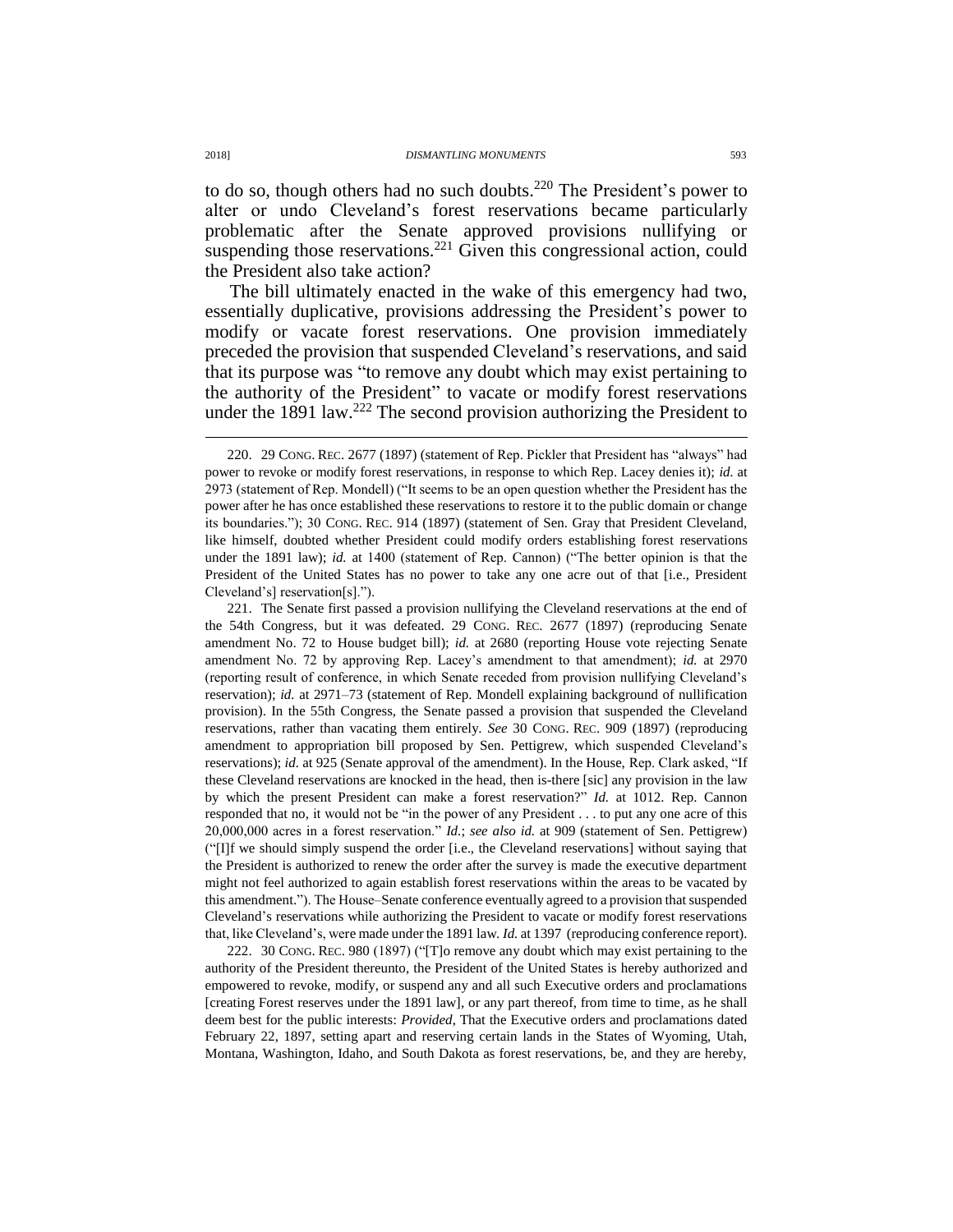vacate or modify forest reservations was not limited to forest reservations under the 1891 law.<sup>223</sup>

Thus, the Forest Service Organic Administration Act of 1897 addressed the President's power to modify or vacate land reservations made by a prior president under an earlier law because a doubt arose about that power, and immediate action was necessary. The 1897 Act shows that Congress may expressly address the modification and vacation power to "remove any doubt" about their existence.<sup>224</sup> The 1897 Act does not show, however, that the modification and revocation powers do not exist *unless* Congress expressly grants them. Rather, the specific mention of these powers in the 1897 law reflects a desire to include arguably superfluous language to remove doubt that might otherwise arise, enabling immediate action to address the life-threatening situation caused by a prior president's action.<sup>225</sup>

223. 30 CONG. REC. 912 (1897) ("The President is hereby authorized at any time to modify any Executive order that has been or may hereafter be made establishing any forest reserve, and by such modification may reduce the area or change the boundary lines of such reserve, or may vacate altogether any order creating such reserve."). This provision appears to have originated from a conference held at the end of the 54th Congress. *See* 29 CONG.REC. 2973 (1897) (statement of Rep. Mondell); *see also* 30 Cong. Rec. 911 (1897) (statement of Sen. Allison) ("Therefore it was that . . . by unanimous consent there was placed upon the [appropriations] bill as it passed the two Houses before the 4th of March [i.e., the end of the 54th Congress] a provision to enable the President of the United States, Mr. McKinley, to change, vacate, or modify this order [i.e., the Cleveland reservations]."). The other provision expressly authorizing the President to vacate or modify forest reservations made under the 1891 law emerged from the conference held in the 55th Congress. *See id*. at 1397 (reproducing conference report).

224. 30 CONG. REC. 980 (1897).

225. *Cf.* Kawashima v. Holder, 565 U.S. 478, 487 (2012) (concluding that Congress's inclusion of a provision expressly addressing tax evasion offenses did not prevent interpreting a more generally worded provision also to encompass tax evasion offenses). In addition to the Pickett Act and the Forest Service Organic Administration Act of 1897, Professor Rasband cites the Carey Act of 1894 and the Reclamation Act of 1902 as laws expressly granting to the executive power to revoke a prior withdrawal. Rasband, *supra* note [7,](#page-2-0) at 626–27. These laws differ too much from the Antiquities Act to illuminate its meaning. As originally enacted, the Carey Act authorized the Interior Secretary to contract with states to give them federally owned desert lands if they reclaimed the land through irrigation within ten years. Carey Act of 1894, ch. 301, § 4, 28 Stat. 372, 422. The original Act did not, however, say what would happen if the state did not meet the ten-year deadline. Congress amended the Act in 1901 to clarify that the Secretary could, in his discretion, extend the deadline by five years or "restore such lands to the public domain." Act of Mar. 3, 1901, ch. 853, § 3, 31 Stat. 1133, 1188. Thus, the Carey Act does not expressly use the terms "withdrawal" or "revocation" in describing the Secretary's powers. More fundamentally, it does not bear on the Antiquities Act's meaning because, like the Pickett Act, it deals with a timelimited setting aside of public land, and, like the Forest Service Organic Administration Act of 1897, it expressly addresses the Secretary's power to restore land to the public domain undoubtedly because a question arose concerning the existence of that power. The Reclamation

suspended, and the lands embraced therein restored to the public domain the same as though said orders and proclamations had not been issued . . . .").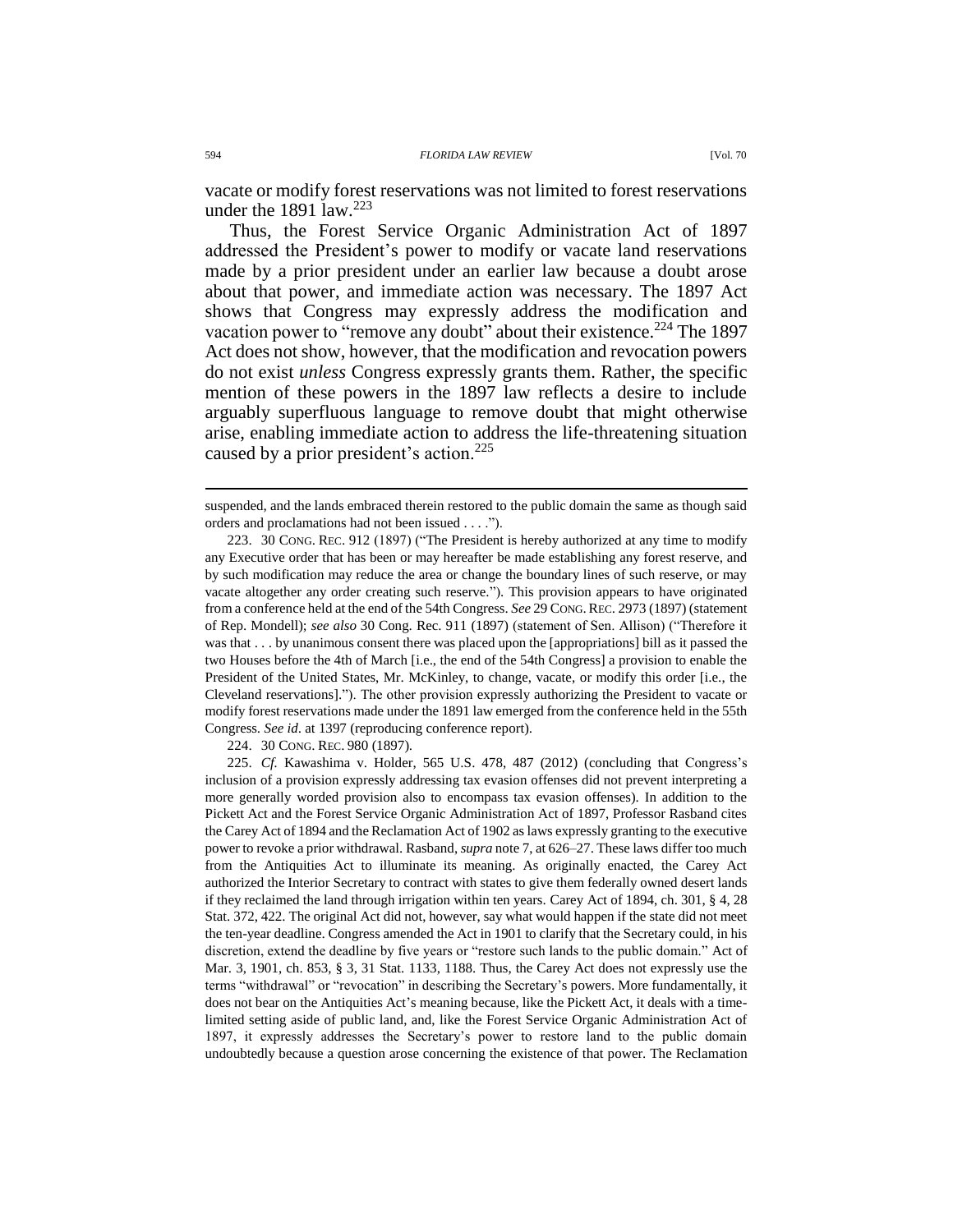# B. *Attorney General Homer Cummings's 1938 Opinion*

As discussed above, Attorney General Cummings recognized in his 1938 opinion that "the President from time to time has diminished the area of national monuments established under the Antiquities Act by removing or excluding lands therefrom."<sup>226</sup> In his view, however, "it does not follow from [the President's] power so to confine [i.e., reduce] th[e] area [covered by a monument] that he has the power to abolish a monument entirely."<sup>227</sup> But it *does* follow from the President's power to reduce the size of a monument that the President can abolish it altogether. Indeed, it is illogical to conclude otherwise. It makes no sense to conclude that the President could reduce a monument by 50%, or by 95% because, for example, the President determines that the excluded land never contained or no longer contains antiquities—but cannot abolish a monument altogether if, for example, the President concludes that the land contains no protectable objects whatsoever (or no longer does so). If one acknowledges the President's power to reduce a monument, as so many presidents have done, logic compels the conclusion that the President can abolish a monument.

Furthermore, as discussed in a recent white paper, General Cummings's 1938 opinion is "erroneous as a matter of law," for three reasons.<sup>228</sup>

First, the 1938 opinion mistakenly relies on an 1862 opinion by Attorney General Bates. General Bates concluded in 1862 that, having reserved land for military purposes, the President could not unilaterally open those lands to settlement under the Preemption Act of 1841.<sup>229</sup> General Cummings read General Bates's opinion to stand for the broad principle that once the President reserves land under an Act of Congress, the President can never rescind the reservation.<sup>230</sup> That reading is dubious to the extent that General Bates's opinion rested on the particular statute governing the particular reservation and the President's undoing of that

227. *Id.*

 $\overline{a}$ 

228. Yoo & Gaziano, *supra* not[e 7,](#page-2-0) at 5.

229. 10 Op. Att'y Gen. 359, 367–68 (1862).

230. 39 Op. Att'y Gen. at 186–87 ("My predecessors have held that if public lands are reserved by the President for a particular purpose under express authority of an act of Congress, the President is thereafter without authority to abolish such reservation.").

Act of 1902 allowed the Secretary of Interior to make temporary withdrawals of land pending a determination of whether the withdrawn land was suitable for irrigation works, and, if not, to restore the land to the public domain. Act of June 17, 1902, Pub. L. No. 57-161, ch. 1093, § 3, 32 Stat. 388, 388 (codified as amended at 43 U.S.C. § 416 (2012)). This 1902 Act does not illuminate the Antiquities Act's meaning for the same reason that the Pickett Act does not: Because Congress knew it was authorizing temporary withdrawals, it knew that it had to specify how they would end.

<sup>226.</sup> 39 Op. Att'y Gen. 185, 188 (1938).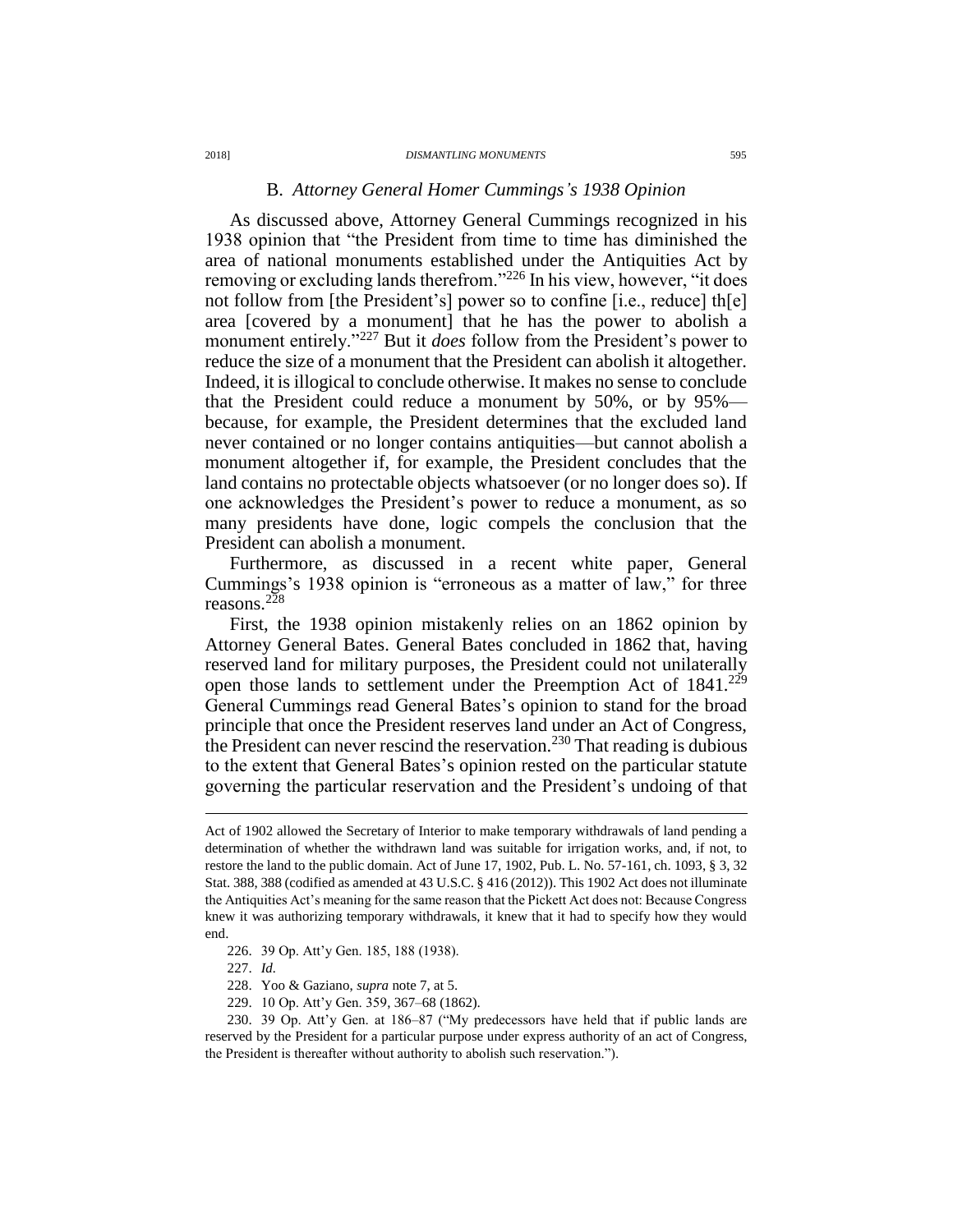reservation.<sup>231</sup> General Bates also relied on "the almost uniform practice of the Government in the disposition of *military reservations*."<sup>232</sup> These bases for General Bates's 1862 opinion had no bearing on the entirely different situation before General Cummings in 1938.

Second, insofar as General Bates and Cummings relied on general principles, their reliance was unfounded. For instance, General Cummings quoted Bates's statement that "[t]he grant of power to execute a trust, even discretionally, by no means implies the further power to undo it when it has been completed."<sup>233</sup> Even assuming trust law is apt, it does not indicate the President lacks authority to abolish a monument:

Under general trust principles, at least in the 20th and 21st centuries, the power to create a trust includes the power to revoke it when the settler retains an interest in it, unless the trust is expressly irrevocable under the original grant of authority. $234$ 

Those principles apply to monument designations under the Act because the federal government claims ownership and control of land before and after the designation. And that circumstance distinguishes the abolition of monuments from the situation addressed by General Bates in 1862, which concerned opening public land to *private* sale and settlement.<sup>235</sup>

Third, General Cummings's 1938 opinion relied on reasoning that merely begged the ultimate question of statutory interpretation. Quoting General Bates, Cummings wrote:

A duty properly performed by the Executive under statutory authority has the validity and sanctity which belongs to the statute itself, and, *unless it be within the terms of the power conferred by that statute,* the Executive can no more destroy his own authorized work, without some other legislative sanction, than any other person can. To assert such a principle is to claim for the Executive the power to repeal or alter an act of Congress at will.<sup>236</sup>

This begs the question of whether the President's abolition of a

<sup>231.</sup> 10 Op. Att'y Gen. at 363 ("[N]o such power [to abolish the reservation] is conferred on the President in the act under which the selection of a site for Fort Armstrong was made.").

<sup>232.</sup> *Id.* at 366 (emphasis added); *see also id.* at 367 (referring to "the vigilance with which Congress exercised its power of control over military sites"); *id.* at 368 ("[C]ertain facts disclosed in the papers you have submitted, which show that the theory that the Rock Island reservation had been [abolished] . . . was never accepted by either the legislative or executive departments of the Government.").

<sup>233.</sup> 39 Op. Att'y Gen. at 187 (quoting 10 Op. Att'y Gen. at 364).

<sup>234.</sup> Yoo & Gaziano, *supra* not[e 7,](#page-2-0) at 6.

<sup>235.</sup> 10 Op. Att'y Gen. at 367.

<sup>236.</sup> 39 Op. Att'y Gen. at 187 (quoting 10 Op. Att'y Gen. at 364) (emphasis added).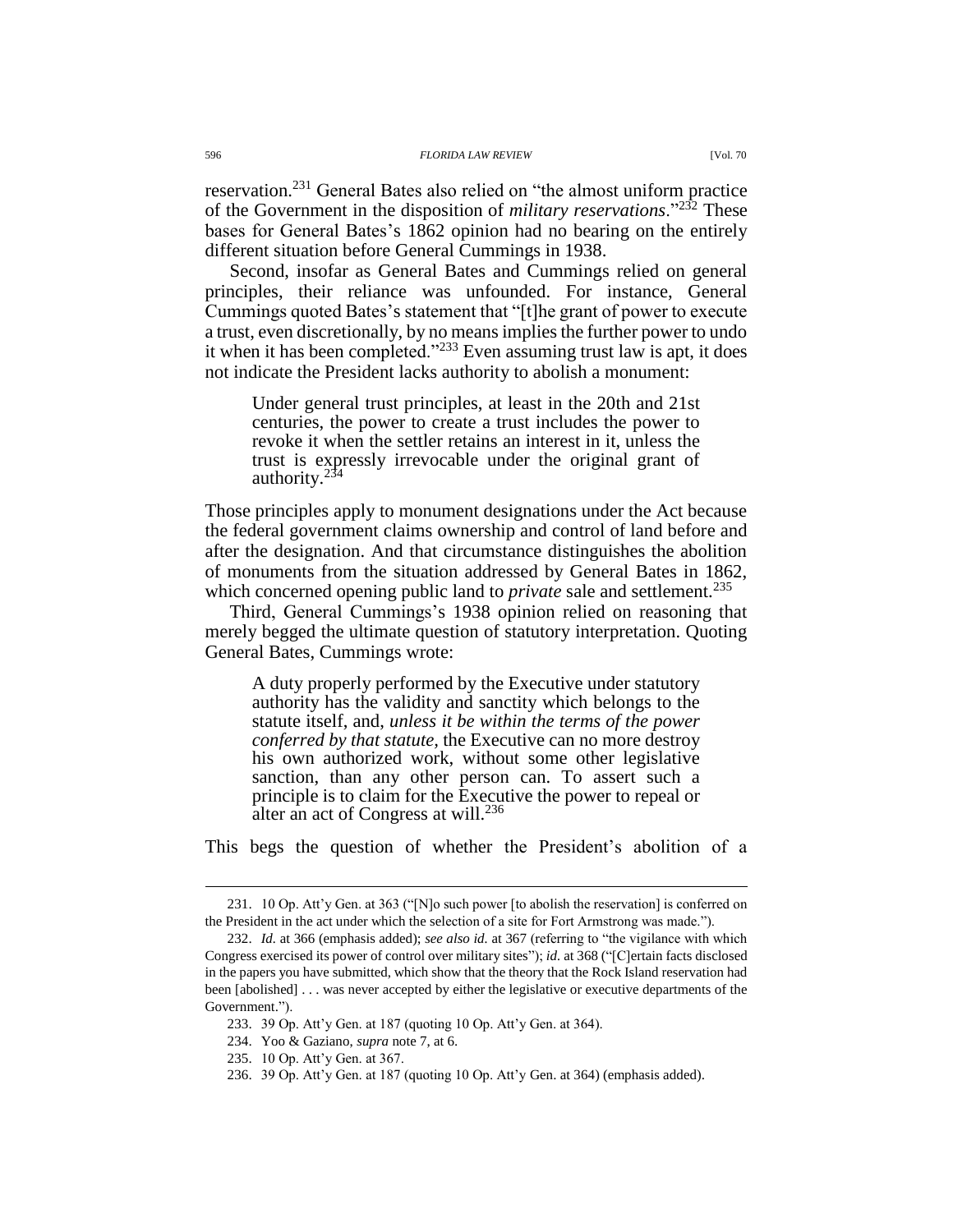monument is "within the terms of the power conferred by" the Antiquities Act. General Cummings did not squarely address that question; he apparently assumed that since the Act did not expressly authorize abolition, it did not confer such authority even implicitly. Yet Cummings recognized that presidents had *reduced* monuments even though the Act does not expressly sanction their reduction. Ultimately, then, his reasoning rested on the unexamined assumption that, although the Act may impliedly *authorize* the President to *reduce* a monument, it impliedly *forbids* the President from *abolishing* it. Nothing in logic or law supports that assumption.

### C. *FLPMA*

A heading in the recent Squillace article argues: "FLPMA clarifies that only Congress can revoke or downsize a national monument."<sup>237</sup> In the text underneath this heading, it turns out that the authors actually rely more on the FLPMA's legislative history than on the Act itself. In particular, they rely on a House committee report stating that FLPMA "would . . . specifically reserve to the Congress the authority to modify and revoke withdrawals for national monuments created under the Antiquities Act." <sup>238</sup> Their reliance on FLPMA's legislative history has three problems.

First, the quoted statement from the House committee report has no support in the text of FLPMA. In stating that FLPMA would "specifically reserve to the Congress the authority to modify and revoke withdrawals for national monuments,"<sup>239</sup> the report was referring to Section 204(j) of FLPMA, which was (and remains) the only FLPMA provision that specifically mentions monuments. Section 204(j) said (and says) in relevant part, "The Secretary shall not ... modify or revoke any withdrawal creating national monuments under [the Antiquities Act] . . . .<sup>"240</sup> Thus, contrary to the statement in the House committee report, Section 204(j) does not reserve to Congress the power to modify or abolish national monuments; it merely denies that power to the Secretary. Thus, the authors rely on legislative history that lacks a foundation in statutory text.

<sup>237.</sup> Squillace et al., *supra* note [7,](#page-2-0) at 59.

<sup>238.</sup> *Id.* at 63 (quoting H.R.REP. NO. 94-1163, at 9 (1976)); *see also* John Freemuth, *A Closer Look at Trump's Antiquities Act Order*, LAW360 (May 10, 2017, 12:34 PM), https://www.law360.com/articles/922159/a-closer-look-at-trump-s-antiquities-act-order (quoting same House committee report language and stating that "[o]ne interpretation of this House report would suggest that Congress reserved the revocation power in terms of national monuments to itself").

<sup>239.</sup> H.R. REP. NO. 94-1163, at 9.

<sup>240.</sup> 43 U.S.C. § 1714(j) (2012).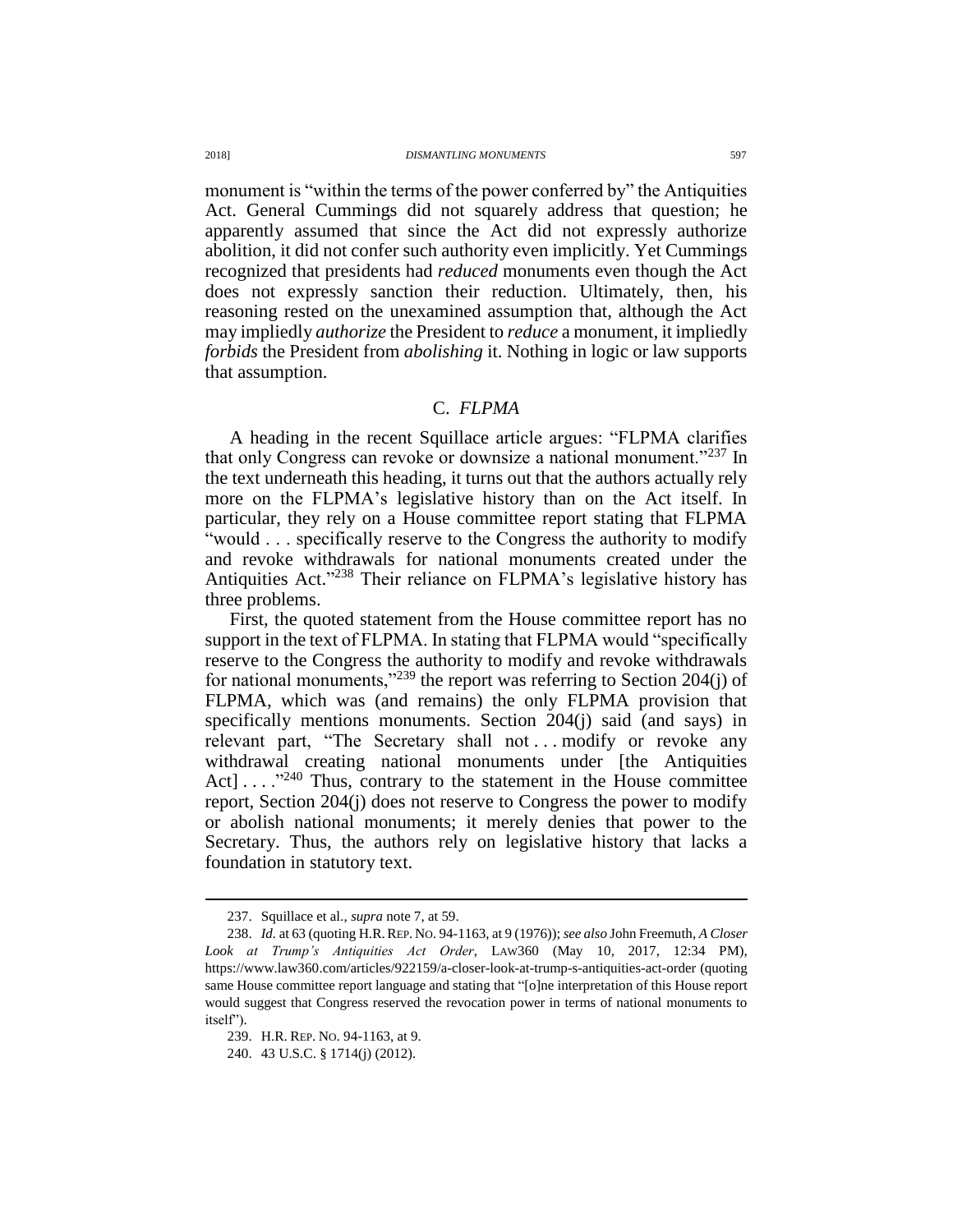Second, not only does their argument lack support in the text of FLPMA, it also lacks a foundation in the very House committee report statement that they quote. That committee report statement, quoted in the paragraph above, indicates that Section 204(j) reserves to Congress the power to modify or revoke monuments. The authors do not, however, actually argue that Section 204(j) has this effect. Rather, they argue that "FLPMA"—the statute as a whole—"clarifies" that the Antiquities Act had that effect.<sup>241</sup> But that is not what the committee report says. The text of the report indicates that Section 204(j) reserves to Congress the power to modify and revoke monuments, and it does not use the term "clarifies" (or a synonymous term like "confirms") in describing Section 204(j). In short, the House committee report attributes to Section 204(j), not the Antiquities Act as a whole, the supposed restriction on executive power to reduce or abolish monuments.

And third, when the authors finally grapple with the text of Section 204(j), they offer a dubious account. In their view, members of the House subcommittee that drafted FLPMA had the "mistaken impression" that the Secretary of Interior, rather than the President, "created national monuments<sup>"</sup> under the Antiquities Act.<sup>242</sup> Although the authors say that this misunderstanding was cleared up, it led the subcommittee to conclude that the President's authority to create national monuments should be transferred to the Secretary of Interior.<sup>243</sup> So the subcommittee drafted a provision amending the Antiquities Act to transfer the President's power to create monuments to the Secretary.<sup>244</sup> But the subcommittee did not want the Secretary to be able to modify or abolish monuments. To prevent this, they drafted Section  $204(i).^{245}$  The subcommittee later dropped the provision transferring the President's monument-creating authority to the Secretary, while retaining (for eventual enactment) Section 204(j)'s denial of secretarial authority to modify or revoke a monument.<sup>246</sup> In the final analysis, then, the authors contend that, by denying to the *Secretary* power to modify or abolish a national monument, Congress in the 1976 FLPMA "clarified" that Congress in the 1906 Antiquities Act meant to deny that authority to the *President*. 247

<sup>241.</sup> Squillace et al., *supra* note [7,](#page-2-0) at 59.

<sup>242.</sup> *Id.* at 61.

<sup>243.</sup> *Id.* at 62.

<sup>244.</sup> *Id.*

<sup>245.</sup> *Id.* at 62 & n.32.

<sup>246.</sup> *Id.* at 62–63.

<sup>247.</sup> *Id.* at 71.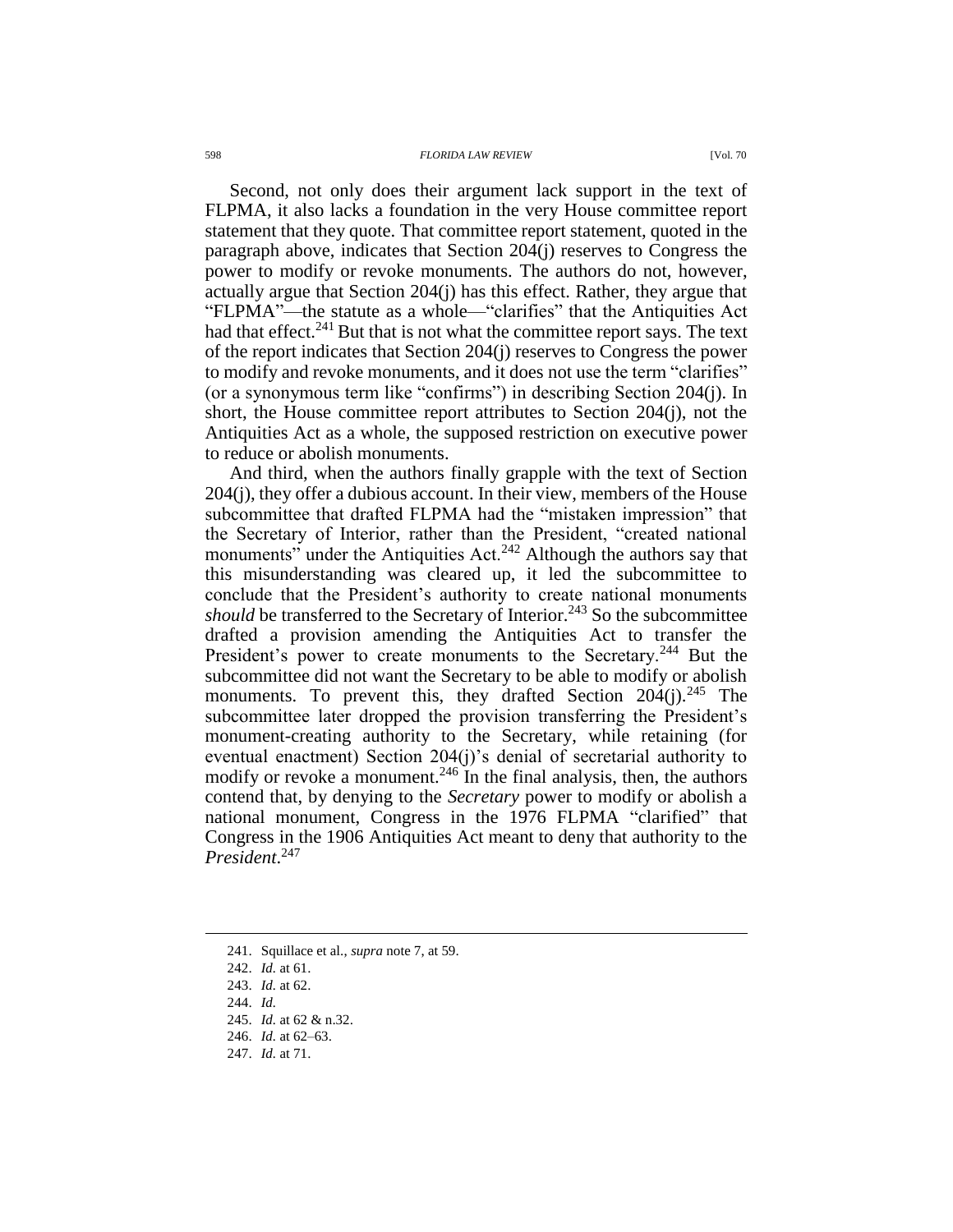Maybe so.<sup>248</sup> In all events, this example shows why even members of the U.S. Supreme Court who consider legislative history when interpreting a statute are "wary" of relying on the legislative history of later statutes.<sup>249</sup> Wariness is particularly warranted when, as in the Squillace article, the argument based on subsequent legislative history rests on key members of Congress's purported misunderstanding of the earlier statute.<sup>250</sup>

248. It is at least equally likely that Section 204(j) of FLPMA was meant to confirm the *President*'s power—as distinguished from that of the Secretary of Interior—to reduce or abolish, as well as create, national monuments under the Antiquities Act. Section 204 as a whole authorizes the Secretary of Interior to "make, modify, extend, or revoke withdrawals" of public land. 43 U.S.C. § 1714(a) (2012). Thus, that Section gives the Secretary withdrawal authority that might otherwise be exercised by the President. Section 204(j), however, restricts the Secretary's withdrawal authority in several ways, including by barring the Secretary from modifying or revoking withdrawals creating national monuments under the Antiquities Act. *Id.* § 1714(j). In this way, Section 204(j) prevents Section 204 as a whole from being read to transfer the President's powers under the Act to the Secretary.

249. Doe v. Chao, 540 U.S. 614, 626–27 (2004).

250. Besides the three sources cited in the article by Professors Squillace et al. in support of their argument that the President lacks power to reduce or rescind a national monument, the Law Professors' Letter, *supra* not[e 7,](#page-2-0) at 3, cites the oral argument in Alaska v. United States, 545 U.S. 75 (2005). This additional source provides exceptionally weak support for the argument that the President lacks authority to abolish a monument.

One issue in *Alaska* was whether, when Alaska became a State, the United States intended to retain title to the submerged land under Glacier Bay. *Id.* at 99–100. When Alaska became a State, Glacier Bay was in the Glacier Bay National Monument. *Id.* at 101–02. The Court held that, when creating the monument in 1925, the United States reserved title to the submerged lands and, when Alaska became a State in 1959, Congress expressed an intention to retain title to those lands in the Alaska Statehood Act. *Id.* at 100–10.

At oral argument in the case, the government's attorney said:

[U]nder the Antiquities Act, the President is given authority to create national monuments, but *they cannot be disestablished except by Act of Congress*. Now, Congress could have disestablished this monument if it had meant to give up the land. It could have disestablished some part of it, and it chose not to do so. And yet, that's another indication that Congress was intending to retain those lands.

Transcript of Oral Argument at 46, *Alaska*, 545 U.S. 75 (No. 128) (emphasis added). Three points about the government attorney's italicized statement warrant attention. First, his assertion that the President cannot disestablish a monument was irrelevant to his main point, which was that "Congress could have disestablished this monument if it had meant to give up the land." *Id.*  Whatever the President's power, Congress indisputably has the power to disestablish—i.e., abolish—a national monument, including ones established by the President under the Antiquities Act, and Congress has done so several times. *See supra* note [138](#page-26-0) and accompanying text. Thus, the attorney's statement about the President's power is lawyer's dicta, unnecessary to his actual rationale. Second, the Court did not accept the attorney's argument that Congress showed its intent to retain title to the submerged land by not disestablishing the monument at the time of statehood. *See Alaska*, 545 U.S. at 103. Instead, the Court relied on the Alaska Statehood Act as expressing Congress's intent to retain title. *See id.* at 103–04 (declining reliance on Antiquities Act in favor